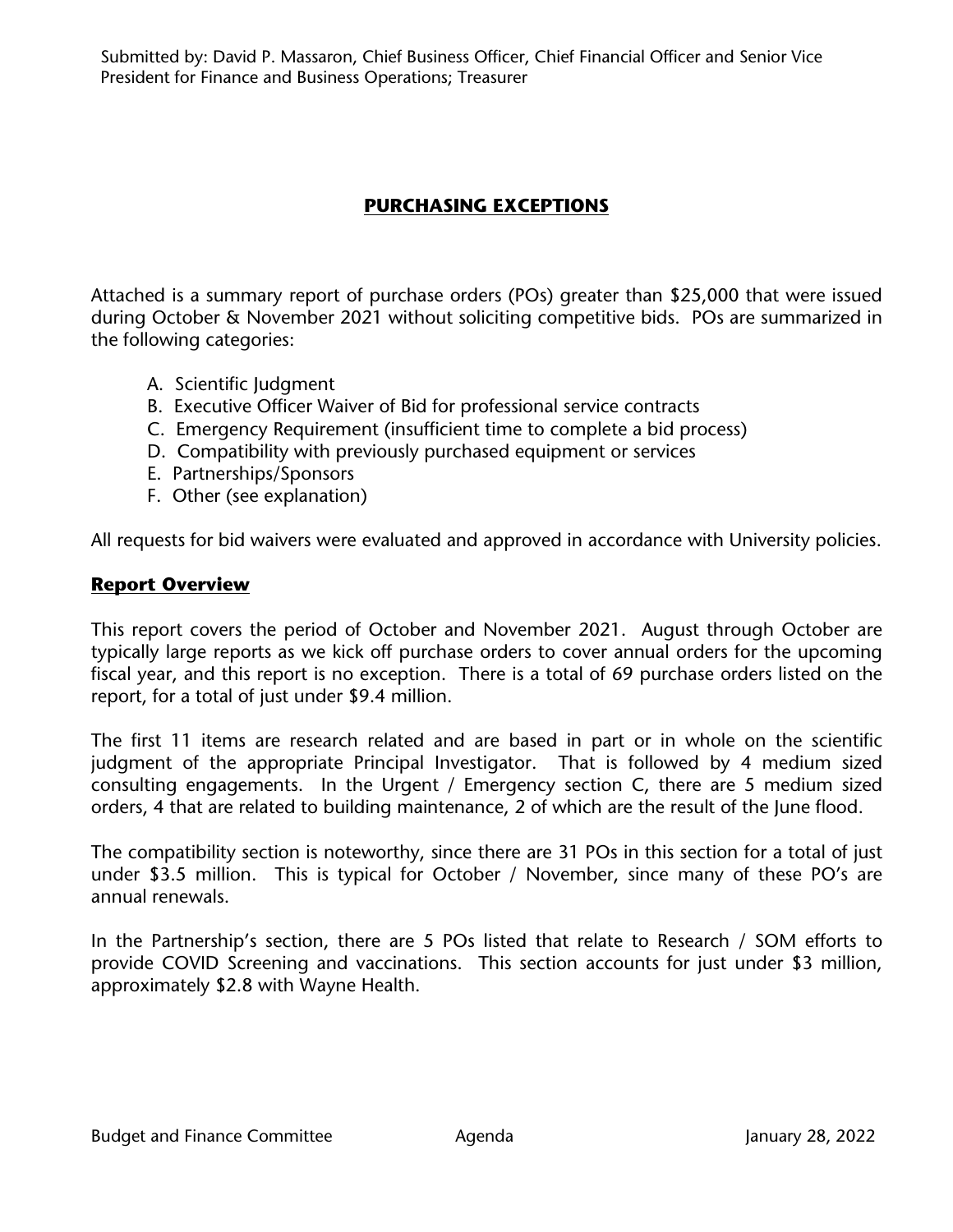| <b>No</b>      |          | <b>PO NUMBER VENDOR / PRICE</b><br><b>FUNDING SOURCE</b> | <b>DESCRIPTION</b>                                                                                                                                                                                       | Approved by                               |
|----------------|----------|----------------------------------------------------------|----------------------------------------------------------------------------------------------------------------------------------------------------------------------------------------------------------|-------------------------------------------|
|                |          | A. SCIENTIFIC JUDGMENT (S03, S04)                        |                                                                                                                                                                                                          |                                           |
| $\mathbf{1}$   | P1002665 | Sigma-Aldrich Inc                                        | <b>Basis: Scientific Judgment based on Specialized Research Supplies</b><br>Colon Intestinal Organoids for Center for Molecular Medicine and Genetics (CMMG) research project                            | Lawrence Grossman,<br>Chair of the Center |
|                |          | \$26,860.00                                              | from Millipore Sigma.                                                                                                                                                                                    | for Molecular<br>Medicine and             |
|                |          | General Funds - Ctr for                                  | These are specific Organoid specimin lines that are unique and necessary for CMMG research project.                                                                                                      | Genetics, approved                        |
|                |          | Molecular Medicine & Gen                                 | These are specific items only available through this Millipore Sigma.                                                                                                                                    | by Kenneth Doherty                        |
| $\overline{2}$ | P1002389 | University Physician Group                               | Basis: Basis: Identified within and Requirement of the Grant<br>Medical services (i.e. lead serology testing) through the Wayne Health's Mobile Health Units (MHU)                                       | Phil Levy, AVP -<br>School of Medicine,   |
|                |          | \$75,293.00                                              | for Emergency Medicine. Wayne Health is the medical service provider for the Mobile Health Units.<br>The Lead screening program will use the MHUs to offer screening services and medical oversight at   | approved by<br>Kenneth Doherty            |
|                |          | Grant Funds - Emergency<br>Medicine                      | events.                                                                                                                                                                                                  |                                           |
|                |          |                                                          | The project proposal specified the utilization of the Wayne Health Mobile Units as they have the<br>capacity to offer mobile screening and are the only one in the State of Michigan. Michigan           |                                           |
|                |          |                                                          | Department of Health and Human Services (MDHHS) approved the use of the Wayne Health Mobile<br>Units -- WSU MDHHS Master Agreement Project.                                                              |                                           |
| 3              | P1001973 | Bruce Johnson Service                                    | <b>Basis: Scientific Judgment based on Specialized Services</b>                                                                                                                                          | Stanley Berry, Chair                      |
|                |          | Company, Inc.                                            | Refurbishment Services - Complete Rebuild of the Cooling System Components of five ThermoFisher<br>specimin freezers for Perinatology Research Branch. The Freezers failed mechanically and are no       | of the Perinatology<br>Research Branch,   |
|                |          | \$25,450.30                                              | longer in service. Bruce Johnson is familiar with the freezers and has a historical repair record that<br>will aid in rebuilding the cooling system.                                                     | approved by<br>Kenneth Doherty            |
|                |          | Grant Funds - Perinatal                                  |                                                                                                                                                                                                          |                                           |
|                |          | Research Branch                                          | The PRB's experience is that Bruce Johnson's prices are better than their only known competitor,<br>Unity Labswith. In addition, the PRB has been very satisfied with the quality work in previous work. |                                           |

Equipment is owned by Perinatology Research Branch,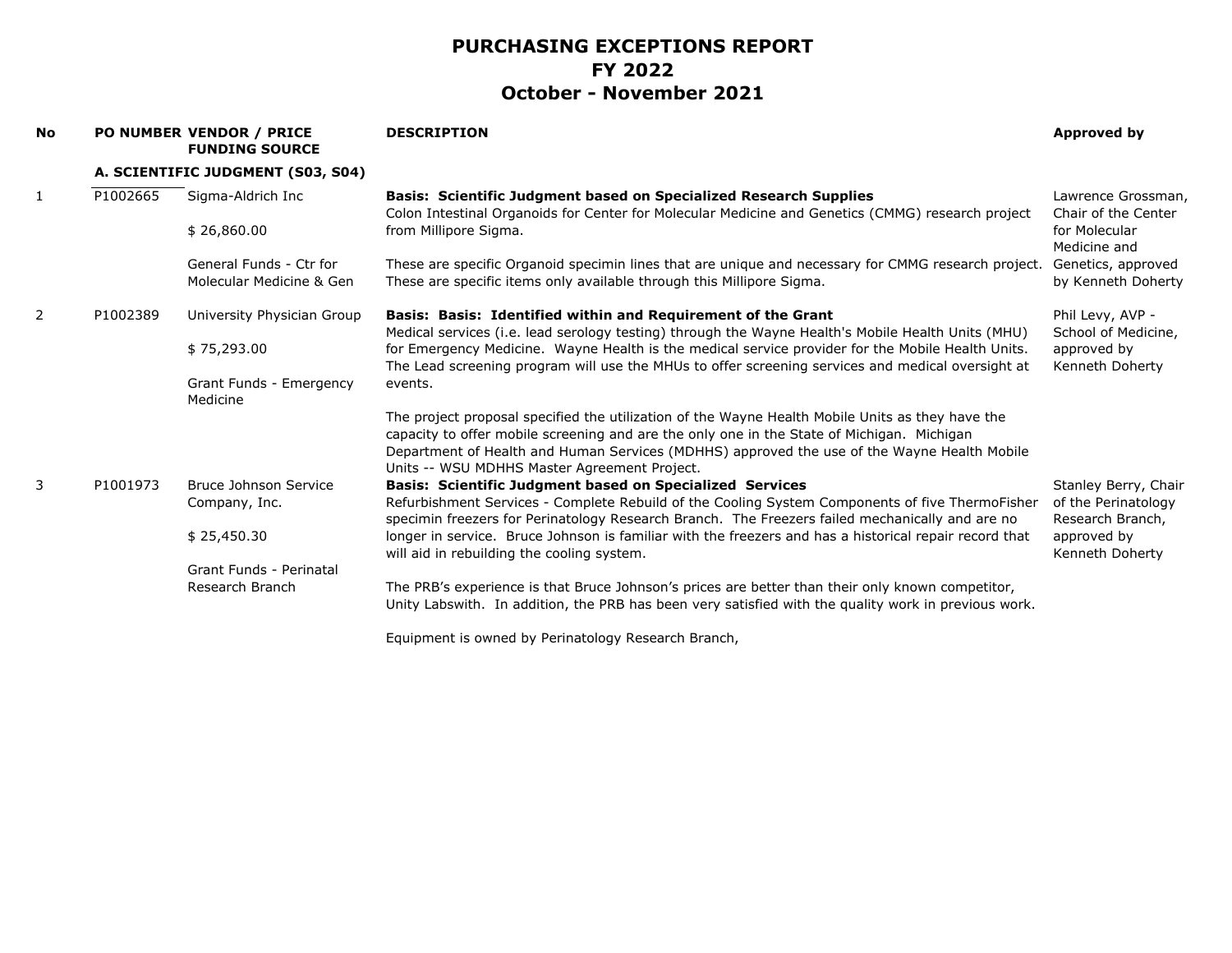| No. |          | PO NUMBER VENDOR / PRICE<br><b>FUNDING SOURCE</b> | <b>DESCRIPTION</b>                                                                                                                                                                                 | Approved by                                 |
|-----|----------|---------------------------------------------------|----------------------------------------------------------------------------------------------------------------------------------------------------------------------------------------------------|---------------------------------------------|
| 4   | P1001916 | SomaLogic, Inc.                                   | <b>Basis: Scientific Judgment based on Specialized Research Services</b><br>Research Services for the Perinatology Research Branch from SomaLogic.                                                 | Stanley Berry, Chair<br>of the Perinatology |
|     |          | \$247,800.00                                      |                                                                                                                                                                                                    | Research Branch,                            |
|     |          |                                                   | WSU and Perinatology Research Branch (PRB) researchers will use the services of SomaLogic Inc in a                                                                                                 | approved by                                 |
|     |          | Grant Funds - Perinatal                           | research project. This project is to discover and evaluate protein biomarkers for use in diagnosing,                                                                                               | Kenneth Doherty                             |
|     |          | Research Branch                                   | staging, or monitoring obstetrical disease (e.g. preeclampsia, spontaneous preterm birth, and fetal                                                                                                |                                             |
|     |          |                                                   | growth restriction). WSU will provide 354 Human EDTA Plasma Samples and SomaLogic Inc will<br>measure the abundance of approximately 7000 proteins in each sample and provide the data for a       |                                             |
|     |          |                                                   | cost of \$700 per sample. Previous protein profiling services provide by SomaLogic to WSU/PRB                                                                                                      |                                             |
|     |          |                                                   | involved measuring up to only 1310 proteins for a cost of more than \$1000 per sample.                                                                                                             |                                             |
|     |          |                                                   | SomaLogic Inc was selected as a sole source provide because of a combination of several aspects.                                                                                                   |                                             |
|     |          |                                                   | The first is the proprietary multiplexed assay that SomaLogic uses, which is based on SOMAmer®                                                                                                     |                                             |
|     |          |                                                   | Reagents to detect and measure 7000 proteins in parallel using a small amount of sample $(65 \text{ µ})$ .                                                                                         |                                             |
|     |          |                                                   | The nearly 7,000 targets in the assay represent proteins including cytokines, growth factors,<br>receptors, proteases, protease inhibitors, kinases, structural proteins, and hormones known to be |                                             |
|     |          |                                                   | important in human diseases including pregnancy complications. The investors have previously                                                                                                       |                                             |
|     |          |                                                   | published results of studies using and earlier Somalogic platform that measured 1300 proteins.                                                                                                     |                                             |
|     |          |                                                   | Importantly, the investigators have obtained data in a large sample set of greater than 1500 samples                                                                                               |                                             |
|     |          |                                                   | using the new Somalogic 7000 proteins. Therefore, for the new experiments being planned in the                                                                                                     |                                             |
|     |          |                                                   | current project, it will be essential to use the same proteomic platform so that cross studies<br>comparisons and data integration are maximized.                                                  |                                             |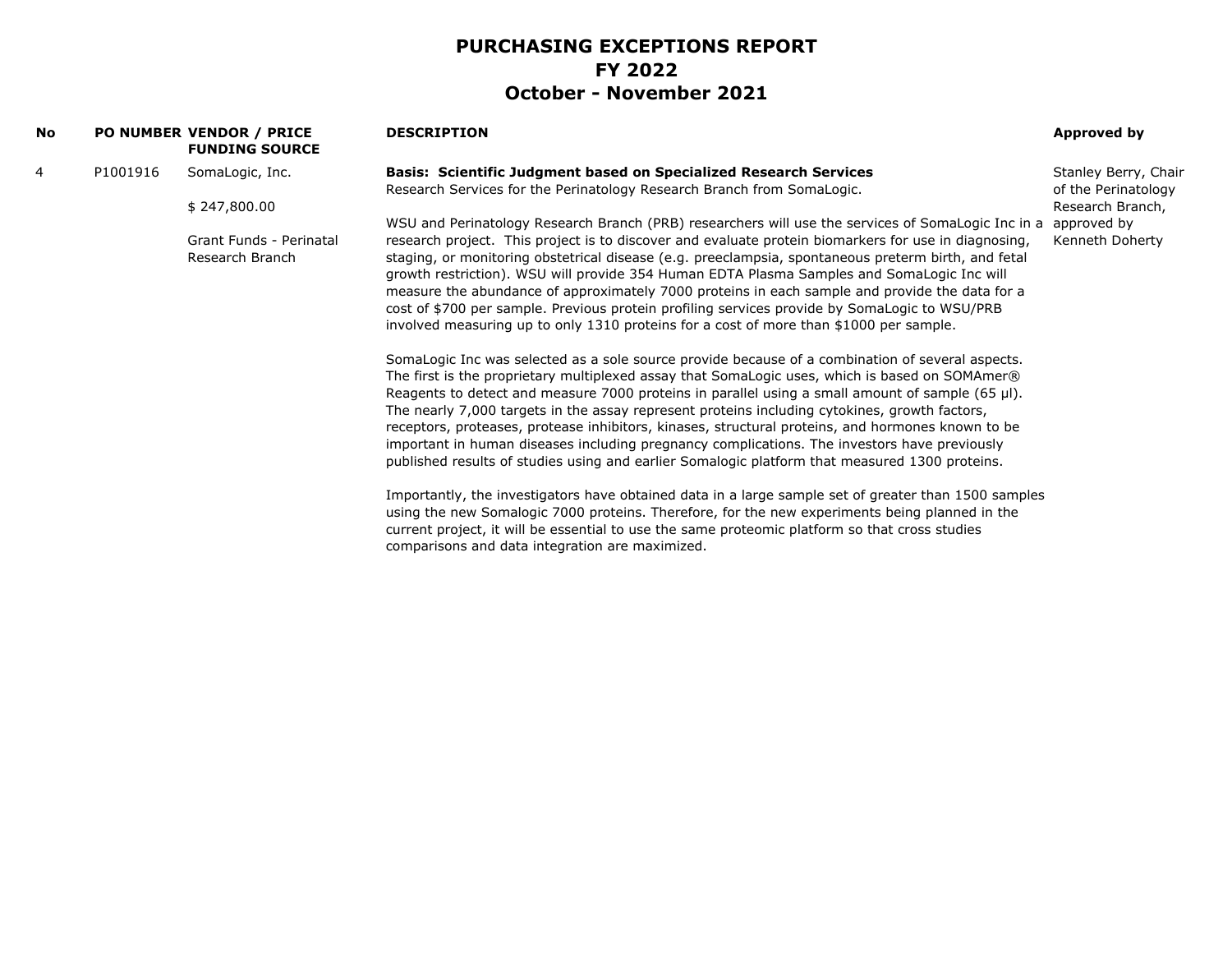| No |          | <b>PO NUMBER VENDOR / PRICE</b><br><b>FUNDING SOURCE</b> | <b>DESCRIPTION</b>                                                                                                                                                                                                                                                                                                                                           | Approved by                             |
|----|----------|----------------------------------------------------------|--------------------------------------------------------------------------------------------------------------------------------------------------------------------------------------------------------------------------------------------------------------------------------------------------------------------------------------------------------------|-----------------------------------------|
| 5  | P1001107 | Quantum Design, Inc.                                     | <b>Basis: Scientific Judgment based on Equipment Functionality</b><br>Cryogen free MPMS3 Superconducting Quantum Interference Device (SQUID) magnetometer for                                                                                                                                                                                                | Stephen Lanier, Vice<br>President for   |
|    |          | \$520,114.00                                             | Physics and Astronomy from Quantum Designs.                                                                                                                                                                                                                                                                                                                  | Research, approved<br>by David Massaron |
|    |          | Grant Funds -<br>Physics+Astronomy Admin                 | Magnetic Property SQUID Magnetometer is only available from Quantum Designs. This instrument<br>was selected based on the following:                                                                                                                                                                                                                         |                                         |
|    |          |                                                          | * This research program reguires sensitive instrumentation for measuring the physical and magnetic<br>properties as a function of applied magnetic field and temperature.                                                                                                                                                                                    |                                         |
|    |          |                                                          | * This request is to acquire a Magnetic Property Measurement System (MPMS), with a 7 Tesla<br>cryogen-free magnet, and the ability to measure the magnetic properties of materials with a<br>Superconducting Quantum Interference Device (SQUID).                                                                                                            |                                         |
|    |          |                                                          | Extensive market research has shown that Quantum Design, Inc. is the only kinown manufacturer<br>that offers a Magnetic Property Measurement System, that combines over 5 different measurement<br>techniques in magnetism and electrical transport. There are 10 measurement techniques available<br>on the MPMS3 platform                                  |                                         |
|    |          |                                                          | No other manufacturer exists that incorporates all the options into a single instrument. Quantum<br>Design, Inc., is the only source reasonably available to provide the required equipment and software.<br>In addition to the measurement techniques available on this system, there are performance<br>advantages that are only available on this system. |                                         |
|    |          |                                                          | With the combination of available experimental techniques and performance advantages, Quantum<br>Design, Inc., is the only source reasonably available to provide the required equipment and software.<br>The purchase of MPMS3 from Quantum Design has been specifically funded by an NSF Major<br>Research Instrumentation grant.                          |                                         |
|    |          |                                                          |                                                                                                                                                                                                                                                                                                                                                              |                                         |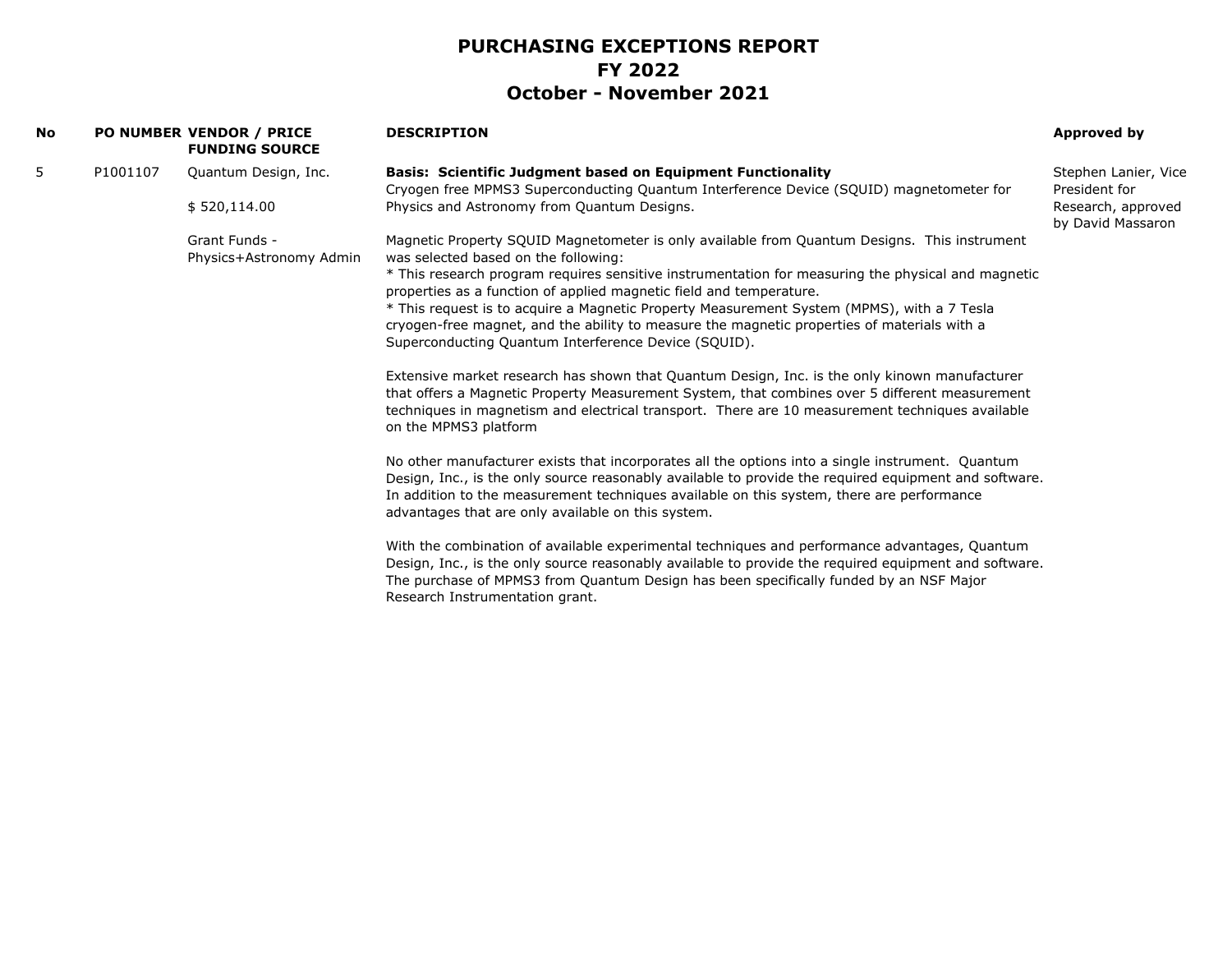| <b>No</b>      |          | PO NUMBER VENDOR / PRICE<br><b>FUNDING SOURCE</b>                                                               | <b>DESCRIPTION</b>                                                                                                                                                                                                                                                                                                                                                                                                                                                                                                                                                                                                                                                                                                                                                                                                                                                                                                                                                                                                                            | <b>Approved by</b>                                                  |
|----------------|----------|-----------------------------------------------------------------------------------------------------------------|-----------------------------------------------------------------------------------------------------------------------------------------------------------------------------------------------------------------------------------------------------------------------------------------------------------------------------------------------------------------------------------------------------------------------------------------------------------------------------------------------------------------------------------------------------------------------------------------------------------------------------------------------------------------------------------------------------------------------------------------------------------------------------------------------------------------------------------------------------------------------------------------------------------------------------------------------------------------------------------------------------------------------------------------------|---------------------------------------------------------------------|
| 6              | P1001041 | Intelligent Video Solutions<br><b>LLC</b><br>\$108,566.00<br>General Funds - Learning<br><b>Resource Center</b> | <b>Basis: Informal Quotes obtained by the Requesting Department.</b><br>(Virtual Appliance Template (VALT) debriefing software for the College of Nursing from Intelligent<br>Video Solutions.<br>This software will be used in the College of Nursing Simulation Lab 7. SoundCom, the University's<br>preferred vendor is utilizing and installing this equipment as a component of the total Simulation lab<br>upgrade and installation.<br>In addition top looking at VALT, the department received a quote from Laredal B-Line Product for<br>both software and hardware. After receiving a product review via zoom, on paper by Kathryn Grose,<br>and from others at C & IT, the B-Line product was determined not a good fit for this for 2 reasons:<br>1. from the IT perspective the product is cloud based, which can delay and complicate on- site<br>maintenance and trouble shooting,<br>2. the product requires an annual subscription for its software in addition to an annual service fee.                                    | Laurie Clabo, Dean<br>of Nursing,<br>approved by<br>Kenneth Doherty |
|                |          |                                                                                                                 | For these reasons, the VALT product from Intelligent Video Solutions was selected.                                                                                                                                                                                                                                                                                                                                                                                                                                                                                                                                                                                                                                                                                                                                                                                                                                                                                                                                                            |                                                                     |
| $\overline{7}$ | P0999108 | Lexogen, Inc<br>\$25,000.00<br>Auxiliary Funds - VP for<br><b>Research Service Centers</b>                      | Basis: Scientific Judgment based on Specialized Research Supplies<br>Reagents for Lexogen library preps for the Office of Vice President for Research. Lexogen is the only<br>company to offer 3'mRNA-seq library preps, which offers gene level transcriptome information. Some Research, approved<br>of the benefits include:<br>* Cost-efficient genome wide analysis of gene expression<br>* Saving sequencing depth by generating only one fragment per transcript<br>* Fast and simple all-in-one protocol: less than 4.5 hours<br>* Suitable for low input (1 ng total RNA) and FFPE samples<br>* Free data analysis pipeline for non-bioinformaticians<br>* UMIs for detection of PCR duplicates available<br>The Division of Research consistently purchases this product in 96-sample format, in one or more of<br>4 available configurations for Next-Gen Sequencing (set A1, A2, A3 and/or A4).<br>Previous POs:<br>P0963751 - 2020-2021 - \$20,000.00<br>P0930576 - 2019-2020 - \$22,000.00<br>P0883866 - 2018-2019 - \$5,607.36 | Stephen Lanier, Vice<br>President for<br>by Kenneth Doherty         |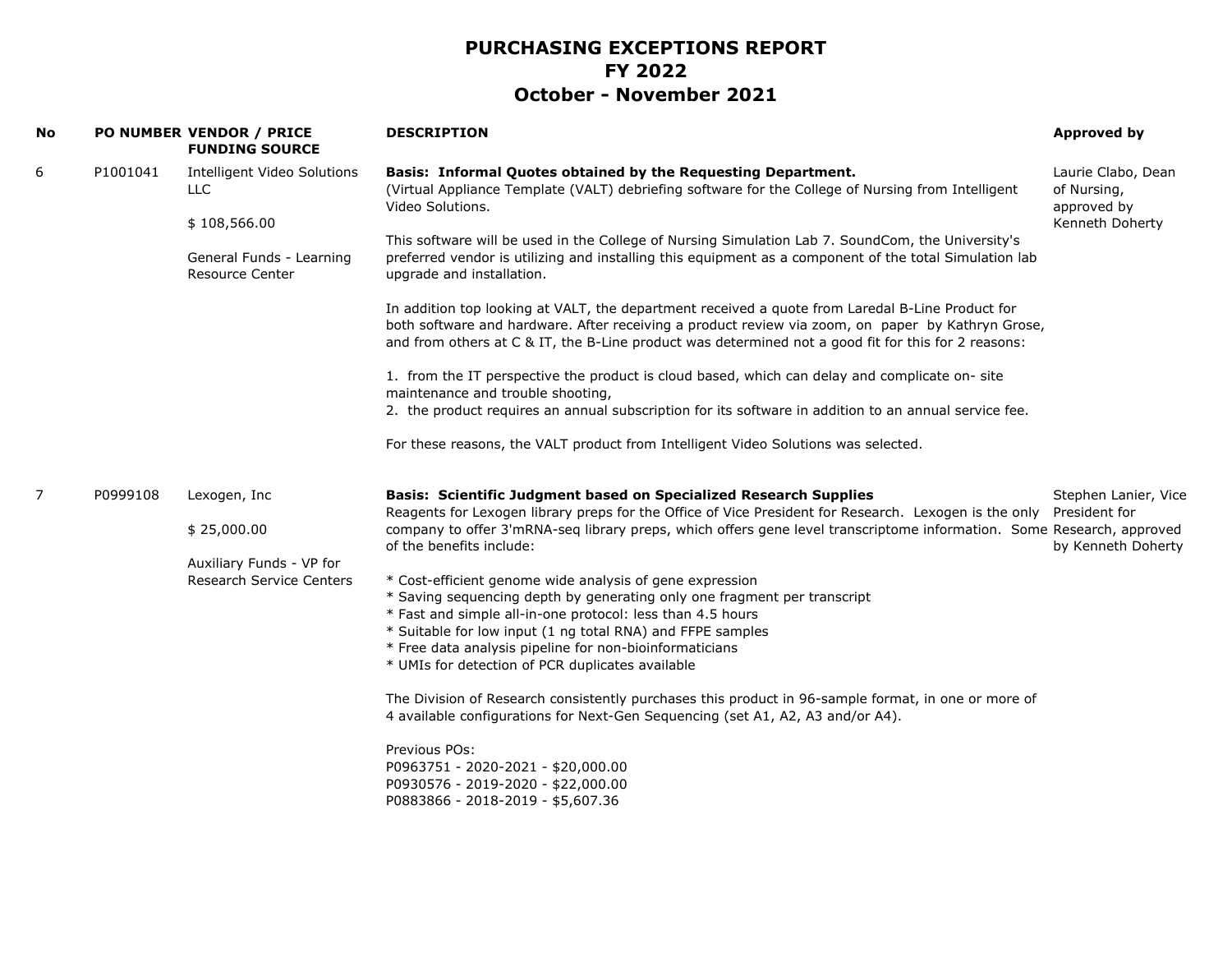| No |          | PO NUMBER VENDOR / PRICE<br><b>FUNDING SOURCE</b> | <b>DESCRIPTION</b>                                                                                                                                                                                                                                                                                                                                                                                                                                                                                                                                                      | <b>Approved by</b>                         |
|----|----------|---------------------------------------------------|-------------------------------------------------------------------------------------------------------------------------------------------------------------------------------------------------------------------------------------------------------------------------------------------------------------------------------------------------------------------------------------------------------------------------------------------------------------------------------------------------------------------------------------------------------------------------|--------------------------------------------|
| 8  | P0998736 | Magritek Inc                                      | <b>Basis: Scientific Judgment based on Equipment Functionality</b><br>Next-Generation Bench-Top 1.4 multi-nuclear cryogen-free NMR spectrometer for the Department of                                                                                                                                                                                                                                                                                                                                                                                                   | Matthew Allen, Chair<br>for the Department |
|    |          | \$109,909.00                                      | Chemistry from Magritek.                                                                                                                                                                                                                                                                                                                                                                                                                                                                                                                                                | of Chemistry,<br>approved by               |
|    |          | Grant Funds - Chemistry<br>Administration         | This device will enable better spectral resolution that what is currently possible in the laboratory and<br>in the Lumigen facility from the perspective or spectral resolution in the Hertz units. The device will<br>allow for seamless in-lab detection of 1H, 19F, 119Sn, 117SN, 31P, 7LI & 15N nuclides.                                                                                                                                                                                                                                                           | Kenneth Doherty                            |
|    |          |                                                   | There are two other vendors that manufacture similar equipment (Nanalysis and Bruker). Only<br>Nanalysis makes anything close (In specifications) to this device. The lab currently uses two<br>Nanalysis Instruments already, and have many years of experience with both vendors.                                                                                                                                                                                                                                                                                     |                                            |
|    |          |                                                   | The lab selected the Magritek system for the following reasons: 1) this vendor provides best In class<br>spectral resolution (<0.35 Hz vs. 1 Hz by Nanalysis); 2) This vendor will enable the lab to be able to<br>detect 7 nuclei versus 3 by Nanalysis; 3) after three years of with Nanalysis experience, it was found<br>that Magritek devices offer a substantially better stability and durability. With Nanalysls, the lab has<br>had regular requests (every 2<br>months or so)to fix the reoccurring stability issues, which substantially impact experiments. |                                            |
|    |          |                                                   | Although the competitors offer similar bench-top devices, they lack<br>substantially in the required fidelity, stability and versatility.                                                                                                                                                                                                                                                                                                                                                                                                                               |                                            |
| 9  | P0998437 | Tecan US Inc                                      | <b>Basis: Scientific Judgment based on Equipment Functionality</b>                                                                                                                                                                                                                                                                                                                                                                                                                                                                                                      | Matthew Allen, Chair                       |
|    |          | \$39,569.37                                       | Spark microplate reader for the Chemistry Department from Tecan US.                                                                                                                                                                                                                                                                                                                                                                                                                                                                                                     | for the Department<br>of Chemistry,        |
|    |          | Federal Grant Funds -<br>Chemistry Administration | The Tecan Spark has the ability to gate time-resolved emission to 1 microsecond, which is a function<br>required for the chemistry department research that no other plate reader in its class can do. This<br>plate reader is a fast, 12-channel absorbance plate reader with temperature control and tunable<br>wavelength options.                                                                                                                                                                                                                                   | approved by<br>Kenneth Doherty             |
|    |          |                                                   | The Chemistry Department surveyed other companies and no other providers had the instrument<br>capabilities that we need for the research, specifically time-gated emission detection at the single<br>microsecond level.                                                                                                                                                                                                                                                                                                                                               |                                            |
|    |          |                                                   | This type of microplate reader is not available from any other company with these features.                                                                                                                                                                                                                                                                                                                                                                                                                                                                             |                                            |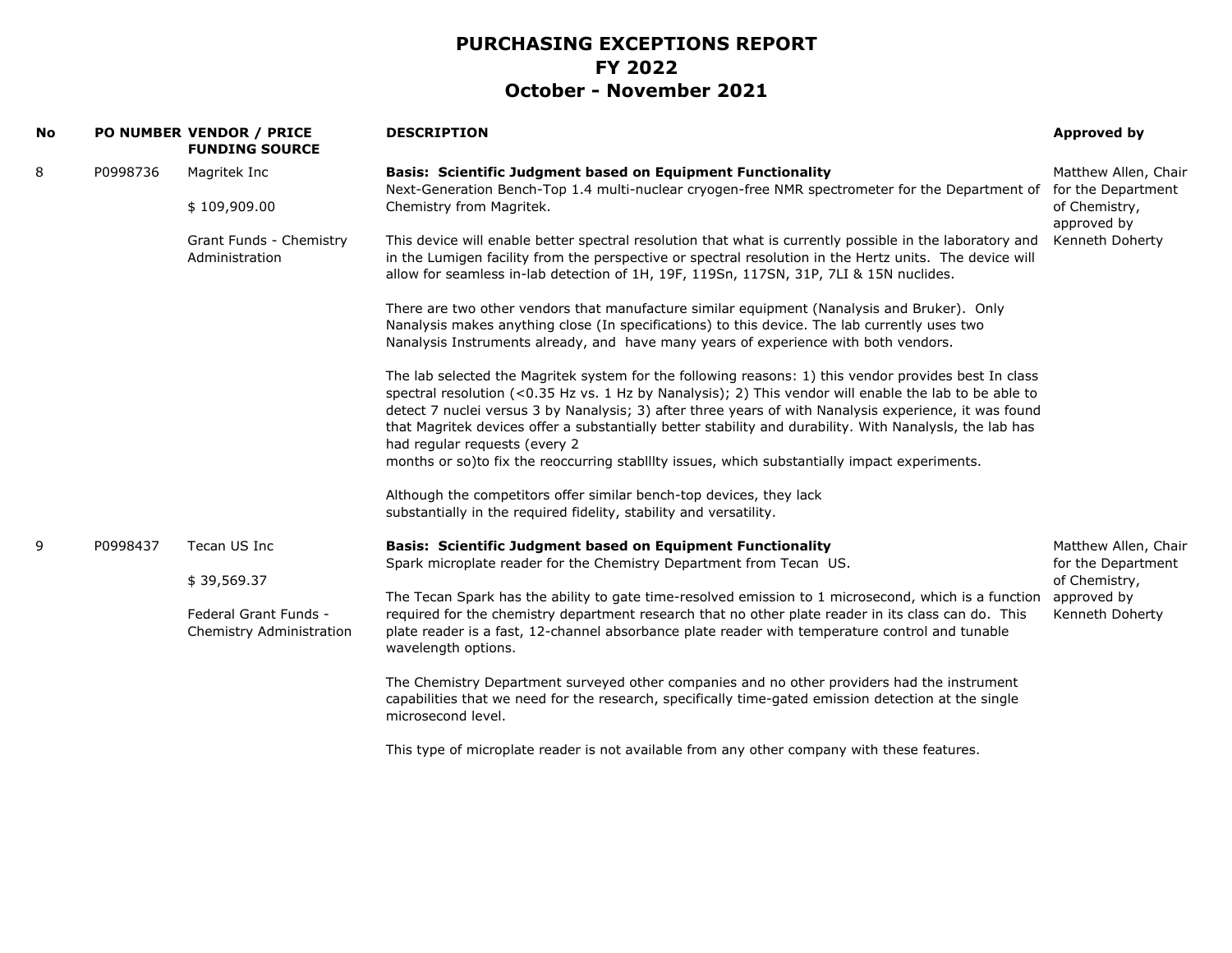| No |          | <b>PO NUMBER VENDOR / PRICE</b><br><b>FUNDING SOURCE</b> | <b>DESCRIPTION</b>                                                                                                                                                                                                                                                                                                                                                                                                                                                                                                                                                                                                                                                                         | Approved by                             |
|----|----------|----------------------------------------------------------|--------------------------------------------------------------------------------------------------------------------------------------------------------------------------------------------------------------------------------------------------------------------------------------------------------------------------------------------------------------------------------------------------------------------------------------------------------------------------------------------------------------------------------------------------------------------------------------------------------------------------------------------------------------------------------------------|-----------------------------------------|
| 10 | P0998149 |                                                          | TechOne Holding Corporation Basis: Recommended Source Named in the NSF Grant.<br>Economic development services for the Provost's Office from TechOne (TechTown Detroit).                                                                                                                                                                                                                                                                                                                                                                                                                                                                                                                   | Darin Ellis -<br>Associate Vice         |
|    |          | \$54,000.00                                              | Services include an initial assessment, development and execution of 90-day operations plan, toolbox Office of the                                                                                                                                                                                                                                                                                                                                                                                                                                                                                                                                                                         | President for the                       |
|    |          | Auxiliary Funds - Provost<br>Administration              | development. and post-program recommendations for STEM Entrepreneurial Excellence Program<br>(STEEP) participants, to advance their companies. STEEP Detroit is a 10-month business incubator<br>program for Black/African-American women entrepreneurs, or small-business owners of science, and<br>technology.                                                                                                                                                                                                                                                                                                                                                                           | Provost, approved<br>by Kenneth Doherty |
|    |          |                                                          | The services to be performed are specific and technical. TechTown is offering these services at a<br>lower cost than any known supplier would offer, and with a higher level of quality, more direct<br>experience, and greater expertise. The time frame required necessitates swift action, and the<br>alternatives are few, less desirable, and not logistically feasible.                                                                                                                                                                                                                                                                                                              |                                         |
|    |          |                                                          | There may be companies who could potentially provide these services. However, they could not<br>reasonably perform the services within the time frame specified by the NSF contract. The time<br>required for another contractor to familiarize themselves with the founders, review the progress they<br>have made thus far, and develop customized training would be beyond the timing required to<br>perform the services and collect the necessary research data. In addition, the supplier has subsidized<br>our costs by securing alternative funding to pay for some of the overhead costs related to these<br>services. The scope of services requires the coordination of a team. |                                         |
|    |          |                                                          | The supplier is identified by name as a service provider in the NSF grant proposal.                                                                                                                                                                                                                                                                                                                                                                                                                                                                                                                                                                                                        |                                         |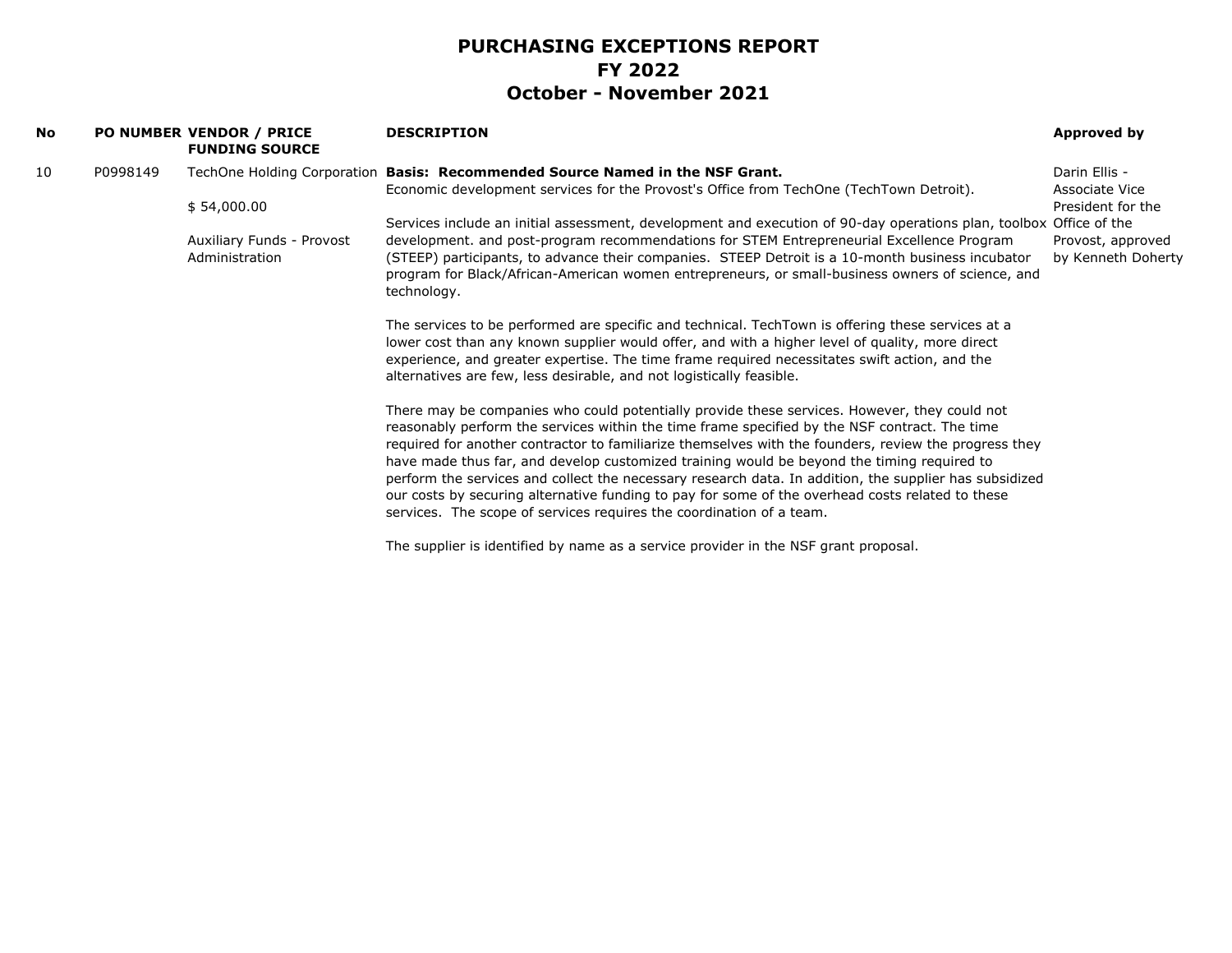| No. |          | PO NUMBER VENDOR / PRICE<br><b>FUNDING SOURCE</b> | <b>DESCRIPTION</b>                                                                                                                                                                                                                                                                                                                                                                                                                                                                                                                                                                                                                                                                                                                                                                                                                                                                                                                                                                                                                                                                                                                                                                              | Approved by                             |
|-----|----------|---------------------------------------------------|-------------------------------------------------------------------------------------------------------------------------------------------------------------------------------------------------------------------------------------------------------------------------------------------------------------------------------------------------------------------------------------------------------------------------------------------------------------------------------------------------------------------------------------------------------------------------------------------------------------------------------------------------------------------------------------------------------------------------------------------------------------------------------------------------------------------------------------------------------------------------------------------------------------------------------------------------------------------------------------------------------------------------------------------------------------------------------------------------------------------------------------------------------------------------------------------------|-----------------------------------------|
| 11  | P0997745 | <b>CEM Corporation</b>                            | <b>Basis: Scientific Judgment based on Equipment Functionality</b><br>EDGE 60 extraction system with 40 ml glass collection vials for Environmental Science and Geology                                                                                                                                                                                                                                                                                                                                                                                                                                                                                                                                                                                                                                                                                                                                                                                                                                                                                                                                                                                                                         | Mark Baskaran -<br>Chair of             |
|     |          | \$36,814.50                                       | from CEM.                                                                                                                                                                                                                                                                                                                                                                                                                                                                                                                                                                                                                                                                                                                                                                                                                                                                                                                                                                                                                                                                                                                                                                                       | Environmental<br>Science and            |
|     |          | General Funds - Geology<br>Administration         | The Edge 60 system is manufactured by the CEM corporation. The EDGE 60 ml System uses Q-Cup<br>technology that combines the process of Pressurized Fluid Extraction and Dispersive Solid Phase<br>Extraction in one instrument that yields rapid and efficient extraction. A fully integrated sample prep<br>instrument with a conductive heater, allowing up to 6 input solvents, automated sample loading and<br>filtering of the collected extract, 7" LCD touchscreen display with preprogrammed One-Touch<br>methods,<br>3USB ports, 1 Ethernet port, multiple control points to monitor pressure and temperature, integrated<br>exhaust enclosure to eliminate hood space, solvent waste bottle with integrated fill switch and<br>detachable power cord. Includes (12) Q-Cups and 1L solvent bottle.<br>This system is not available from any other vendor. The EDGE System is the only extraction system<br>uses Q-Cup technology that combines the<br>process of Pressurized Fluid Extraction and Dispersive Solid Phase Extraction in one instrument that<br>yields rapid and efficient extraction. The CEM corporation is the only company manufactures and<br>supplies this system. | Geology, approved<br>by Kenneth Doherty |
|     |          |                                                   |                                                                                                                                                                                                                                                                                                                                                                                                                                                                                                                                                                                                                                                                                                                                                                                                                                                                                                                                                                                                                                                                                                                                                                                                 |                                         |

**11 / \$ 1,269,376.17**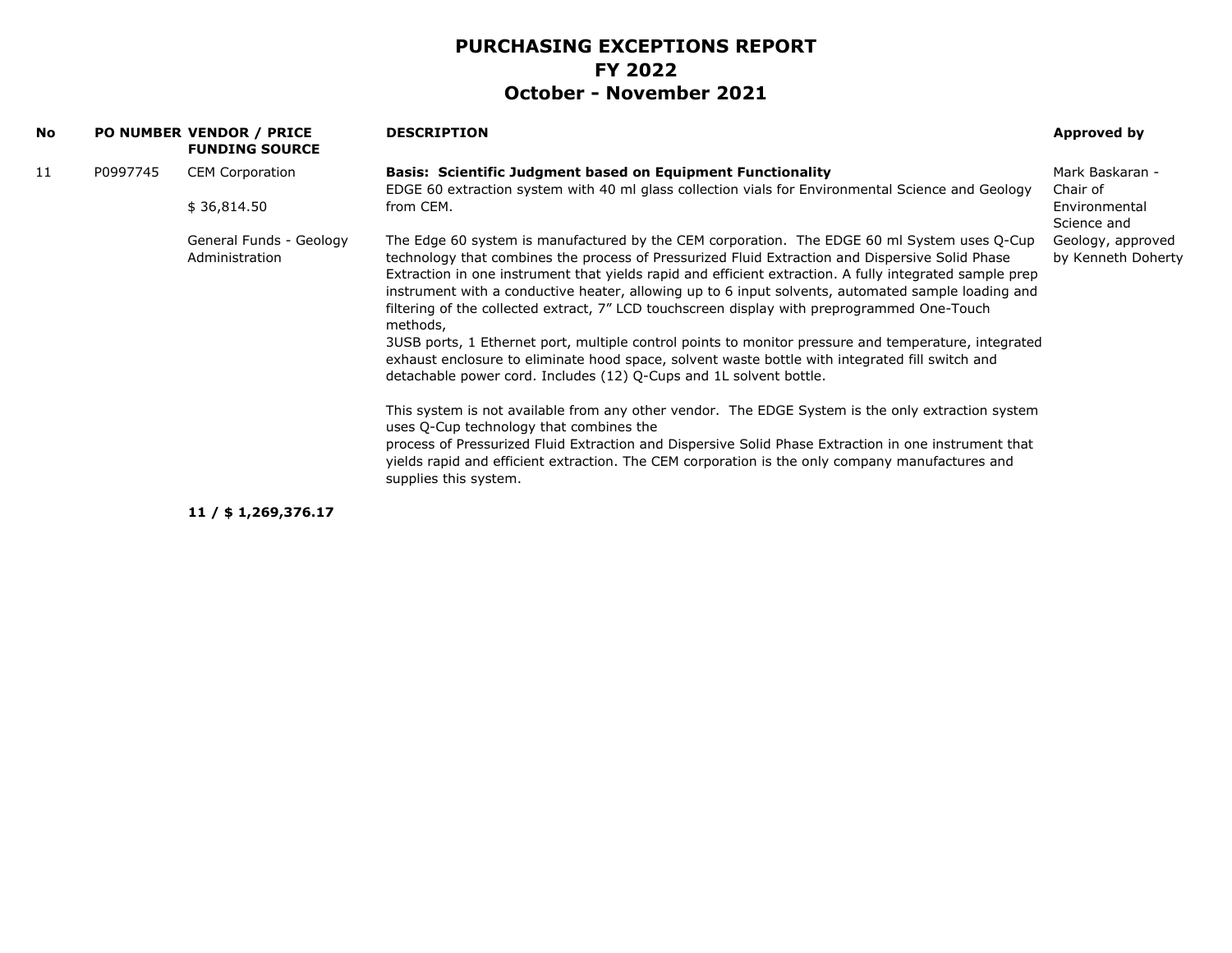| No |          | PO NUMBER VENDOR / PRICE<br><b>FUNDING SOURCE</b> | <b>DESCRIPTION</b>                                                                                                                                                                                                                                                                                                                                                                                                                        | Approved by                            |
|----|----------|---------------------------------------------------|-------------------------------------------------------------------------------------------------------------------------------------------------------------------------------------------------------------------------------------------------------------------------------------------------------------------------------------------------------------------------------------------------------------------------------------------|----------------------------------------|
|    |          |                                                   | <b>B. EXECUTIVE OFFICER WAIVER FOR PROFESSIONAL SERVICES (S23)</b>                                                                                                                                                                                                                                                                                                                                                                        |                                        |
| 12 | P1001362 | Scott James Smith                                 | <b>Basis: Recommended Source for Specialized Professional Services</b><br>Law enforcement expert Consulting Services for the School of Social Work provided by Dr. Scott                                                                                                                                                                                                                                                                  | Sheryl Kubiak, Dean<br>of Social Work, |
|    |          | \$33,500.00                                       | Smith.                                                                                                                                                                                                                                                                                                                                                                                                                                    | approved by Michael<br>Wright          |
|    |          | Neva A                                            | Federal Grant Funds - Nahan, Consulting for the Sequential Intercept Model for Wayne County. Dr. Smith serves as a law<br>enforcement expert. His role includes: consultation with the CBHJ team and community stakeholders;<br>co-facilitation of planning meetings; mapping and identification of current processes, resources, and<br>recommendations for improvements across sequential intercept model.                              |                                        |
|    |          |                                                   | Dr. Smith is widely known through his work as a Professor of Social Work at Oakland University,<br>as well as in his direct work with law enforcement and local hospitals. He has a sound understanding<br>of the sequential intercept model; understands and can address barriers, challenges, and<br>opportunities related to jail diversion; and can support evaluation efforts with his expertise in data<br>collection and analysis. |                                        |
|    |          |                                                   | This is a continuation of the work provided by Dr. Smith on multiple CBHJ projects. It is<br>noted that Dr. Smith has been named in the budgets and statements of work on proposals to the<br>sponsors and was specifically requested to continue work with Wayne County on the Behavioral<br>Health Unit and Flinn Ill projects.                                                                                                         |                                        |
|    |          |                                                   | This is a unique within the CBHJ for work on jail diversion across multiple communities.                                                                                                                                                                                                                                                                                                                                                  |                                        |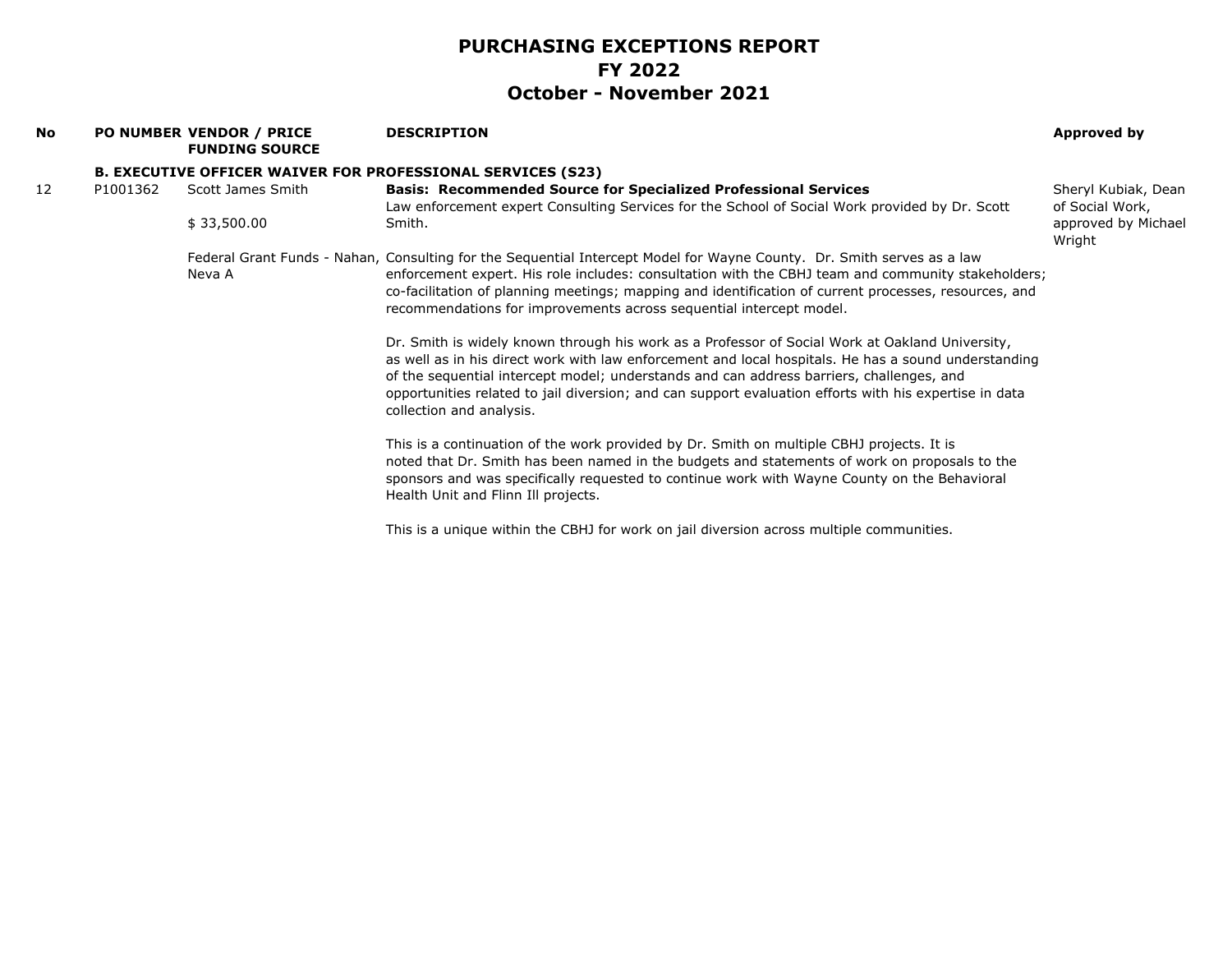| No |          | <b>PO NUMBER VENDOR / PRICE</b><br><b>FUNDING SOURCE</b> | <b>DESCRIPTION</b>                                                                                                                                                                                                                                                                                                                                                                                                                                                         | Approved by                                                 |
|----|----------|----------------------------------------------------------|----------------------------------------------------------------------------------------------------------------------------------------------------------------------------------------------------------------------------------------------------------------------------------------------------------------------------------------------------------------------------------------------------------------------------------------------------------------------------|-------------------------------------------------------------|
| 13 | P0998259 | The Spelman & Johnson<br>Group                           | <b>Basis: Recommended Source for Specialized Exec Search Services</b><br>Recruitment of Assistant Dean for Career and Professional Development in the Law School from<br>Spelman Johnson.                                                                                                                                                                                                                                                                                  | Richard Bierschbar<br>Dean of the Law<br>School, approved I |
|    |          | \$37,033.00                                              |                                                                                                                                                                                                                                                                                                                                                                                                                                                                            | Michael Wright                                              |
|    |          | Federal Grant Funds - Law<br>School Administration       | The Law School is seeking a highly qualified and experienced person to provide strategic and<br>operational leadership for Wayne State Law School's Office of Career and Professional Development<br>(OCPD). This position is essential for the success of the students and is critical to<br>maintaining the University's high post-graduation employment rates, a crucial metric for our<br>accreditation, ranking, and national reputation among peer institutions.     |                                                             |
|    |          |                                                          | The is a one-time search for a vacant position. It is important to avoid prolonging the recruitment<br>efforts for a key position within the Law School, as the position is currently vacant. Spelman Johnson<br>has a history of success in recruiting leaders in higher education, in particular in law school career<br>services--a niche market for them where they bring unmatched expertise and success -- and they<br>come highly recommended by other law schools. |                                                             |
|    |          |                                                          | The position has been posted on the Wayne State HR online system and through a paid post at the<br>National Association for Law Placement, Inc. (NALP) career center for more than two weeks. The pool<br>of candidates has been very small and weak.                                                                                                                                                                                                                      |                                                             |
|    |          |                                                          | Spelman Johnson's fee is the standard recruitment industry fee--33% of<br>first-year cash compensation --so there is no reason to believe that soliciting bids would result in<br>material cost savings for a firm with comparable experience in this niche area.                                                                                                                                                                                                          |                                                             |
|    |          |                                                          |                                                                                                                                                                                                                                                                                                                                                                                                                                                                            |                                                             |

Richard Bierschbach by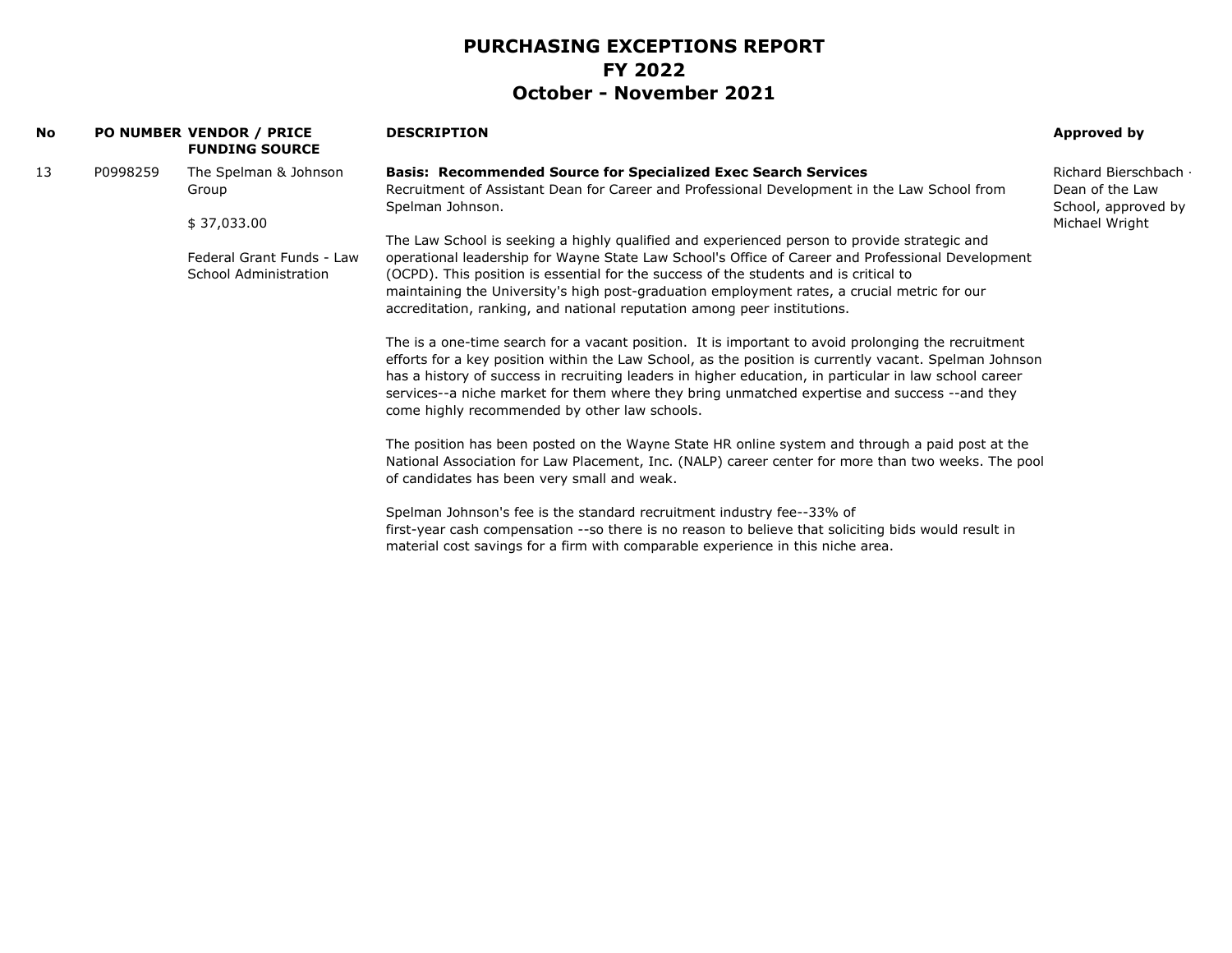| No |          | <b>PO NUMBER VENDOR / PRICE</b><br><b>FUNDING SOURCE</b>                                | <b>DESCRIPTION</b>                                                                                                                                                                                                                                                                                                                                                                                                                                                                                                                                                                                                                                                                                                                                                                                                                                                                                                                                                                                                                                                                                                                                                                                                                                                                                                                                                                                                                                                                                                                                                                                                                                                                                                                                                                                                                                                                                                                                                                                      | Approved by                                                                                      |
|----|----------|-----------------------------------------------------------------------------------------|---------------------------------------------------------------------------------------------------------------------------------------------------------------------------------------------------------------------------------------------------------------------------------------------------------------------------------------------------------------------------------------------------------------------------------------------------------------------------------------------------------------------------------------------------------------------------------------------------------------------------------------------------------------------------------------------------------------------------------------------------------------------------------------------------------------------------------------------------------------------------------------------------------------------------------------------------------------------------------------------------------------------------------------------------------------------------------------------------------------------------------------------------------------------------------------------------------------------------------------------------------------------------------------------------------------------------------------------------------------------------------------------------------------------------------------------------------------------------------------------------------------------------------------------------------------------------------------------------------------------------------------------------------------------------------------------------------------------------------------------------------------------------------------------------------------------------------------------------------------------------------------------------------------------------------------------------------------------------------------------------------|--------------------------------------------------------------------------------------------------|
| 14 | P0998150 | TJP Software Services LLC<br>\$127,500.00<br>Grant Funds - Perinatal<br>Research Branch | <b>Basis: Compatible with and Continuation of Specialized Services</b><br>Computer Maintenance and Support for the Perinatology Research Branch (PRB) network and<br>computer infrastructure from TJP Software. The Perinatology Research Branch requires the<br>knowledge and expertise of T JP Software and requests that a public bid would not be appropriate.<br>TJP Software has provided part-time computer services, network services, hardware and database<br>services to Wayne State University in support of the Perinatology Research Branch for over twenty<br>years. It is important that TJP Software continue to provide this service as this is the only resource<br>with intimate knowledge of all the systems in the PRB. The PRB has its own network, servers,<br>storage, tape backups and other infrastructure. The PRB has highly technical requirements to<br>accommodate the storage of ultrasound images, interface with the hospital's electronic medical<br>records, coordination of clinical and specimen databases, computer support for lab equipment and<br>general desktop support for all PRB computers. Since the PRB is an off-campus department, all the<br>services are procured from a local vendor.<br>Given the complexity of the existing network, infrastructure and the vendor's established knowledge<br>and technical skills and relationship with the PRB and Wayne State University and Medical Center<br>runs their operation, it would require significant time, effort and become very costly to bring another<br>vendor into the fold who could be in a position to provide these services in a timely manner.<br>Previous PO's:<br>P0970309 - 11/27/2020 - 127,500.00<br>P0955638 - 6/5/2020 - \$63,750.00<br>P0951002 - 3/16/2020 - \$23,500.00<br>P0945786 - 2/5/2020 - \$24,000.00<br>P0890811 - 12/6/2018 - \$100,000.00<br>P0844315 - 12/14/2017 - \$100,000.00<br>P0797539 - 12/22/2016 - \$107,500.01<br>P0778973 - 8/8/2016 - \$24,000.00 | Stanley Berry, Chair<br>of the Perinatology<br>Research Branch,<br>approved by Michael<br>Wright |
|    |          |                                                                                         |                                                                                                                                                                                                                                                                                                                                                                                                                                                                                                                                                                                                                                                                                                                                                                                                                                                                                                                                                                                                                                                                                                                                                                                                                                                                                                                                                                                                                                                                                                                                                                                                                                                                                                                                                                                                                                                                                                                                                                                                         |                                                                                                  |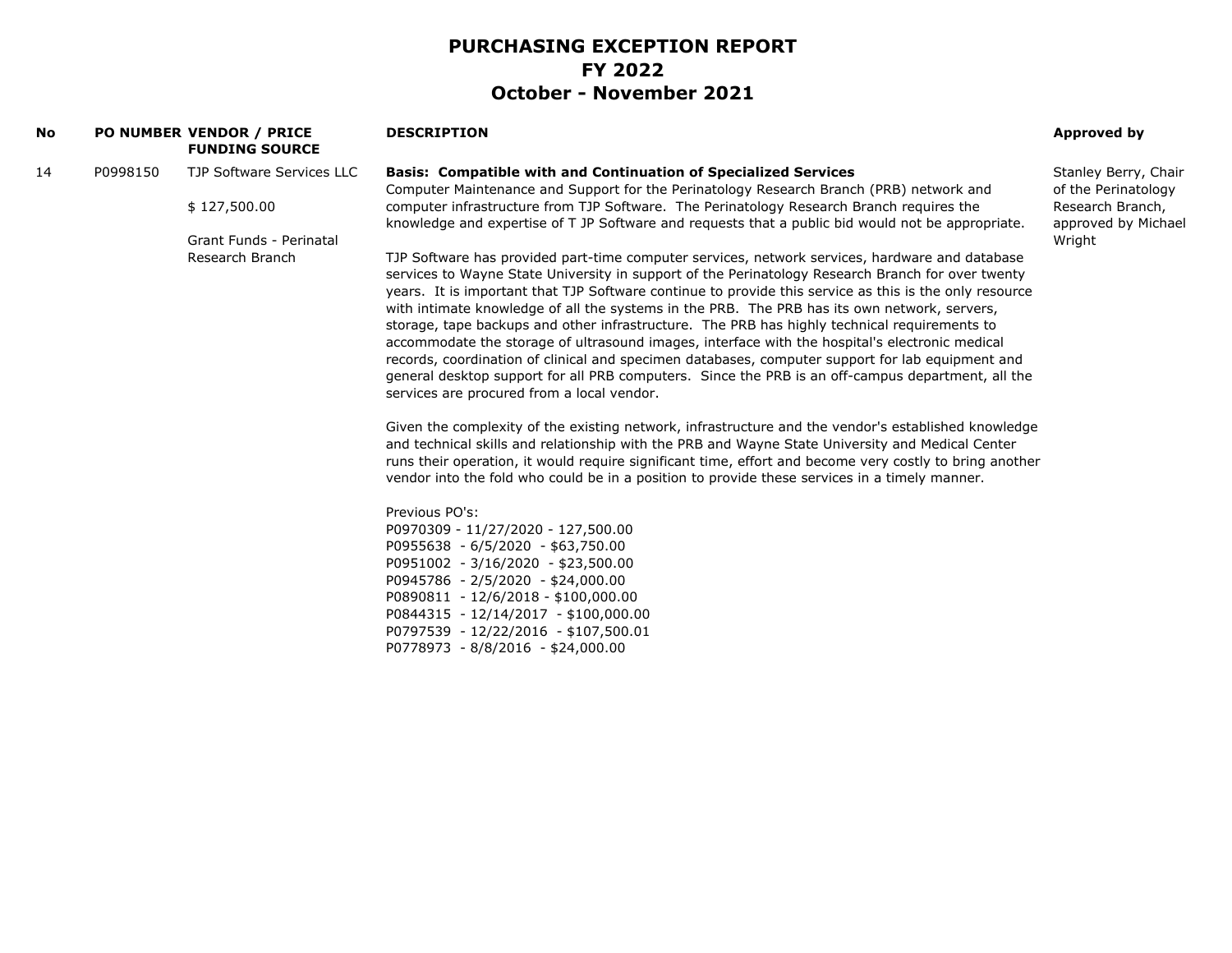| No |                                                               | PO NUMBER VENDOR / PRICE<br><b>FUNDING SOURCE</b>                                                   | <b>DESCRIPTION</b>                                                                                                                                                                                                                                                                                                                                                                                                                                                                                                           | Approved by                            |
|----|---------------------------------------------------------------|-----------------------------------------------------------------------------------------------------|------------------------------------------------------------------------------------------------------------------------------------------------------------------------------------------------------------------------------------------------------------------------------------------------------------------------------------------------------------------------------------------------------------------------------------------------------------------------------------------------------------------------------|----------------------------------------|
| 15 | P0970464                                                      | Ritu Ritu                                                                                           | <b>Basis: Basis: Compatible with and Continuation of Specialized Services</b><br>Consulting services on high performance computing for the Physics Department from Dr Rita Arora.                                                                                                                                                                                                                                                                                                                                            | Peter Hoffmann -<br>Chair of Physics & |
|    |                                                               | \$54,829.00                                                                                         | This service is for the development of new software and refactoring of existing software within a short Astronomy,<br>time period. This is needed to provide the software infrastructure necessary for integrating and                                                                                                                                                                                                                                                                                                       | approved by Michael                    |
|    | Grant Funds - Physics &<br>Astronomy Admin<br>XScape Project. | utilizing supercomputing, cloud computing and volunteer computing resources for Physics' Jetscape / | Wright                                                                                                                                                                                                                                                                                                                                                                                                                                                                                                                       |                                        |
|    |                                                               |                                                                                                     | Dr. Arora is an expert in high performance computing. She acquired this expertise through her<br>experience at the University of Texas at San Antonio and Austin. She was also a research scientist<br>and gained Jetscape experience at the Texas Advanced Computing Center (TACC), which is the<br>largest National Science Foundation computing facility, and is utilized by Jetscape for large scale<br>simulations. This prior experience make Dr. Arora the ideal consultant for the University's Jetscape<br>Project. |                                        |
|    |                                                               |                                                                                                     | This Bid Waiver is to increase PO P0970464 by \$27,775, from \$27,054.00 to \$54,829.0, and to<br>extend the time period through 9/30/2022. The Four year grant is for \$27,000 for each year, or a<br>total estimated spend of \$108,000                                                                                                                                                                                                                                                                                    |                                        |
|    |                                                               | $4/$ \$ 252,862.00                                                                                  |                                                                                                                                                                                                                                                                                                                                                                                                                                                                                                                              |                                        |
|    |                                                               | C. URGENT OR EMERGENCY REQUIREMENT (S06)                                                            |                                                                                                                                                                                                                                                                                                                                                                                                                                                                                                                              |                                        |

| 16 | P1002292 | Michigan Ctr for Fertility & | <b>Basis: Recommended Source for Specialized Professional Services</b>                                   | Thane Peterson,                          |
|----|----------|------------------------------|----------------------------------------------------------------------------------------------------------|------------------------------------------|
|    |          | Women's Health, PC           | Contracted Services for the School of Medicine from Michigan Center for Fertility and Women's<br>Health. | Vice Dean for the<br>School of Medicine, |
|    |          | \$25,000.00                  |                                                                                                          | approved by Michael                      |
|    |          |                              | This service includes an providing an individual to serve as Division Director, Reproductive             | Wright.                                  |
|    |          | Auxiliary Funds -            | Endocrinology and Infertility, Department of Obstetrics and Gynecology and as Assistant REI              |                                          |
|    |          | Obstetrics/Gynecology        | Fellowship Director, and perform duties consistent with the Job Description maintained by the WSU        |                                          |
|    |          |                              | Department of Obstetrics and Gynecology.                                                                 |                                          |
|    |          |                              | This position will also provide supervision and oversight of REI fellows and their patient care          |                                          |
|    |          |                              | activities, with the objective that the fellows will satisfy the educational and professional standards  |                                          |
|    |          |                              | established by all applicable accreditation agencies, including without limitation the Accreditation     |                                          |
|    |          |                              | Council for Graduate Medical Education (ACGME).                                                          |                                          |
|    |          |                              | This position will also cooperate to ensure continuing ACGME accreditation for the REI Fellowship        |                                          |
|    |          |                              | Finally, this position will recommend to the Department Chair a mutually acceptable candidate for        |                                          |
|    |          |                              | appointment to serve as REI Fellowship Program Director, and supervise the individual actually           |                                          |
|    |          |                              | appointed to such position.                                                                              |                                          |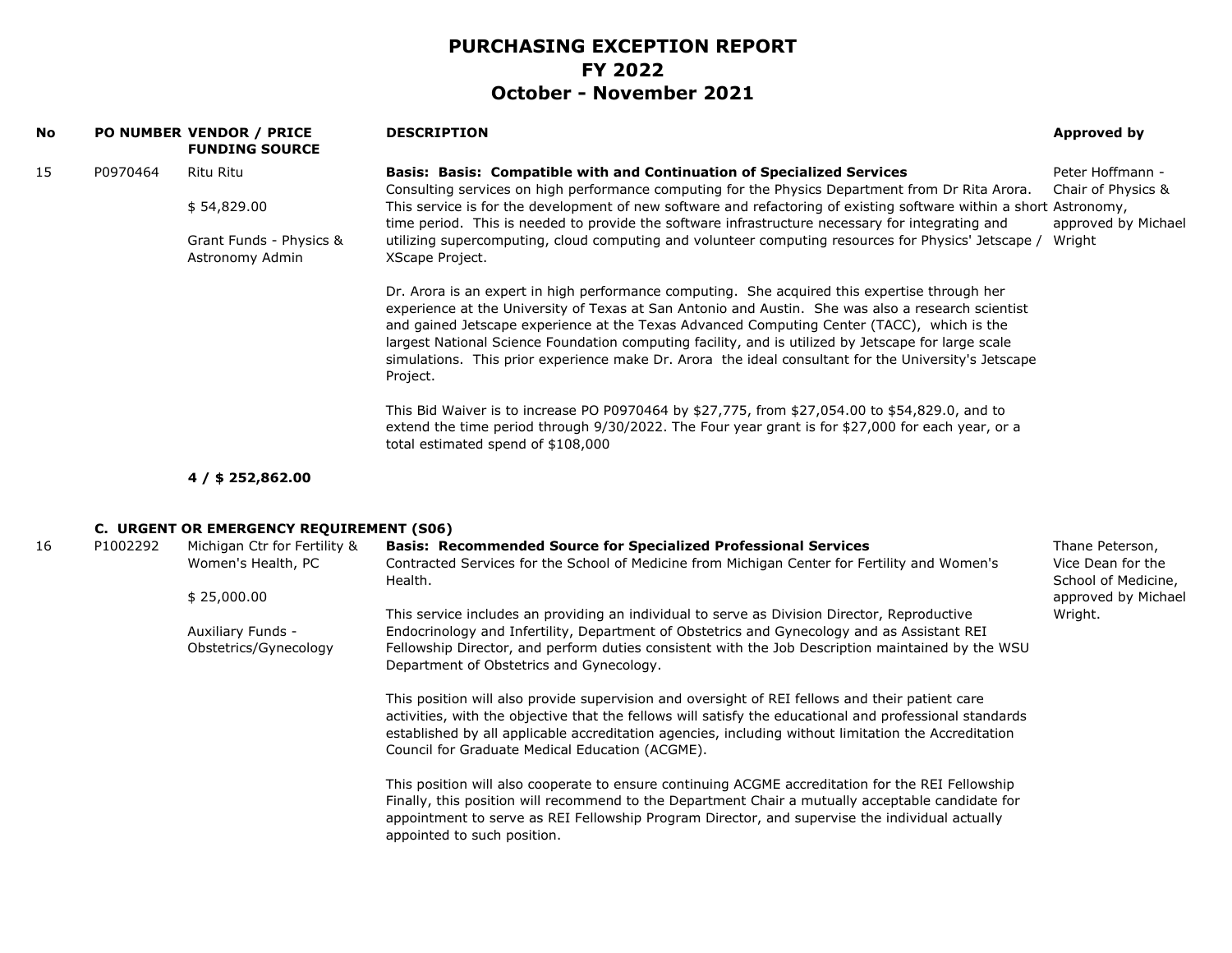| <b>No</b> |          | PO NUMBER VENDOR / PRICE<br><b>FUNDING SOURCE</b> | <b>DESCRIPTION</b>                                                                                                                                                                                                                                                                                                                                        | <b>Approved by</b>                                          |
|-----------|----------|---------------------------------------------------|-----------------------------------------------------------------------------------------------------------------------------------------------------------------------------------------------------------------------------------------------------------------------------------------------------------------------------------------------------------|-------------------------------------------------------------|
| 17        | P1001753 | <b>DES Electric</b>                               | Basis: Emergency Services based on the June 2021 Flood<br>Replacement of Motor Starters & Wiring New Motors at Community Arts Building for Facilities                                                                                                                                                                                                     | Robert Davenport,<br>AVP for Facilities                     |
|           |          | \$318,107.00                                      | Planning and Management (FP&M), from DES Electric.                                                                                                                                                                                                                                                                                                        | Planning &<br>Management,                                   |
|           |          | Plant Funds - FP+M Office of<br>Assoc VP          | On June 26th, the city of Detroit was hit with massive flooding. As a result Wane State University was approved by<br>impacted significantly and many of the buildings across campus sustained significant damage. Due to Tamaka Butler<br>this act of nature FP&M has called upon several vendors to assist in getting the campus back<br>operationally. |                                                             |
|           |          |                                                   | Facilities Planning and Management work closely with Purchasing on an ongoing basis but due to the<br>time sensitive nature of this event there was not enough have time.                                                                                                                                                                                 |                                                             |
| 18        | P1000008 | Airflow Testing Inc                               | <b>Basis: Urgent or Emergency Services</b><br>Repair of two power generators located at Scott Hall, for Facilities Planning & Management, through AVP for Facilities                                                                                                                                                                                      | Robert Davenport,                                           |
|           |          | \$100,029.28                                      | Michigan CAT.                                                                                                                                                                                                                                                                                                                                             | Planning &<br>Management,<br>approved by<br>Kenneth Doherty |
|           |          | Assoc VP                                          | Plant Funds - FP+M Office of The two generators require repair to the main seals and an upgrade to EMCP 4.3 control panels of<br>both. Each generator is a Michigan CAT. As the manufacturer of the generators, they are best<br>qualified vendor to provide repair services and ongoing maintain.                                                        |                                                             |
|           |          |                                                   | Cost of Repairs: \$100,029.28.                                                                                                                                                                                                                                                                                                                            |                                                             |
| 19        | P1000007 | Airflow Testing Inc                               | <b>Basis: Urgent or Emergency Services</b><br>Testing and Balancing of the ventilation systems at the Education Building for Facilities, Planning and                                                                                                                                                                                                     | Robert Davenport,<br><b>AVP for Facilities</b>              |
|           |          | \$103,400.00                                      | Management, FPM, from Airflow Testing.                                                                                                                                                                                                                                                                                                                    | Planning &<br>Management,                                   |
|           |          | Plant Funds - FP+M Office of<br>Assoc VP          | The building recently experienced collapsed ducts and fan failures and was then repaired. The<br>building is currently negative. FPM also needs to understand whether spaces in the building are<br>achieving 5 air exchanges per hour as required. TFP&M also needs to verify that occupied spaces are<br>achieving 5 air exchanges per hour.            | approved by<br>Kenneth Doherty                              |
|           |          |                                                   | The collapsed ductwork and currently testing negative is a symptom indication of unbalanced or<br>blocked airflow. Verification of system airflow via air balancing ensures that proper system pressures<br>have been restored to eliminate recurring ventilation system damage.                                                                          |                                                             |
|           |          |                                                   | Repairs associated with collapsed ductwork are considered a critical emergency repair service.<br>Repairs associated with collapsed ductwork must be accompanied by proper airflow testing and<br>Balancing. This ensures that airflow has been restored and that all pressure abnormalities have<br>been resolved to prevent recurrence.                 |                                                             |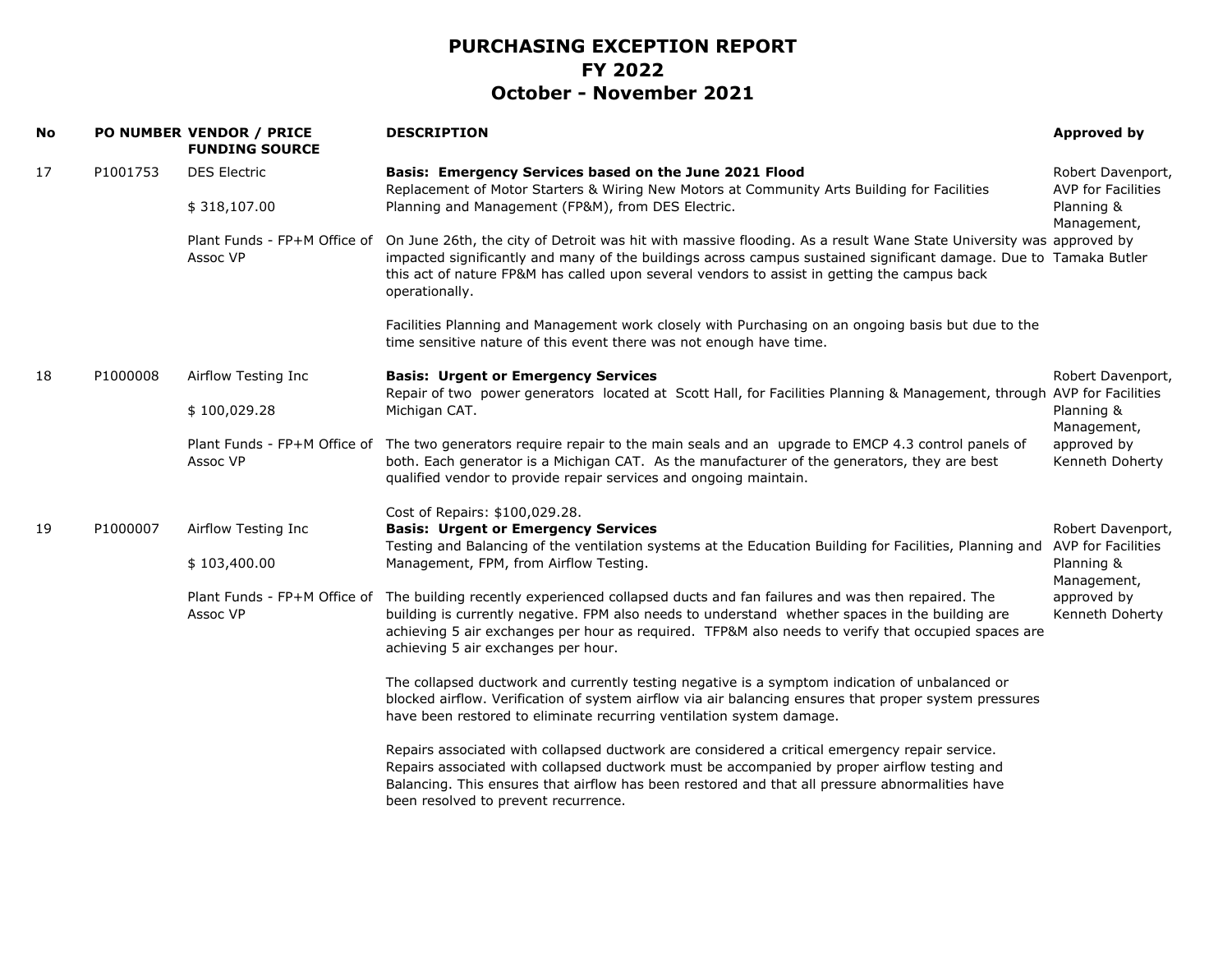| <b>No</b> |          | PO NUMBER VENDOR / PRICE<br><b>FUNDING SOURCE</b>                | <b>DESCRIPTION</b>                                                                                                                                                                                                                                                                                                                                                                                                         | Approved by                              |
|-----------|----------|------------------------------------------------------------------|----------------------------------------------------------------------------------------------------------------------------------------------------------------------------------------------------------------------------------------------------------------------------------------------------------------------------------------------------------------------------------------------------------------------------|------------------------------------------|
| 20        | P0998412 | Sewer and Water Specialist<br>Inc.                               | <b>Basis: Urgent or Emergency Services</b><br>Emergency Repair of the Storm Drain and Sanitary Sewer Line in the Physics Building, Room #22,<br>which was damaged by the historic flood event. Sewer and Water Specialists will perform the work at Planning &                                                                                                                                                             | Robert Davenport -<br>AVP for Facilities |
|           |          | \$61,577.11<br>the request of Facilities Planning and Management |                                                                                                                                                                                                                                                                                                                                                                                                                            | Management,<br>approved by               |
|           |          | Plant Funds - FP+M Office of<br>Assoc VP                         | On June 26th, the city of Detroit was hit with massive flooding. As a result, Wayne State University<br>was impacted significantly and many of the buildings across campus sustained significant damage.<br>Due to this act of nature FP&M has called upon several vendors to assist in getting the campus back<br>to an operationally position. This repair is time sensitive due to the opening of school fall semester. | Kenneth Doherty                          |
|           |          |                                                                  | The emergency repairs will cover the following excavation of flooring in the Physics Building-Room<br>22, replacement of 30ft-6" storm drain, replacement of 35ft-4"x6" sanitary sewer line and prepare<br>floor for replacement.                                                                                                                                                                                          |                                          |
|           |          |                                                                  | The PO will be issued at \$61,577.11, but the bid waiver is for a not to exceed amount of \$67,000, to<br>cover any unanticipated extra charges.                                                                                                                                                                                                                                                                           |                                          |

#### **5 / \$ 608,113.39**

#### **D. COMPATIBILITY WITH PREVIOUSLY PURCHASED EQUIPMENT OR SERVICES**

| 21 | P1002663 | Shimadzu Scientific                       | <b>Basis: Compatible with Existing Research Equipment</b>                                                                                                                                                        | Matthew Allen, Chair                |
|----|----------|-------------------------------------------|------------------------------------------------------------------------------------------------------------------------------------------------------------------------------------------------------------------|-------------------------------------|
|    |          | Instruments                               | Mass Spectrometer for the Chemistry Department from Shimadzu.                                                                                                                                                    | for the Department<br>of Chemistry, |
|    |          | \$85,578.40                               | This mass spectrometer is replacing an old mass spectrometer on a combination liquid<br>chromatography mass spectrometry instrument. Since only the one component is being replaced, it                          | approved by<br>Kenneth Doherty      |
|    |          | Grant Funds - Chemistry<br>Administration | needs to be from the same manufacturer (Shimadzu).                                                                                                                                                               |                                     |
|    |          |                                           | There were no lower cost options. The alternative would be to replace the entire system (two sets of<br>pumps, several detectors, and the mass spectrometer) instead of only replacing the mass<br>spectrometer. |                                     |
|    |          |                                           | This equipment was purchased from Shimadzu on P0466883, on 11/14/2007 for \$126,228.00, tag<br>number 311532.                                                                                                    |                                     |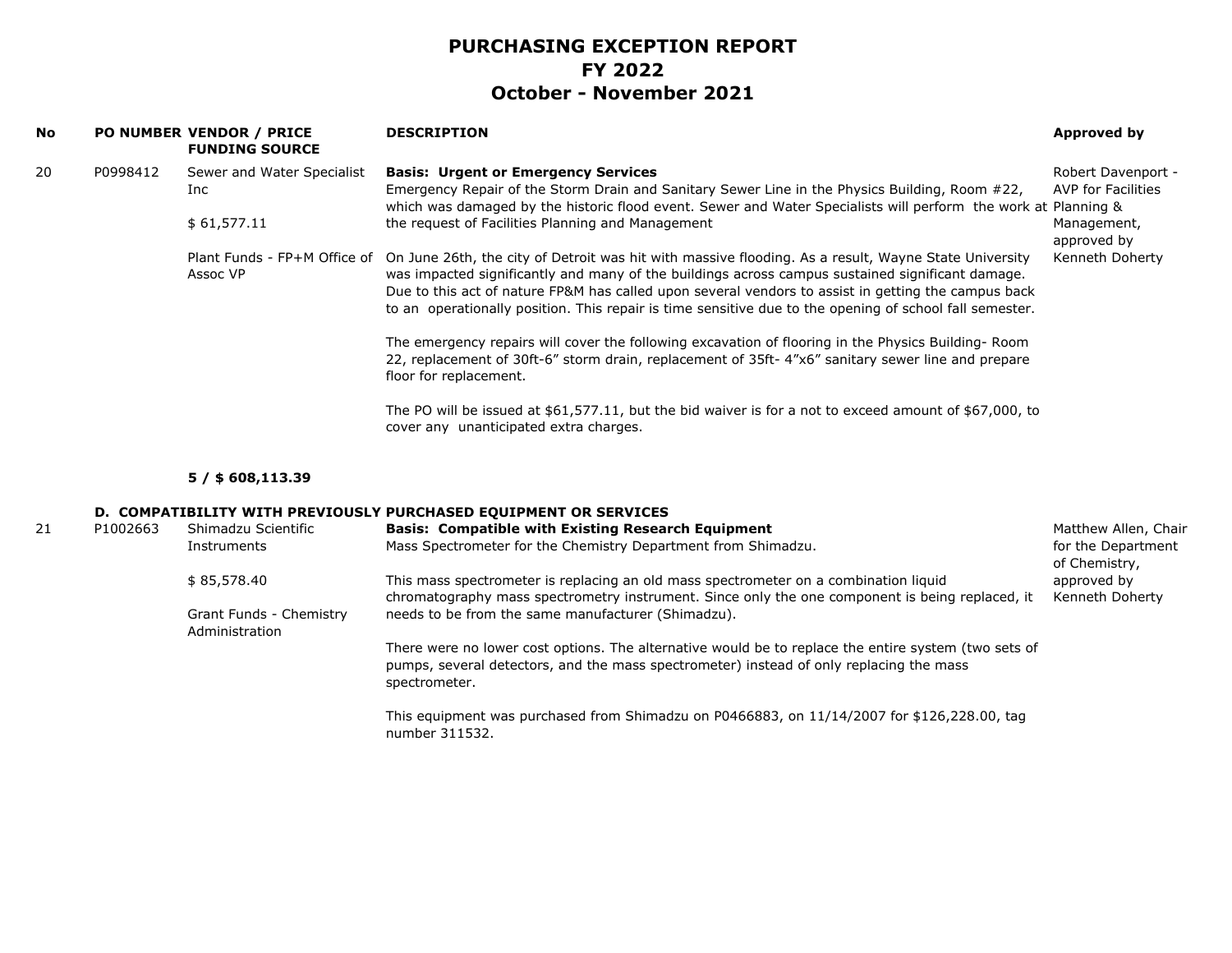| <b>No</b> |          | <b>PO NUMBER VENDOR / PRICE</b><br><b>FUNDING SOURCE</b> | <b>DESCRIPTION</b>                                                                                                                                                                                                                                                                                                                                                        | Approved by                              |
|-----------|----------|----------------------------------------------------------|---------------------------------------------------------------------------------------------------------------------------------------------------------------------------------------------------------------------------------------------------------------------------------------------------------------------------------------------------------------------------|------------------------------------------|
| 22        | P1002508 | Israel Goldberg                                          | <b>Basis: Continuation of Proven Source for Professional Advisory Services</b><br>Consulting Services from Israel Goldberg - Health Research Associates (HRA) for the Department of                                                                                                                                                                                       | Linda Hazlett, Vice<br>Dean for Research |
|           |          | \$56,000.00                                              | Anatomy, at a cost of \$54,000.                                                                                                                                                                                                                                                                                                                                           | and Graduate<br>Programs, approved       |
|           |          | General Funds - Med<br>Research+Graduate<br>Programs     | HRA provides consulting services by working with and coaching individual research investigators<br>through advertisement, assisting with proposals, review and critiquing of proposals, help with<br>"summary statements", advice on response to critiques, and advice on preparation of amended<br>proposals.                                                            | by Michael Wright                        |
|           |          |                                                          | Dr. Goldberg, President of HRA has been very successful for the last 30 years with assisting her<br>clients with reviewing and critiquing grant proposals, preparing submissions, interpretation of<br>summary statements and advertisement for responses to critiques and preparation of amended<br>proposals. The service that Dr. Goldberg and HRA provides is unique. |                                          |
|           |          |                                                          | Previous POs:<br>P0976853 in February 2021 \$56,000.00<br>P0918143 in July 2019 \$52,000.00<br>P0890624 in December 2018 \$52,000.00<br>P0831079 in September 2017 \$52,000.00<br>P0793646 in November 2016 \$52,000.00                                                                                                                                                   |                                          |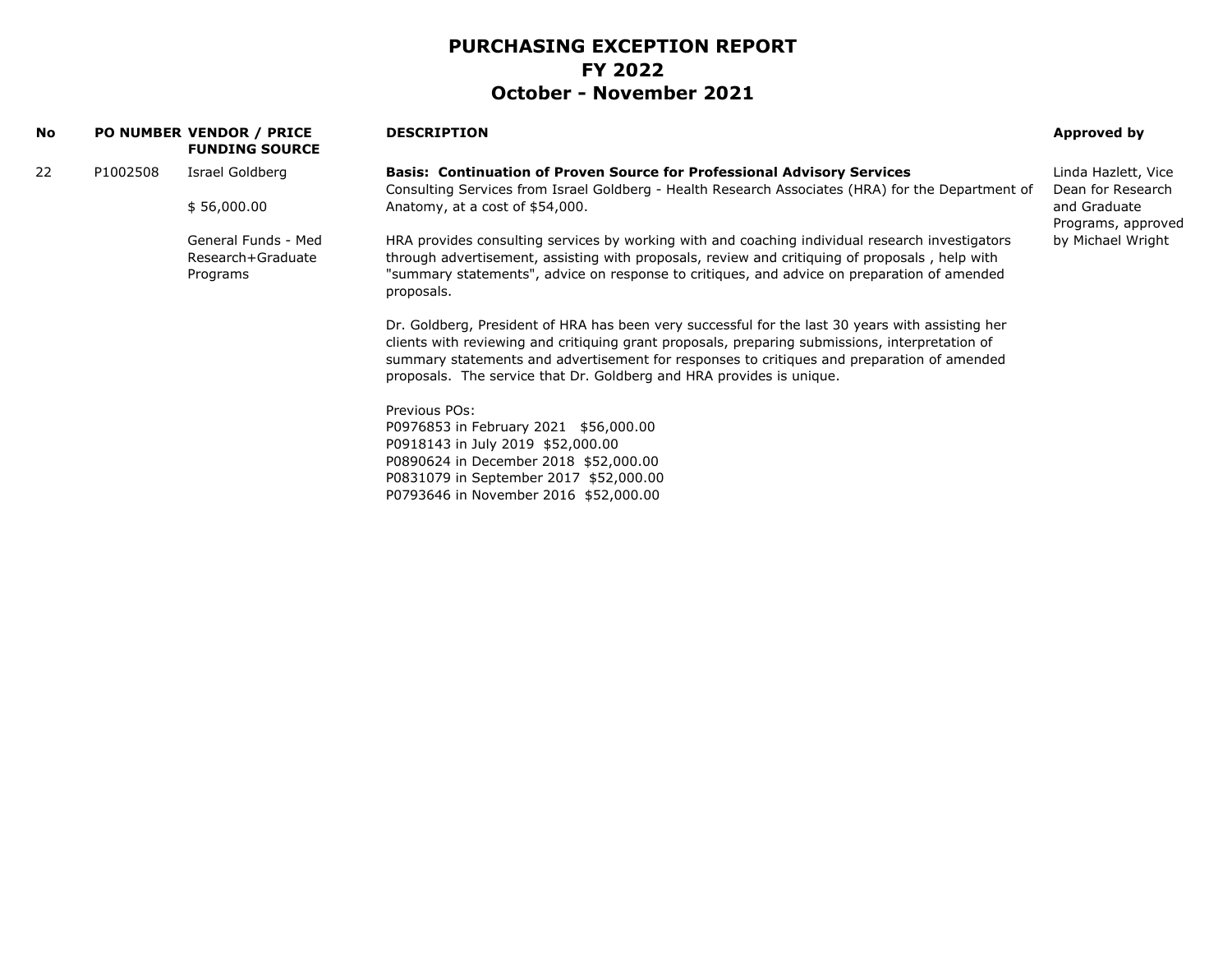| No |          | <b>PO NUMBER VENDOR / PRICE</b><br><b>FUNDING SOURCE</b> | <b>DESCRIPTION</b>                                                                                                                                                                                                                                                                                                                                                                                                                                                                                                   | Approved by                       |
|----|----------|----------------------------------------------------------|----------------------------------------------------------------------------------------------------------------------------------------------------------------------------------------------------------------------------------------------------------------------------------------------------------------------------------------------------------------------------------------------------------------------------------------------------------------------------------------------------------------------|-----------------------------------|
| 23 | P1002391 |                                                          | Infield Broadcasting Services Basis: Compatible with and Continuation of Specialized Services<br>Radio tower technical and on call services for WDET from Infield Broadcasting.                                                                                                                                                                                                                                                                                                                                      | Mary Zatina,<br>General Manager - |
|    |          | \$27,664.00                                              |                                                                                                                                                                                                                                                                                                                                                                                                                                                                                                                      | WDET, approved by                 |
|    |          |                                                          | This request is for Month to month services through September 30, 2022. Infield Broadcasting is an                                                                                                                                                                                                                                                                                                                                                                                                                   | Kenneth Doherty                   |
|    |          | Auxiliary Funds - Student<br><b>Evaluation Forms</b>     | extension of the former vendor for these services, Great Lakes Technical Services. Infield took over<br>under a new name after the owner of Great lakes retired in 2020.                                                                                                                                                                                                                                                                                                                                             |                                   |
|    |          |                                                          | There aren't many vendors available to provide this service. Radio engineering services is highly<br>specialized and since Infield Broadcasting is an extension of Great Lakes Technical Services, there is<br>no learning curve required to continue services with this company. As a result, WDET would not be at<br>risk of radio outages. Infield Broadcasting is the only vendor who can perform these services at this<br>time without jeopardizing the integrity of the integrity of WDET's radio programing. |                                   |
|    |          |                                                          |                                                                                                                                                                                                                                                                                                                                                                                                                                                                                                                      |                                   |
|    |          |                                                          | The owner and head engineer of Infield Broadcasting worked for Great Lakes Technical Services for<br>several years as the secondary lead engineer therefore, his knowledge is transferable to service<br>existing standardized equipment within WDET Transmitter and studio.                                                                                                                                                                                                                                         |                                   |
|    |          |                                                          | PASS directed the process last fiscal year which resulted in the current agreement. When PASS<br>assisted in the past, no eligible vendors were found who could perform this type of services.                                                                                                                                                                                                                                                                                                                       |                                   |
|    |          |                                                          | WDET would need to do extensive research to find other company that can perform this service.                                                                                                                                                                                                                                                                                                                                                                                                                        |                                   |
|    |          |                                                          | Previous POs to Great Lakes Technical Services:                                                                                                                                                                                                                                                                                                                                                                                                                                                                      |                                   |
|    |          |                                                          | FY20 P0932560 - \$30,731.50                                                                                                                                                                                                                                                                                                                                                                                                                                                                                          |                                   |
|    |          |                                                          | FY19 P0889263 - \$30,752.00                                                                                                                                                                                                                                                                                                                                                                                                                                                                                          |                                   |
|    |          |                                                          | FY18 P0838845 - \$29,500.00                                                                                                                                                                                                                                                                                                                                                                                                                                                                                          |                                   |
|    |          |                                                          | FY17 P0792340 - \$30,530.00<br>FY16 P0746326 - \$25,430.00                                                                                                                                                                                                                                                                                                                                                                                                                                                           |                                   |
|    |          |                                                          |                                                                                                                                                                                                                                                                                                                                                                                                                                                                                                                      |                                   |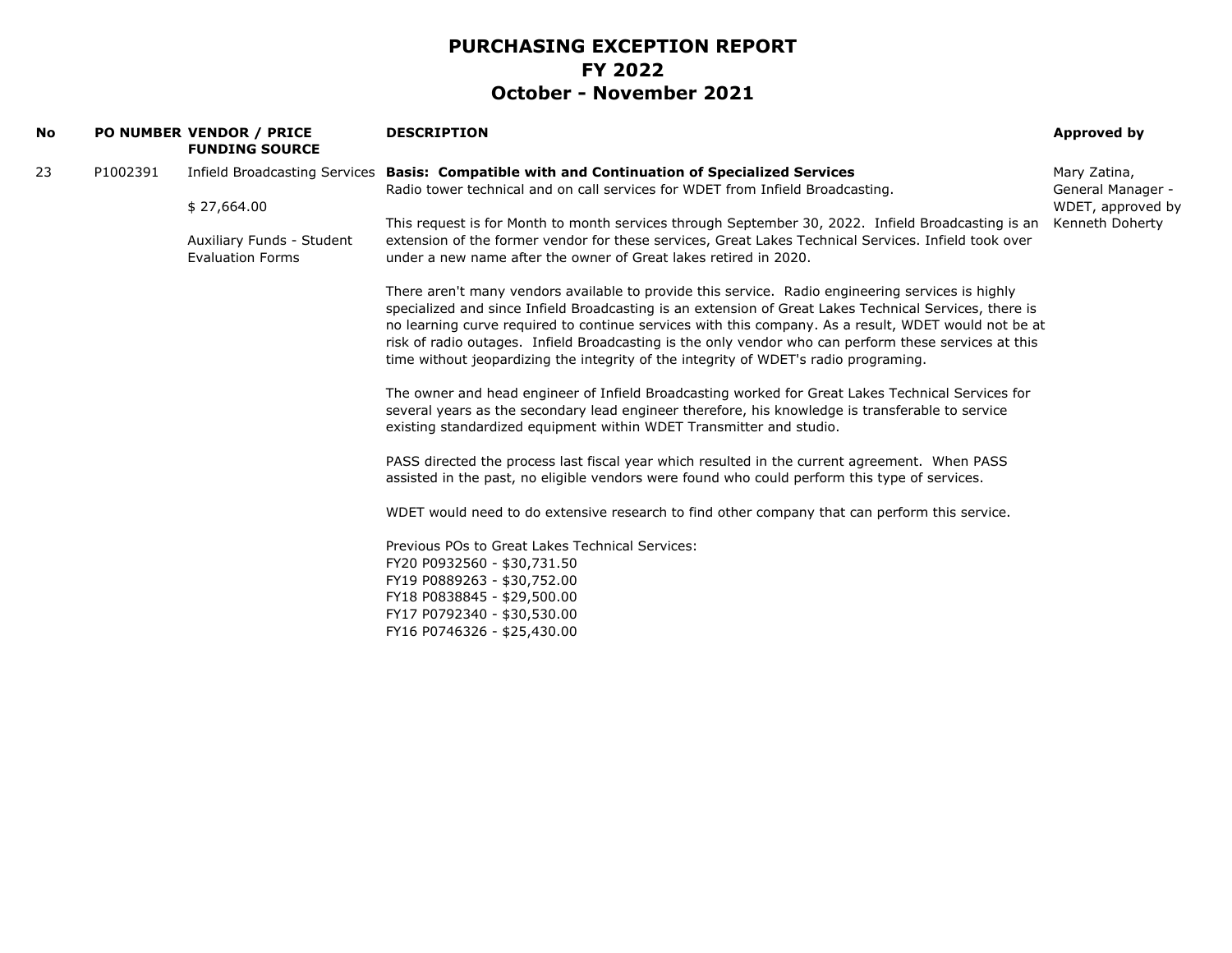| No |          | PO NUMBER VENDOR / PRICE<br><b>FUNDING SOURCE</b> | <b>DESCRIPTION</b>                                                                                                                                                                                                                                                                                                                                                                                                                                                                                                                                                                                                                                                               | Approved by                                       |
|----|----------|---------------------------------------------------|----------------------------------------------------------------------------------------------------------------------------------------------------------------------------------------------------------------------------------------------------------------------------------------------------------------------------------------------------------------------------------------------------------------------------------------------------------------------------------------------------------------------------------------------------------------------------------------------------------------------------------------------------------------------------------|---------------------------------------------------|
| 24 | P1002390 | Dell Incorporated                                 | <b>Basis: Compatible with Existing Computing Infrastructure</b>                                                                                                                                                                                                                                                                                                                                                                                                                                                                                                                                                                                                                  | Robert Thompson,                                  |
|    |          | \$39,800.00                                       | Power Edge Server R740- for the Department of Chemistry from Dell Computer. The Department of<br>Chemistry requires these high performance servers to maintain research data for Dr. Z. Liu.                                                                                                                                                                                                                                                                                                                                                                                                                                                                                     | AVP for Computing<br>& Information<br>Technology, |
|    |          | Grant Funds - Chemistry<br>Administration         | The Dell PowerEdge R740 offers a GPU (Gaming Processing Unit) computer node which has a proven approved by<br>to track record of meeting the university's technological requirements.                                                                                                                                                                                                                                                                                                                                                                                                                                                                                            | Kenneth Doherty                                   |
|    |          |                                                   | These servers are equipped with nodes that match the existing servers currently deployed for the<br>WSU Grid .The units are only available through Dell.                                                                                                                                                                                                                                                                                                                                                                                                                                                                                                                         |                                                   |
|    |          |                                                   | Previous PO's<br>2/2018 - P0850611- \$37,576.00<br>7/2018- P0871564- \$115,520.78<br>8/2018-P0873262-\$9,663.03<br>9/2018-P0879259 \$69,993.54<br>11/2018 - P0888581 \$29,300.04                                                                                                                                                                                                                                                                                                                                                                                                                                                                                                 |                                                   |
| 25 | P1002016 | Refinitiv US LLC                                  | BASIS: Compatible with and continuation of prior software purchases.<br>Databases for the School of Business from Refinitive.                                                                                                                                                                                                                                                                                                                                                                                                                                                                                                                                                    | Marick Masters,<br>Chair - Department             |
|    |          | \$44,316.00                                       |                                                                                                                                                                                                                                                                                                                                                                                                                                                                                                                                                                                                                                                                                  | of Finance, approved                              |
|    |          | General Funds - Finance                           | SDC ALL is a database that contains information on initial public offerings (IPOs), mergers &<br>Acquisitions (M&As), and venture capital investments (VentureXpert), provided by Refinitiv.                                                                                                                                                                                                                                                                                                                                                                                                                                                                                     | by Kenneth Doherty                                |
|    |          |                                                   | All three data sets are up for renewal in December 2021. The venture capital investment module in<br>the SDC ALL (VentureXpert) is exclusively provided by Refinitiv, and VentureXpert has more complete<br>coverage of venture capital investments than other databases (see Kaplan, S. N., & Lerner, J. (2016).<br>Venture capital data: Opportunities and challenges. In Measuring entrepreneurial businesses: current<br>knowledge and challenges (pp. 413-431). University of Chicago Press). This also combines this data<br>set with two other data sets the School purchases and allows all to be accessed under the same<br>interface by the faculty in the department. |                                                   |
|    |          |                                                   | The letter of offer to Sungjoung Kwon contains the following term: "Purchases access to the SDC<br>VentureXpert database assuming the cost is in the range of \$10,000 to \$20,000".                                                                                                                                                                                                                                                                                                                                                                                                                                                                                             |                                                   |
|    |          |                                                   | Refinitiv is the sole provider of the VentureXpert data, which as noted has more complete cover of<br>investments than other databases. This will provide all the data needed to support the department<br>faculty members research.                                                                                                                                                                                                                                                                                                                                                                                                                                             |                                                   |
|    |          |                                                   | Previous PO:<br>P0970248 11/25/2021 \$35,384.00                                                                                                                                                                                                                                                                                                                                                                                                                                                                                                                                                                                                                                  |                                                   |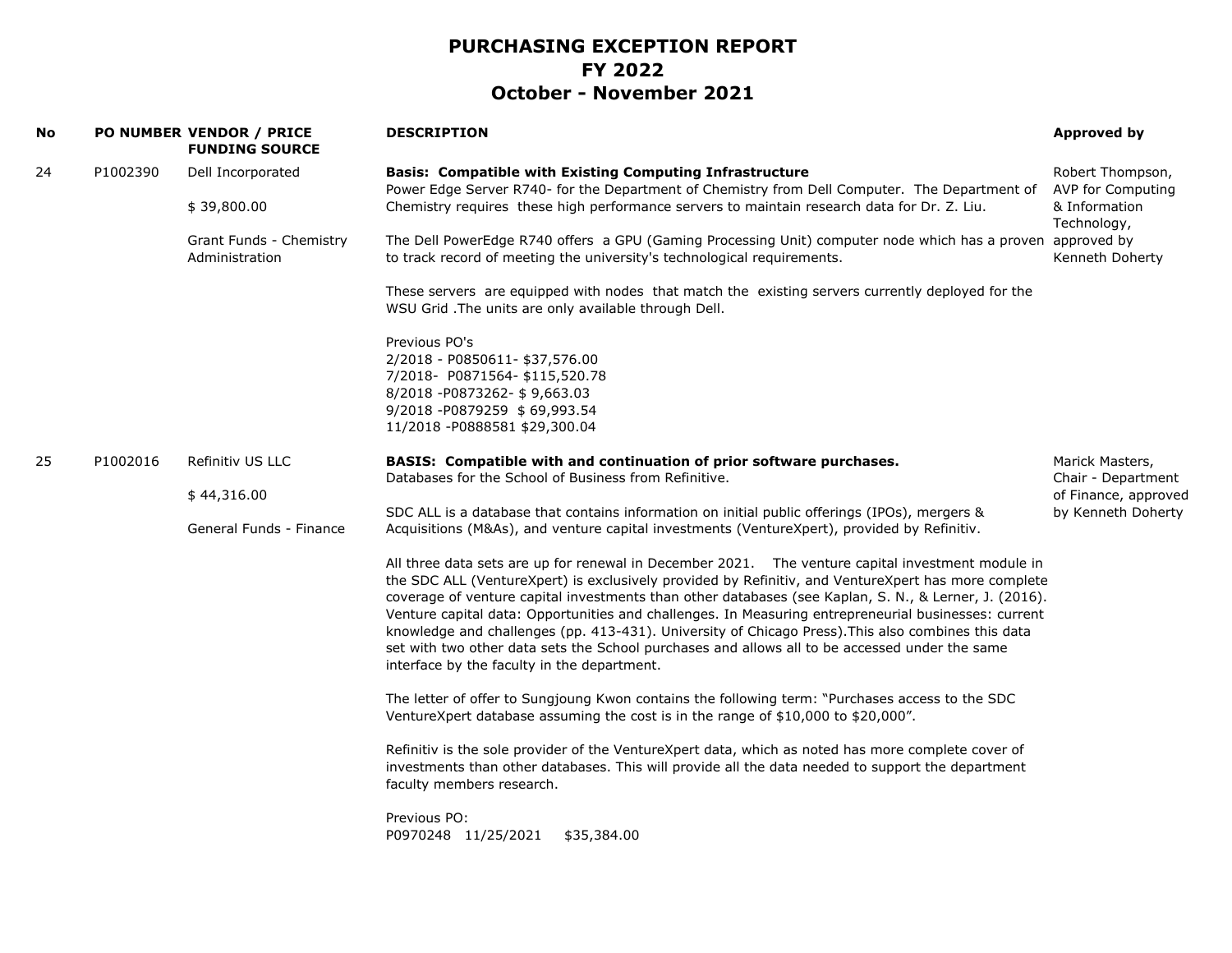| No |          | PO NUMBER VENDOR / PRICE<br><b>FUNDING SOURCE</b> | <b>DESCRIPTION</b>                                                                                                                                                                                                                                                                                                                                                                                                                                                                                                                                                                                                         | Approved by                           |
|----|----------|---------------------------------------------------|----------------------------------------------------------------------------------------------------------------------------------------------------------------------------------------------------------------------------------------------------------------------------------------------------------------------------------------------------------------------------------------------------------------------------------------------------------------------------------------------------------------------------------------------------------------------------------------------------------------------------|---------------------------------------|
| 26 | P1001832 | P&M Holding Group LLP                             | <b>Basis: Continuation of Proven Source for Professional Advisory Services</b><br>External Audit Services for the Audit of fiscal year 2021 through Plante Moran.                                                                                                                                                                                                                                                                                                                                                                                                                                                          | Eulonda Whitmore,<br>AVP for Internal |
|    |          | \$271,000.00                                      |                                                                                                                                                                                                                                                                                                                                                                                                                                                                                                                                                                                                                            | Audit, approved by                    |
|    |          | General Funds - Independent<br>Audit Fee          | During the Audit Subcomittee in June 2020, A recommendation was made to the ASC to extend the<br>Plante Moran contract for the 9/30/2020 audit, due to the Pandemic and the complexity of changing<br>Auditors. During this period, the University engaged in a number of significant initiatives, including<br>COVID-19 matters, and both Internal Audit and Finance prefer to retain Plante Moran, as they have<br>proven knowledgable in thsee matters. It was also thought that the RFP process should be<br>conducted once the University has a permanent CFO in place, who would participate in and lead the<br>bid. | Kenneth Doherty                       |
|    |          |                                                   | The ASC members amended this recommendation to add an additional year (FY 2021), if needed, as<br>they believed that an Interim CFO should not be a part of the RFP process to hire a permanent<br>external audit firm.                                                                                                                                                                                                                                                                                                                                                                                                    |                                       |
| 27 | P1001632 | National Public Radio                             | BASIS: Compatible with and continuation of prior purchases.<br>Programming services for WDET provided by National Public Radio (NPR).                                                                                                                                                                                                                                                                                                                                                                                                                                                                                      | Mary Zatina,<br>General Manager -     |
|    |          | \$403,268.00                                      |                                                                                                                                                                                                                                                                                                                                                                                                                                                                                                                                                                                                                            | WDET, approved by                     |
|    |          |                                                   | National Public Radio is the only provider of the national program selections broadcast by WDET as                                                                                                                                                                                                                                                                                                                                                                                                                                                                                                                         | Kenneth Doherty                       |
|    |          | Auxiliary Funds - Student                         | follows:                                                                                                                                                                                                                                                                                                                                                                                                                                                                                                                                                                                                                   |                                       |
|    |          | <b>Evaluation Forms</b>                           | 1A<br>Fresh Air and Fresh Air Weekend                                                                                                                                                                                                                                                                                                                                                                                                                                                                                                                                                                                      |                                       |
|    |          |                                                   | <b>NPR Newscasts</b>                                                                                                                                                                                                                                                                                                                                                                                                                                                                                                                                                                                                       |                                       |
|    |          |                                                   | On Point                                                                                                                                                                                                                                                                                                                                                                                                                                                                                                                                                                                                                   |                                       |
|    |          |                                                   | Wait WaitDon't Tell Me                                                                                                                                                                                                                                                                                                                                                                                                                                                                                                                                                                                                     |                                       |
|    |          |                                                   | Previous PO's:<br>P0967562 - 2020 - \$348,992.00<br>P0929782 - 2019 - \$319,794.00<br>P0839958 - 2018 - \$299,206.97<br>P0836908 - 2017 - \$288,317.00<br>P0782319 - 2016 - \$278,567.00                                                                                                                                                                                                                                                                                                                                                                                                                                   |                                       |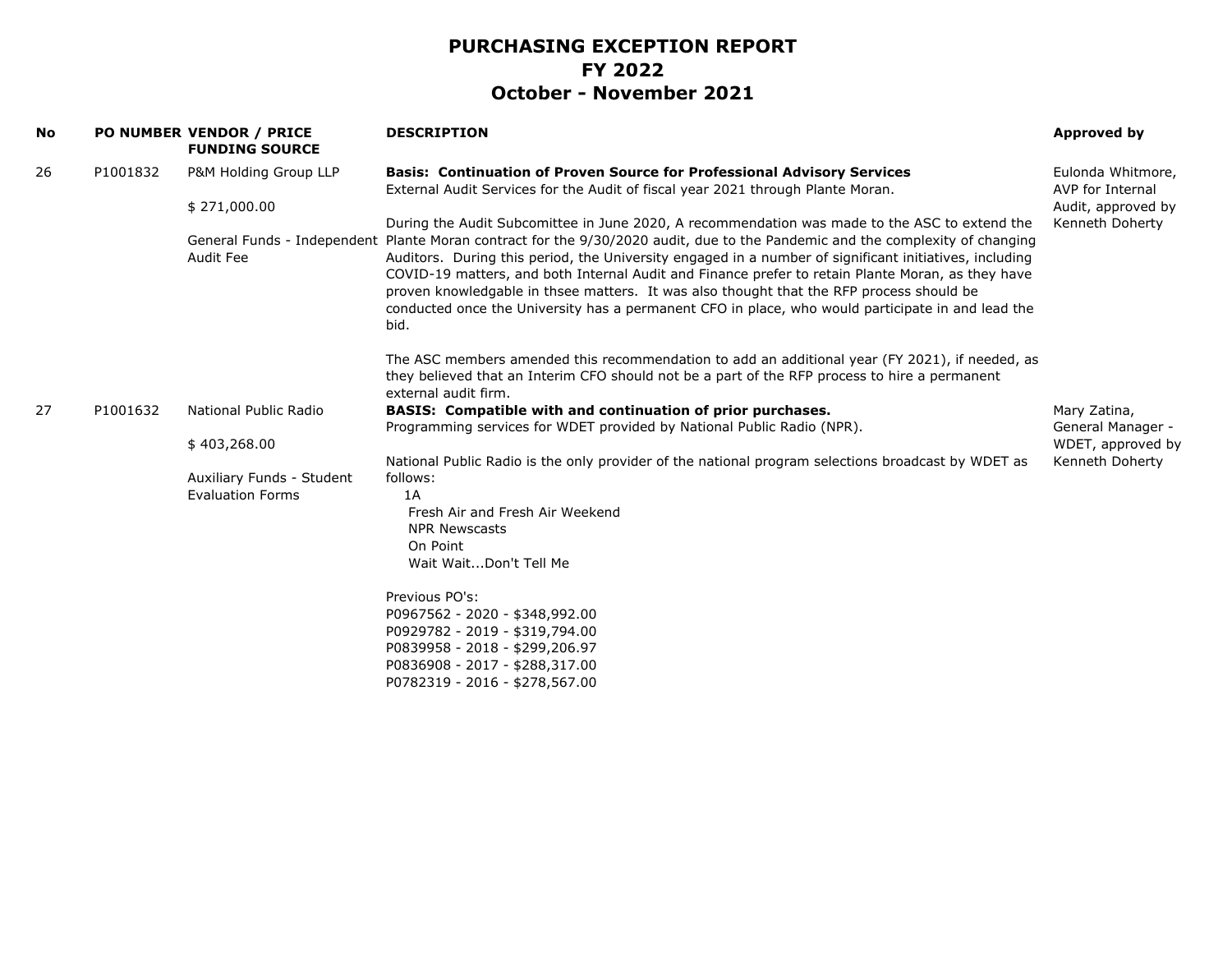| No |          | PO NUMBER VENDOR / PRICE<br><b>FUNDING SOURCE</b>                                                    | <b>DESCRIPTION</b>                                                                                                                                                                                                                                                                                                                                                                                                                                                                                                                                                                                                                                                                                                                                                                                                                                                                                                                                                                                                                                                                                                                                                                                                                                                                                                                                                                                                                                                                                                                              | Approved by                                                                    |
|----|----------|------------------------------------------------------------------------------------------------------|-------------------------------------------------------------------------------------------------------------------------------------------------------------------------------------------------------------------------------------------------------------------------------------------------------------------------------------------------------------------------------------------------------------------------------------------------------------------------------------------------------------------------------------------------------------------------------------------------------------------------------------------------------------------------------------------------------------------------------------------------------------------------------------------------------------------------------------------------------------------------------------------------------------------------------------------------------------------------------------------------------------------------------------------------------------------------------------------------------------------------------------------------------------------------------------------------------------------------------------------------------------------------------------------------------------------------------------------------------------------------------------------------------------------------------------------------------------------------------------------------------------------------------------------------|--------------------------------------------------------------------------------|
| 28 | P1001019 | Aquatic Enterprises Inc<br>\$92,340.00<br>Grant Funds - Biological<br><b>Sciences Administration</b> | Basis: Compatible with existing research equipment<br>Zebra fish housing including under rack life support system, monitoring and dosing system, tanks,<br>baffles, screens, dividers, and nets for Biological Sciences from Aquarius Fish System., a subsidiary of Sciences, approved<br>Aquatic Enterprises Inc.<br>Zebra fish housing systems are highly specialized. This lab already has zebra fish housing racks<br>purchased in July 2018, at a start up cost of \$33,970. Biological Sciences requires racks that are<br>compatible with the current system. In addition, this fish housing (tanks) offers features that are key<br>to the research, and are not available from other companies.<br>Other companies do not offer the features required, and would not have parts that are<br>interchangeable with the system already in place.                                                                                                                                                                                                                                                                                                                                                                                                                                                                                                                                                                                                                                                                                          | Victoria Meller, Chair<br>of Biological<br>by Kenneth Doherty                  |
| 29 | P1000572 | Iwaki America Inc<br>\$40,059.25<br>Grant Funds - Inst<br><b>Environmental Health</b><br>Sciences    | The original PO is: P0869621 July 2018 \$33,970.00 Property tag: 325055<br>Basis: Compatible with existing research equipment<br>Zebra fish standalone rack system for the Institute of Environmental Health Sciences from Iwaki.<br>This is the second zebra fish standalone rack for the zebra fish laboratory. After reviewing several<br>zebra fish systems, Iwaki was the only vendor that could provide a customized system to do what<br>what is required for toxicology testing. The system must be able to split between recirculating mode<br>and flow-through mode (where water goes to the drain rather than recirculating through the system).<br>The research the lab is performing research to age the chemical exposed fish out to older time points.<br>This system will enable the lab to house exposed fish without contaminating a recirculating system -<br>and can be used as recirculating if exposures are not ongoing. The recirculating component is<br>required for separating the transgenic from wild type lines and for maintaining the biological filter in<br>the system to maintain good fish health.<br>Only lwaki was able to provide the customized system needed for this toxicology work, which will<br>allow the researchers to switch the system between recirculating mode and flow-through design for<br>housing exposed fish and aging them out to later life stages - without contaminating the system with<br>the dosed chemicals.<br>Previous PO for this Lab:<br>P0971474 12/10/2020 \$31,560.71 | Meilissa Runge-<br>Morris, Director of<br>IEHS, approved by<br>Kenneth Doherty |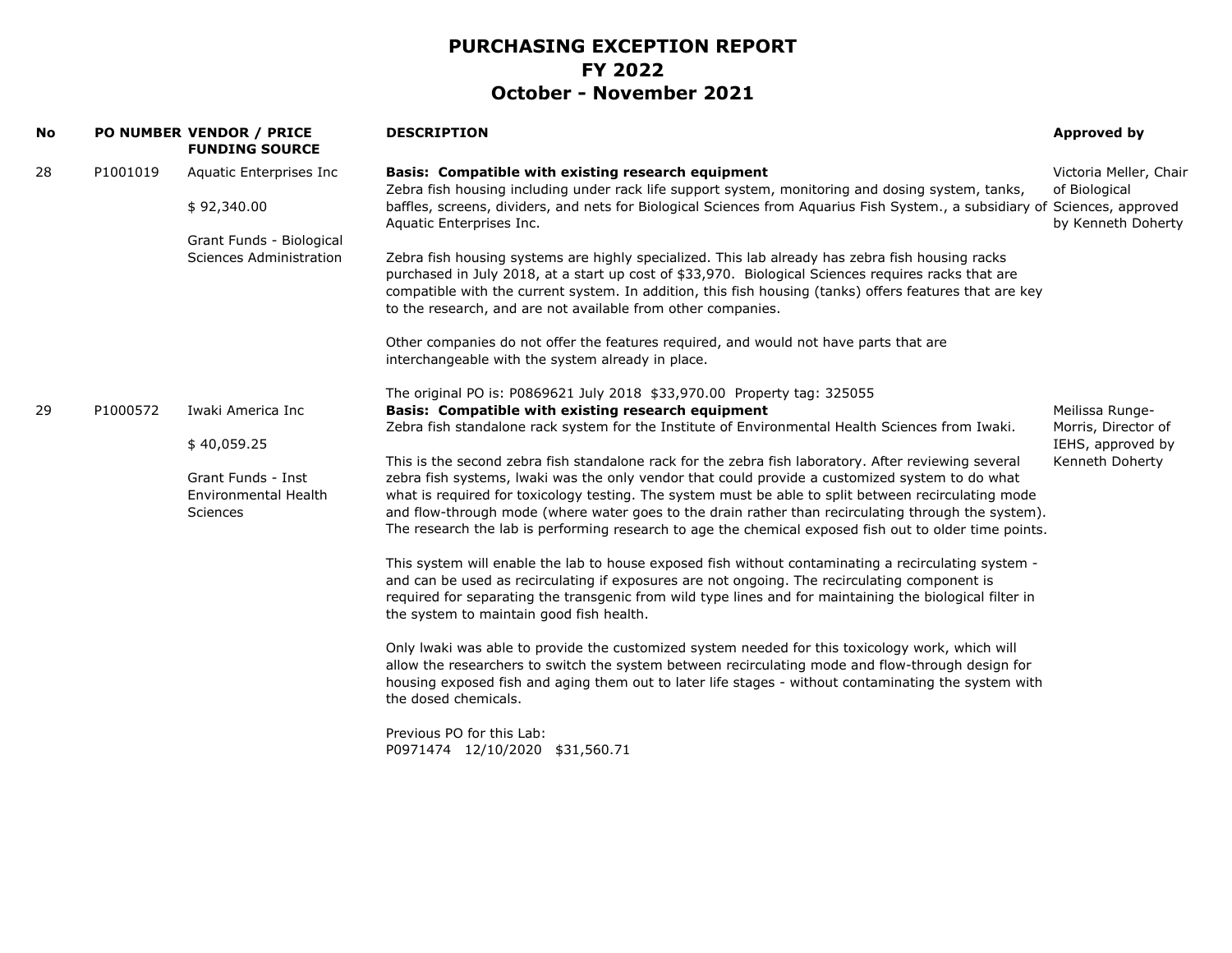| No |          | <b>PO NUMBER VENDOR / PRICE</b><br><b>FUNDING SOURCE</b> | <b>DESCRIPTION</b>                                                                                                                                                                                                                                                                                                                                                                                                                                                                                                                                                                                                                                                                                                                                                                                                                                                          | Approved by                           |
|----|----------|----------------------------------------------------------|-----------------------------------------------------------------------------------------------------------------------------------------------------------------------------------------------------------------------------------------------------------------------------------------------------------------------------------------------------------------------------------------------------------------------------------------------------------------------------------------------------------------------------------------------------------------------------------------------------------------------------------------------------------------------------------------------------------------------------------------------------------------------------------------------------------------------------------------------------------------------------|---------------------------------------|
| 30 | P1000542 | Access Interactive LLC                                   | <b>Basis: Compatible with Existing Computing Infrastructure</b><br>VMware software support and software upgrades (SNS) and subscriptions for Computing and                                                                                                                                                                                                                                                                                                                                                                                                                                                                                                                                                                                                                                                                                                                  | Robert Thompson,<br>AVP for Computing |
|    |          | \$237,648.00                                             | Information Technology, C&IT, from Access Interactive.                                                                                                                                                                                                                                                                                                                                                                                                                                                                                                                                                                                                                                                                                                                                                                                                                      | & Information<br>Technology,          |
|    |          | General Funds - Dir<br><b>Computing Center Services</b>  | Access Interactive provides support, bug fixes, security fixes, and major upgrades to the University's<br>suite of VMware software. The VMware software provides the hypervisor that allows for the<br>virtualization of Windows and Linux servers on shared physical servers. VMware software is also used<br>to provide WSU with virtual desktops used by students, faculty and staff especially in computer labs.<br>Finally, some VMware software titles provide for the operational management of these virtualized<br>environments.                                                                                                                                                                                                                                                                                                                                   | approved by<br>Kenneth Doherty        |
|    |          |                                                          | A significant additional investment in VMware software was added as part of the STEM Building<br>project to support up to 640 concurrent virtual desktop clients (VOi). Due to the increased volume of<br>VMware software licenses for the STEM project, WSU became a strong candidate for VMware's<br>"Enterprise License Agreement" (ELA) which offers for a 1 year commitment \$25K in projected<br>savings vs. non-ELA options. The 1 year commitment also provides flexibility to add/remove<br>subscription quantities on an annual basis. Price lock is not available for a 1 year commitment but 3<br>year commitment had exorbitant year 1 costs and required WSU to use finance terms. VMware works<br>with our VAR of record to develop the ELA proposal. Access Interactive has been the VAR of record<br>for all of our VMware purchases and support renewals. |                                       |
|    |          |                                                          | The University has over 10 years of investment in the suite of VMware products in use by C&IT.<br>Many of these are perpetual licenses and without the support offering it would become obsolete<br>and/or a major security threat with continued use. C&IT hosts over 750 virtual servers using this<br>software including all major production systems.                                                                                                                                                                                                                                                                                                                                                                                                                                                                                                                   |                                       |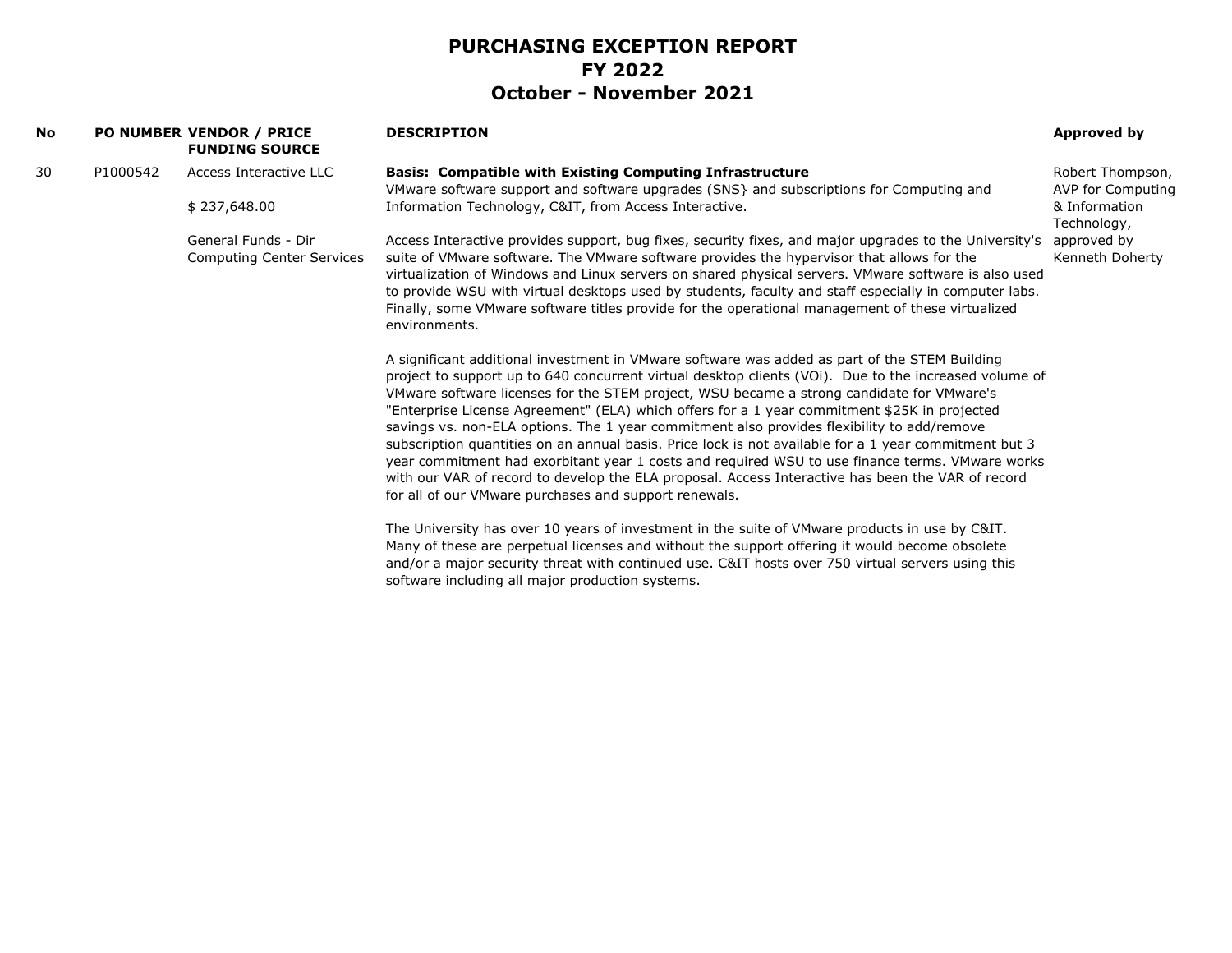| <b>No</b> |          | <b>PO NUMBER VENDOR / PRICE</b><br><b>FUNDING SOURCE</b> | <b>DESCRIPTION</b>                                                                                                                                                                                                                                                                                     | Approved by                        |
|-----------|----------|----------------------------------------------------------|--------------------------------------------------------------------------------------------------------------------------------------------------------------------------------------------------------------------------------------------------------------------------------------------------------|------------------------------------|
| 31        | P1000314 | Lightning Source, Inc.                                   | <b>Basis: Continuation of Specialized Services</b><br>Print on Demand Services for short runs and distribution of University Press Books from Lightning                                                                                                                                                | Stephanie Williams,<br>Director of |
|           |          | \$115,000.00                                             | Source Inc. (LSI).                                                                                                                                                                                                                                                                                     | University Press,<br>approved by   |
|           |          | Auxiliary Funds - Univ Press<br>Book Production+Design   | The Vendor provides print on demand services in the European marketplace, which provides the WSU Kenneth Doherty<br>Press with global circulation. LUtilization of Lightning Source allows University Press to POD drop-<br>ship books directly to customers.                                          |                                    |
|           |          |                                                          | LSI is the only vendor found that offers distribution channels and direct one-off POD via Instagram<br>that Press' distributors currently work with. The Press may be investigating competitive options for<br>future, but at this time, they are the only known source for this distribution network. |                                    |
|           |          |                                                          | Prior POs to Lightning Source include                                                                                                                                                                                                                                                                  |                                    |
|           |          |                                                          | P0964929 - 10/20 - \$125,000<br>P0932530 - 10/19 - \$130,000<br>P0932533 - 10/19 - \$30,000<br>P0881927 - 10/18 - \$35,000<br>P0878302 - 9/18 - \$120,000<br>P0838037 - 10/17 - \$30,000<br>P0833855 - 10/17 - \$91,500                                                                                |                                    |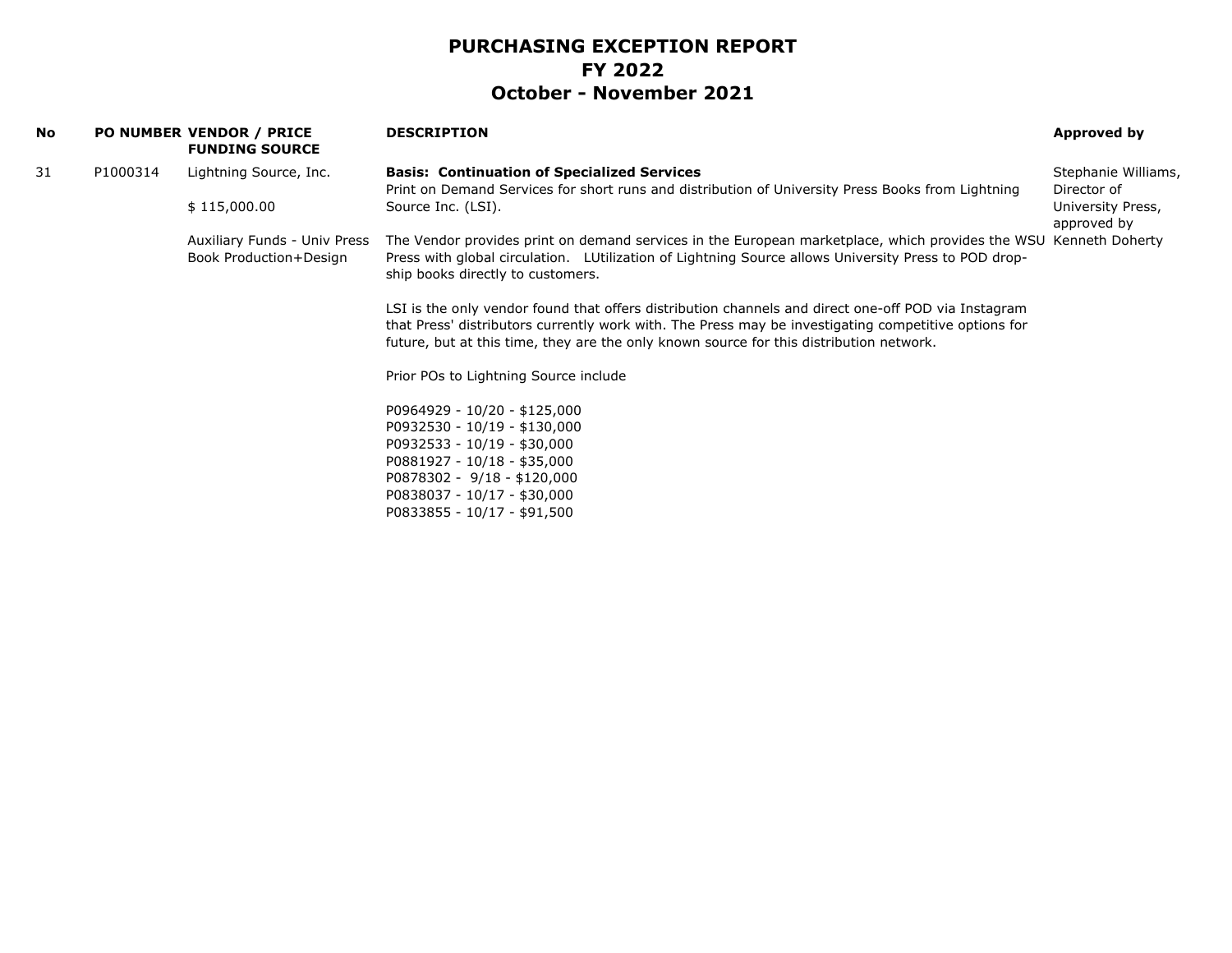| No |          | PO NUMBER VENDOR / PRICE<br><b>FUNDING SOURCE</b> | <b>DESCRIPTION</b>                                                                                                                                                                                                                                                                                                                                                                                                                                                                                                                                                                                                                                                                                                                                                                             | Approved by                                      |
|----|----------|---------------------------------------------------|------------------------------------------------------------------------------------------------------------------------------------------------------------------------------------------------------------------------------------------------------------------------------------------------------------------------------------------------------------------------------------------------------------------------------------------------------------------------------------------------------------------------------------------------------------------------------------------------------------------------------------------------------------------------------------------------------------------------------------------------------------------------------------------------|--------------------------------------------------|
| 32 | P1000264 | SEHI Computer Products,<br>Inc.                   | <b>Basis: Compatible with Existing Systems Software</b><br>Renewal of 36 Annual Licenses of Visible Body Human Anatomy Atlas; Newton's Park, Franklin's Lab;<br>zSpace Experiences; VIVED Chemistry; and VIVID Science as well as the license renewal for (1)                                                                                                                                                                                                                                                                                                                                                                                                                                                                                                                                  | Laurie Clabo, Dean<br>of Nursing,<br>approved by |
|    |          | \$31,408.50                                       | virtual ECG Training application, for the College of Nursing from Sehi Computers Products.                                                                                                                                                                                                                                                                                                                                                                                                                                                                                                                                                                                                                                                                                                     | Kenneth Doherty                                  |
|    |          | Office Admin                                      | Grant Funds - Nursing Dean's zSpace is the single source developer and manufacturer of the software products and are only<br>available through its dealer representative in the metro-Detroit area, Sehi Computer.                                                                                                                                                                                                                                                                                                                                                                                                                                                                                                                                                                             |                                                  |
|    |          |                                                   | The zSpace desktop provides a unique, personalized experience that eliminates the barrier between<br>the user and content by combining elements of augmented reality (AR) and virtual reality (VR) in one<br>platform that allows the user to explore and create lifelike experiences. We currently have 36 AR/VR<br>laptops that need yearly license renewals through this sole provider                                                                                                                                                                                                                                                                                                                                                                                                      |                                                  |
|    |          |                                                   | In June of 2020, the College of Nursing purchased 36 laptops and this software from this supplier.<br>This Request is to renew the software that was part of last year's purchase These are being funded<br>through a grant (21st CCLC- C2 Pipeline Program) that works with high school youth in 24 high<br>schools, utilizing STEM with a focus on STEM and Health careers. This purchase supports the types of<br>programing being done and will allow Nursing to supplement experiences and opportunities for<br>students, allow for compliance monitoring and increase the collaborations with the day schools the<br>College is involved with. These will also allow the College of Nursing to better provide services and<br>programing to the students whether in person or virtually. |                                                  |
|    |          |                                                   | This is a single product and no other similar one exists. The zSpace desktop provides a unique,<br>personalized experience that eliminates the barrier between the user and content by combining<br>elements of augmented reality (AR) and virtual reality (VR) in one platform that allows the user to<br>explore and create lifelike experiences.                                                                                                                                                                                                                                                                                                                                                                                                                                            |                                                  |
|    |          |                                                   | Previous PO's:<br>P0972733<br>12/23/2020<br>\$58,395.50<br>P0957563<br>07/01/2020<br>\$94,746.64                                                                                                                                                                                                                                                                                                                                                                                                                                                                                                                                                                                                                                                                                               |                                                  |
|    |          |                                                   |                                                                                                                                                                                                                                                                                                                                                                                                                                                                                                                                                                                                                                                                                                                                                                                                |                                                  |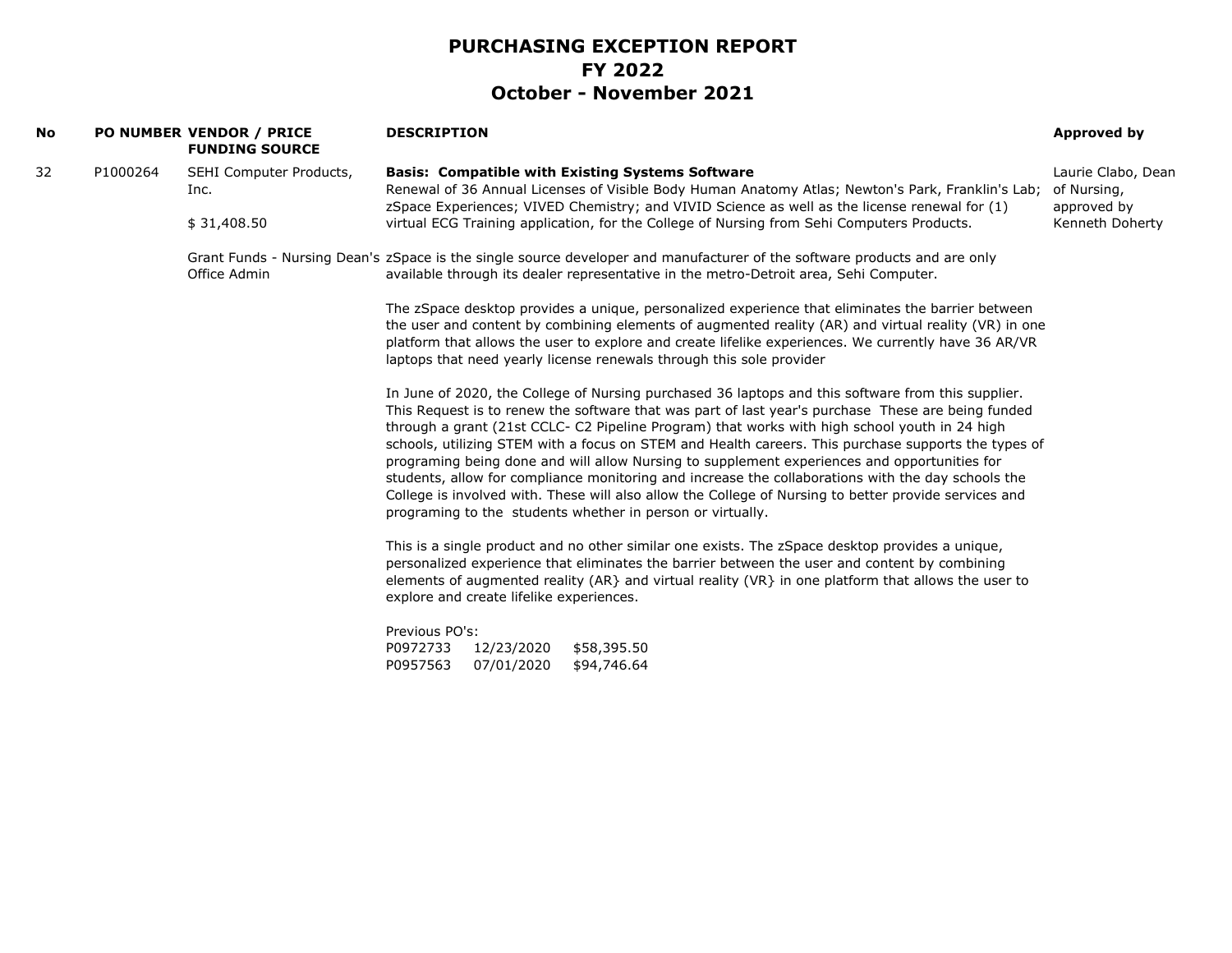|          | <b>FUNDING SOURCE</b>           | <b>DESCRIPTION</b>                                                                                                                                                                                                                                                                                                                                                                                                                                                                                                                                                                                             | Approved by                             |
|----------|---------------------------------|----------------------------------------------------------------------------------------------------------------------------------------------------------------------------------------------------------------------------------------------------------------------------------------------------------------------------------------------------------------------------------------------------------------------------------------------------------------------------------------------------------------------------------------------------------------------------------------------------------------|-----------------------------------------|
| P1000026 | JHohman LLC                     | <b>Basis: Compatible with and Continuation of Specialized Services</b><br>Continuation of Security Guard Services for the Scott Hall School of Medicine, Mazurek Medical                                                                                                                                                                                                                                                                                                                                                                                                                                       | Janice Timchuck,<br>SOM Chief of Staff, |
|          | \$49,327.20                     | Education Commons, Tolan Park and 400 Mack Buildings, for the School of Medicine, through<br>LaGarda Security.                                                                                                                                                                                                                                                                                                                                                                                                                                                                                                 | approved by<br>Kenneth Doherty          |
|          | General Funds - FP&M            |                                                                                                                                                                                                                                                                                                                                                                                                                                                                                                                                                                                                                |                                         |
|          | <b>Building Operating Costs</b> | This service was competitively bid in 2016 under RFP Security Guard Services for the School of<br>Medicine, and LaGarda was selected as the awarded vendor, based on their competitive pricing and<br>quality service model. The contract duration was for three years, through fiscal year 2019, with the<br>potential to extend for up to two years, through the end of fiscal year 2021.                                                                                                                                                                                                                    |                                         |
|          |                                 | For the upcoming 2022 fiscal year, the School of Medicine requested a continuation of service<br>through LaGarda. We are aware that hiring by Security Guard firms for these type of lower paying<br>positions has proven to be difficult during this current pandemic influenced economic climate. If we<br>were to change service providers, it is anticipated that it may be difficult to retain reliable employees<br>for any length of time. With LaGasrda, turnover of the current quard staff over the past 6 months<br>has proven to be minimal and is expected to continue into this new fiscal year. |                                         |
| P1000025 | JHohman LLC                     | 1111<br>$\mathbf{H}$                                                                                                                                                                                                                                                                                                                                                                                                                                                                                                                                                                                           | <b>HH</b>                               |
|          | \$193,104.32                    |                                                                                                                                                                                                                                                                                                                                                                                                                                                                                                                                                                                                                |                                         |
|          |                                 | <b>PO NUMBER VENDOR / PRICE</b>                                                                                                                                                                                                                                                                                                                                                                                                                                                                                                                                                                                |                                         |

General Funds - Med Facilities+Support Svcs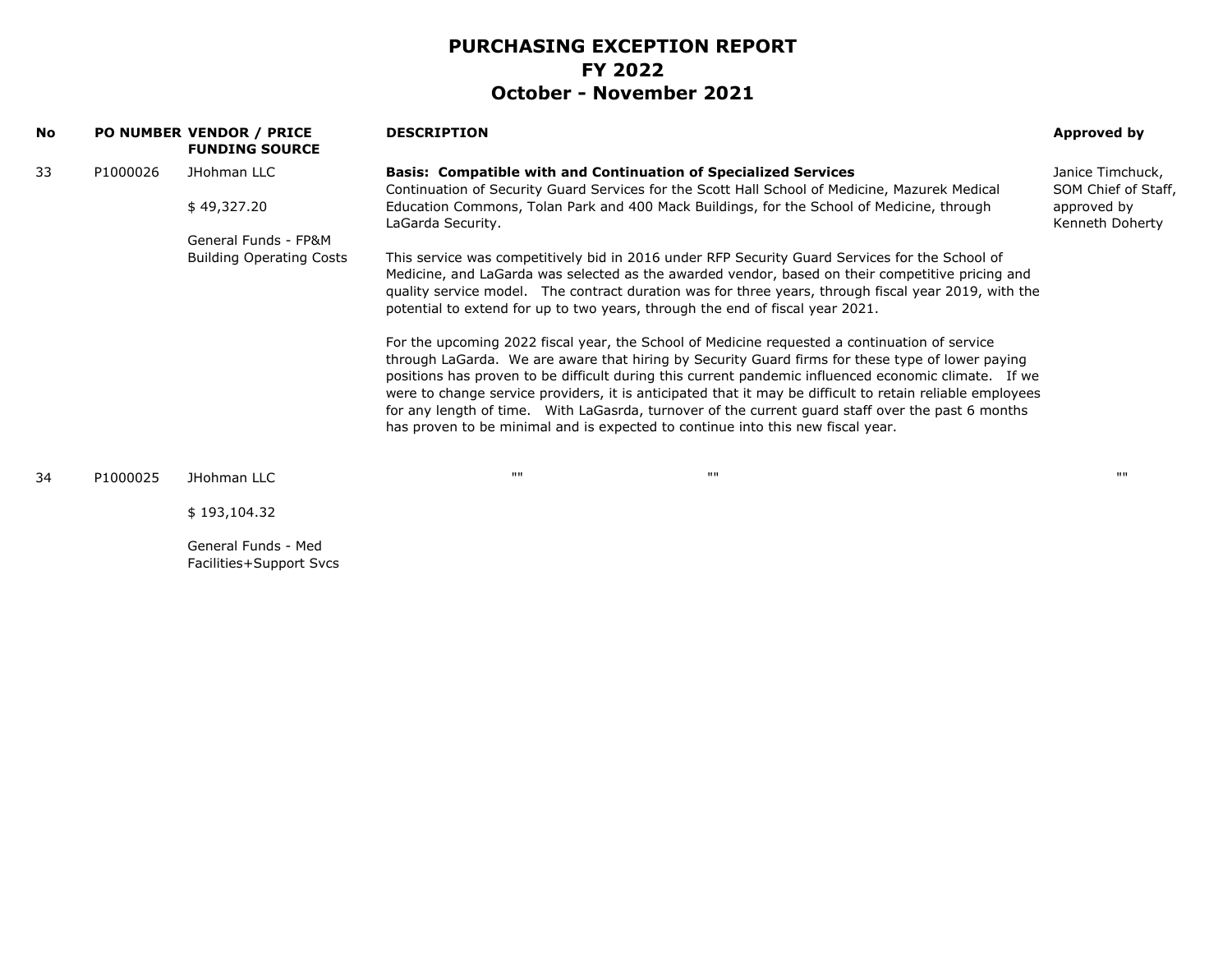| No |          | <b>PO NUMBER VENDOR / PRICE</b><br><b>FUNDING SOURCE</b> | <b>DESCRIPTION</b>                                                                                                                                                                                                                                                                                                                                           | Approved by                           |
|----|----------|----------------------------------------------------------|--------------------------------------------------------------------------------------------------------------------------------------------------------------------------------------------------------------------------------------------------------------------------------------------------------------------------------------------------------------|---------------------------------------|
| 35 | P0999855 |                                                          | SHI International Corporation Basis: Compatible with Existing Computing Infrastructure<br>Anti-malware software used to protect high value information systems at the University for                                                                                                                                                                         | Robert Thompson,<br>AVP for Computing |
|    |          | \$53,642.00                                              | Computing & Information Technology, C&IT, from SHI International.                                                                                                                                                                                                                                                                                            | & Information<br>Technology,          |
|    |          | General Funds - Computing<br><b>Svcs</b>                 | Due to Information Technology consolidation, and also in the changes in the threat landscape, C&IT<br>requires additional licenses for the existing anti-malware software tool, CrowdStrike, Falcon and<br>Spotlight.                                                                                                                                        | approved by<br>Kenneth Doherty        |
|    |          |                                                          | Crowd Strike was chosen as the vendor of choice in 2019 to provide additional security for servers<br>and other high valued targets of attackers. The product is licensed per device, and at the time, the<br>number or devices that needed the client did not exceed the cost for a bid, but there was an informal<br>evaluation of products in this class. |                                       |
|    |          |                                                          | In 2020 the reseller that was chosen in 2019 stopped offering the product at which time we issued an<br>RFQ to several resellers, SHI was the winner of that bid.                                                                                                                                                                                            |                                       |
|    |          |                                                          | This is to increase the number of licenses for the current standard for this type of product.                                                                                                                                                                                                                                                                |                                       |
|    |          |                                                          | Original PO was P0923496 purchased through Dell Corporation at a cost of \$11,910.                                                                                                                                                                                                                                                                           |                                       |
|    |          |                                                          | Prior SHI PO<br>P0992866 - 8/20/2021 - \$11,208                                                                                                                                                                                                                                                                                                              |                                       |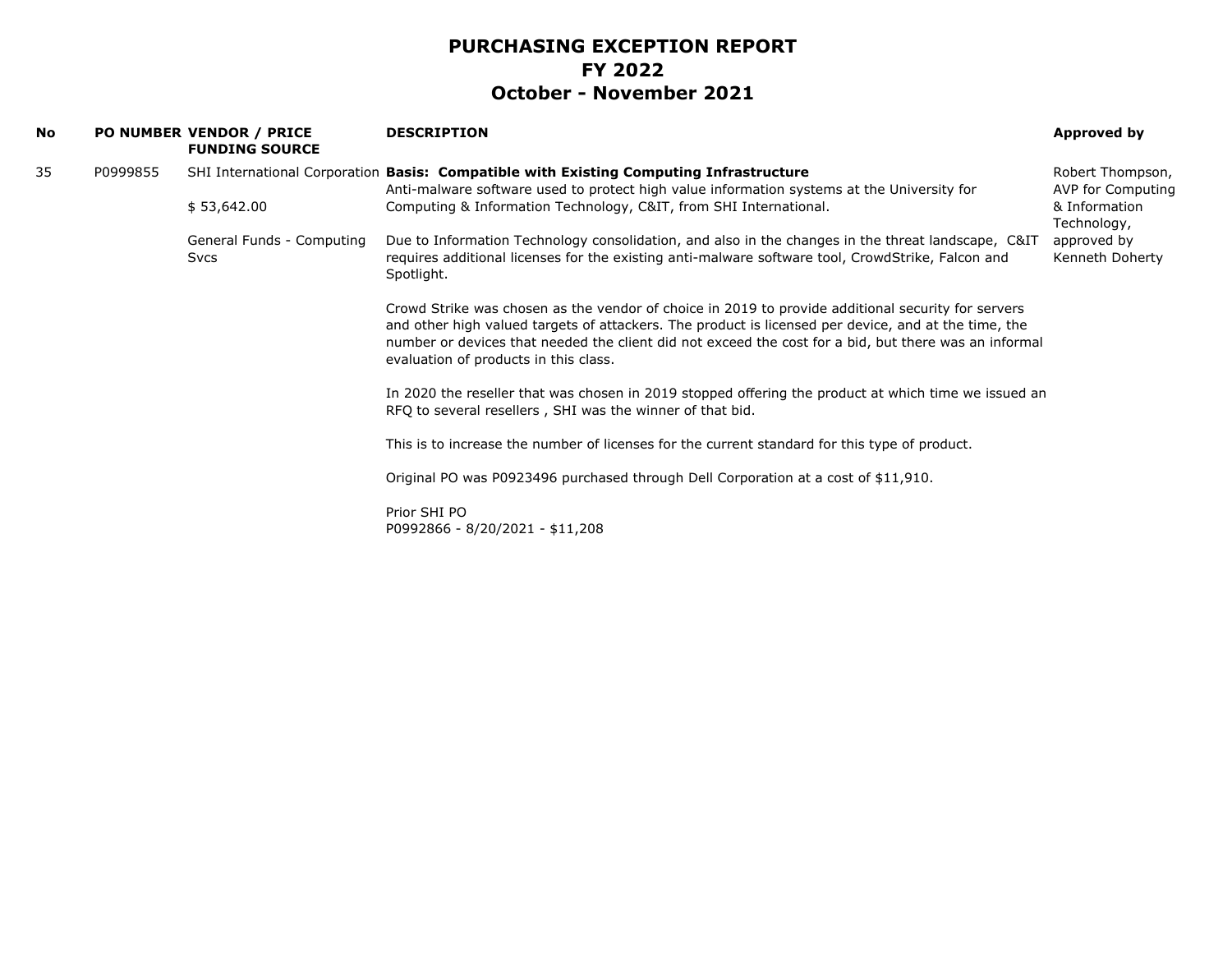| 36<br>P0999581<br>The Prophet Corporation<br><b>Basis: Compatible with Existing Athletic Equipment</b><br>Physical activity measurement equipment for the Department of Kinesiology, Health & Sports Study<br>\$25,606.32<br>from Gopher Sports. This equipment includes<br>approved by<br>Federal Grant Funds - KHSS<br>* Gopher Introductory Sport Ball Pack<br>* Recess Playground Pack<br>Asst Dean's Office Admin<br>* Magnus Carry-All Cart w/ 4 Baskets<br>* Playground Pack with Cart<br>* Active and Healthy Schools Playground Activities Card Set<br>These packages are designed to accompany the physical education and recess curriculum used in<br>thechildhood obesity prevention project. This equipment was assembled to complement the<br>educational curriculum being used as the intervention in this research project.<br>Building Healthy Communities, under the direction of the Department of Kinesiology, has purchased<br>fitness equipment from Gopher sports for several years. Gopher Sports has consistently provided<br>quality materials/equipment and excellent customer assistance. Gopher offers a lifetime warranty on<br>equipment which allows schools to replace equipment. Continued purchases from Gopher will ensure<br>continuity of quality and service.<br>Purchase Equipment Orders:<br>$9 - 2021$<br>P0995041<br>\$68,283.52<br>8-2021<br>\$56,000.00<br>P0991979<br>10-2020<br>P0967481\$78,976.00<br>9-2019P0925216\$48,412.00<br>8/2018P0877216\$25,078.68<br>8/2018P0876874\$31,004.20<br>8/2017P0826750\$32,213.00 | No | <b>PO NUMBER VENDOR / PRICE</b><br><b>FUNDING SOURCE</b> | <b>DESCRIPTION</b> | <b>Approved by</b>                                    |
|------------------------------------------------------------------------------------------------------------------------------------------------------------------------------------------------------------------------------------------------------------------------------------------------------------------------------------------------------------------------------------------------------------------------------------------------------------------------------------------------------------------------------------------------------------------------------------------------------------------------------------------------------------------------------------------------------------------------------------------------------------------------------------------------------------------------------------------------------------------------------------------------------------------------------------------------------------------------------------------------------------------------------------------------------------------------------------------------------------------------------------------------------------------------------------------------------------------------------------------------------------------------------------------------------------------------------------------------------------------------------------------------------------------------------------------------------------------------------------------------------------------------------------------------------------------------|----|----------------------------------------------------------|--------------------|-------------------------------------------------------|
|                                                                                                                                                                                                                                                                                                                                                                                                                                                                                                                                                                                                                                                                                                                                                                                                                                                                                                                                                                                                                                                                                                                                                                                                                                                                                                                                                                                                                                                                                                                                                                        |    |                                                          |                    | Nate McCaughtry -<br>Assistant Dean -<br>Kinesiology, |
|                                                                                                                                                                                                                                                                                                                                                                                                                                                                                                                                                                                                                                                                                                                                                                                                                                                                                                                                                                                                                                                                                                                                                                                                                                                                                                                                                                                                                                                                                                                                                                        |    |                                                          |                    | Kenneth Doherty                                       |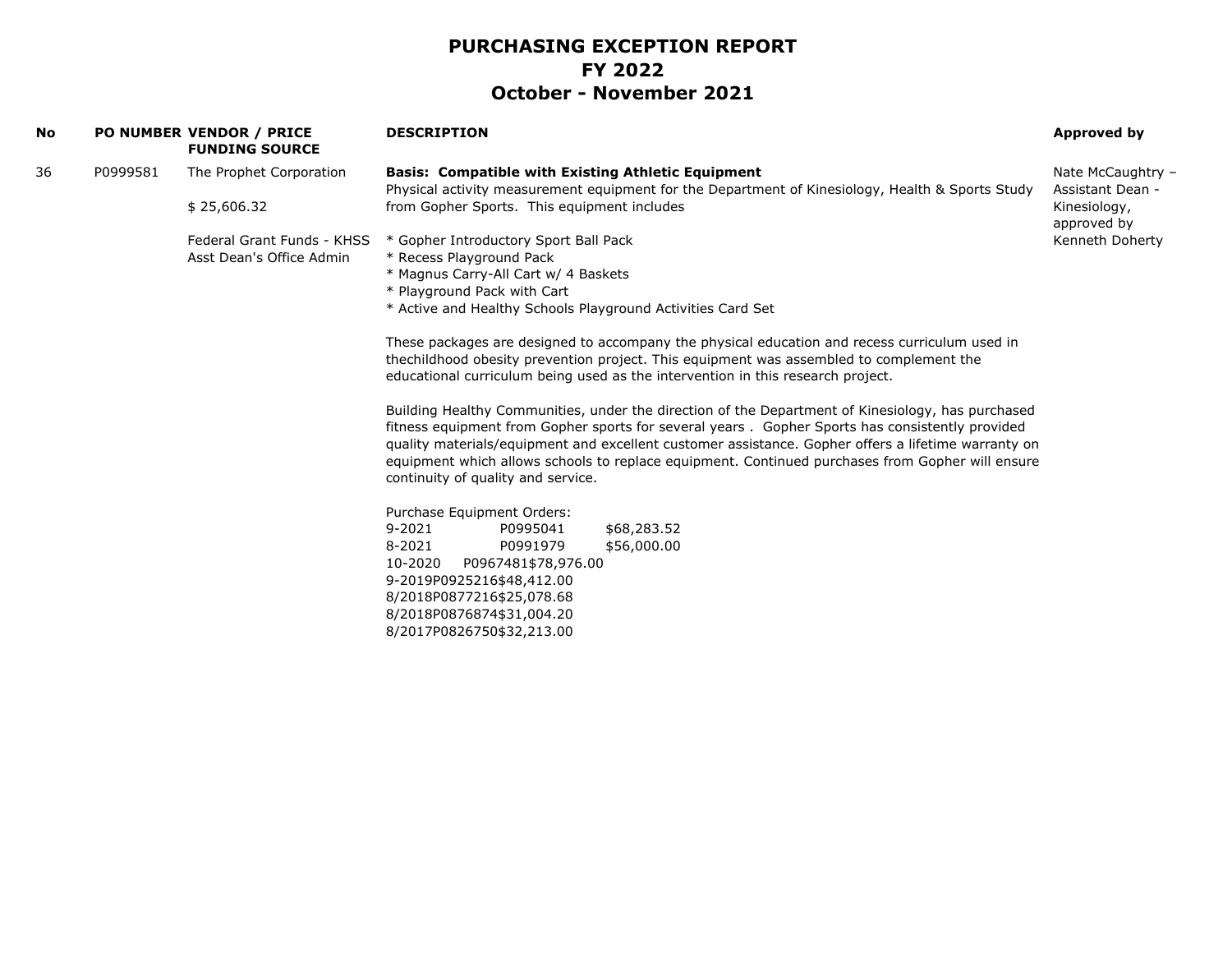| No |          | PO NUMBER VENDOR / PRICE<br><b>FUNDING SOURCE</b>           | <b>DESCRIPTION</b>                                                                                                                                                                                                                                                                                                                                              | Approved by                              |
|----|----------|-------------------------------------------------------------|-----------------------------------------------------------------------------------------------------------------------------------------------------------------------------------------------------------------------------------------------------------------------------------------------------------------------------------------------------------------|------------------------------------------|
| 37 | P0999194 | The Display Group                                           | <b>Basis: Compatible with and Continuation of Specialized Services</b><br>Interior Graphic Elements inside the new Pistons/WSU Basketball Arena for the Athletic Department                                                                                                                                                                                     | Robert Fournier -<br>Athletic Director,  |
|    |          | \$163,967.30                                                | from The Display Group                                                                                                                                                                                                                                                                                                                                          | approved by<br>Kenneth Doherty           |
|    |          | Auxiliary Funds - Athletics<br>Office of the Director       | The Display Group previously installed several other display elements in the Athletic Complex. These<br>displays include the exterior of the new Arena, the Ernie Harwell Building, and the Softball building<br>lobby and exterior graphics. Continuing use of the vendor will provide consistency of graphics and<br>quality throughout the Athletic Complex. |                                          |
|    |          |                                                             | In addition, DG is a Detroit company, located on Concord avenue in the former Packard Plant.                                                                                                                                                                                                                                                                    |                                          |
|    |          |                                                             | Art and design are unique characteristics / considerations, especially in complementing building<br>structures. The Display Group has previously done work for the Detroit Tigers & Detroit Red Wings,<br>and they have done other work on the WSU campus. They have an established, identifiable record in<br>the City.                                        |                                          |
|    |          |                                                             | Previous POs:                                                                                                                                                                                                                                                                                                                                                   |                                          |
|    |          |                                                             | P0978557<br>\$240,141.96 Exterior graphics for the Arena<br>\$ 1,000.00 Consulting<br>P0976154<br>P0831107 \$16,567.70 Softball lobby<br>P0807174 \$127,992.46 Harwell Building                                                                                                                                                                                 |                                          |
| 38 | P0999088 | Illumina, Inc.                                              | <b>Basis: Compatible with Existing Research Supplies</b><br>Illumina EPIC Methalation BeadChip Kit-96 samples and reagents for an Illumina sequencer (MiSeq                                                                                                                                                                                                     | Stephen Lanier, Vice<br>President for    |
|    |          | \$300,000.00                                                | and NovaSeq 6000) for Genome Sciences Core.                                                                                                                                                                                                                                                                                                                     | Research, approved<br>by Kenneth Doherty |
|    |          | Auxiliary Funds - VP for<br><b>Research Service Centers</b> | These reagents are necessary to perform sequencing for services at the Genome Sciences Core<br>including whole genome, transcriptome and methylation projects.                                                                                                                                                                                                  |                                          |
|    |          |                                                             | The NovaSeq flow cells are necessary for generating high throughput data for sequencing projects.<br>These items are only manufactured by Illumina. These reagents will run on Illumina iScan and<br>NovaSeq which are contained within the core.                                                                                                               |                                          |
|    |          |                                                             | Previous POs for Applied Genomics include:<br>P0967170 (2020-2021) - \$300,000.00<br>P0935710 (2019-2020) - \$300,000.00<br>P0882913 (2018-2019) -- \$276,377.60<br>P0835483 (2017-2018) -- \$276,000.00                                                                                                                                                        |                                          |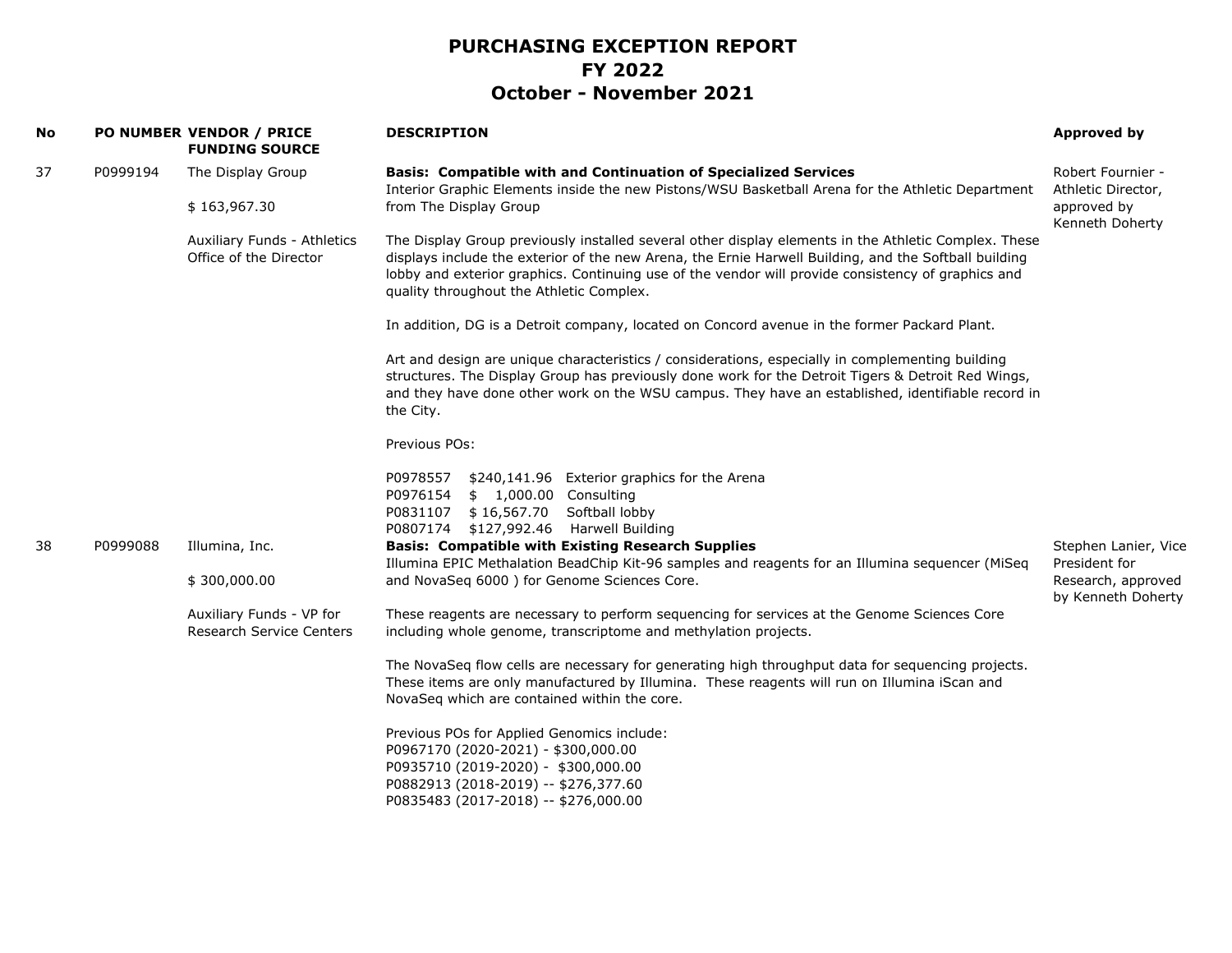| No |          | PO NUMBER VENDOR / PRICE<br><b>FUNDING SOURCE</b>        | <b>DESCRIPTION</b>                                                      |                                                                                                                                                                                                                                                                                                                                                                                                                                                                                                                             | Approved by                          |
|----|----------|----------------------------------------------------------|-------------------------------------------------------------------------|-----------------------------------------------------------------------------------------------------------------------------------------------------------------------------------------------------------------------------------------------------------------------------------------------------------------------------------------------------------------------------------------------------------------------------------------------------------------------------------------------------------------------------|--------------------------------------|
| 39 | P0998996 | Minnesota Public Radio                                   | <b>Basis: Continuation of Specialized Services</b>                      | Public radio programming (Fiscal Year 2022) for WDET from Minnesota Public Radio (American Public                                                                                                                                                                                                                                                                                                                                                                                                                           | Mary Zatina,<br>General Manager -    |
|    |          | \$49,429.00                                              | Radio).                                                                 |                                                                                                                                                                                                                                                                                                                                                                                                                                                                                                                             | WDET, approved by<br>Kenneth Doherty |
|    |          | Auxiliary Funds - Student<br>Evaluation Forms            | for fiscal year 2022.<br>Previous PO:<br>P099874110/13/2021 \$28,215.00 | American Public Radio is the only provider of the national programs listed on the Program Purchase<br>Form. American Public Media carriage service and distribution fee for the program 'Marketplace', a<br>nationally syndicated radio hour aired weekly on WDET for fiscal year 2022 and also for the carriage<br>service and distribution fee for 'On Point', a nationally syndicated radio hour aired weekly on WDET<br>WDET is already in the habit of biding out services when vendors are not sole source providers. |                                      |
|    |          |                                                          | P092664209/12/2019 \$24,500.00                                          |                                                                                                                                                                                                                                                                                                                                                                                                                                                                                                                             |                                      |
| 40 | P0998741 | Minnesota Public Radio                                   | <b>HH</b>                                                               | <b>HH</b>                                                                                                                                                                                                                                                                                                                                                                                                                                                                                                                   | $\mathbf{H}$                         |
|    |          | \$28,215.00                                              |                                                                         |                                                                                                                                                                                                                                                                                                                                                                                                                                                                                                                             |                                      |
|    |          | Federal Grant Funds -<br><b>Student Evaluation Forms</b> |                                                                         |                                                                                                                                                                                                                                                                                                                                                                                                                                                                                                                             |                                      |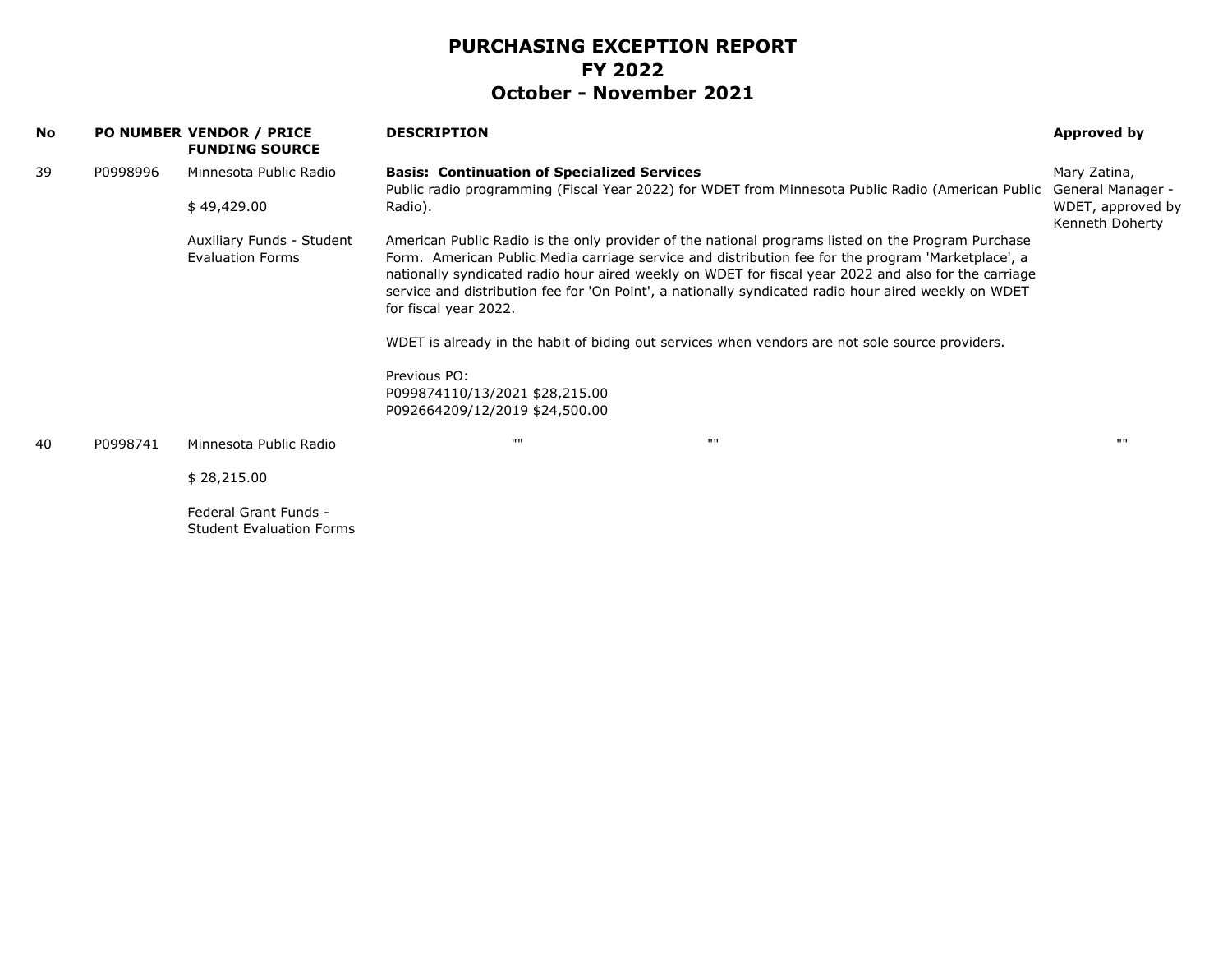| No |          | PO NUMBER VENDOR / PRICE<br><b>FUNDING SOURCE</b>                                                | <b>DESCRIPTION</b>                                                                                                                                                                                                                                                                                                                                                                                                                                                                                                                                                                                                                                                                                                                                      | <b>Approved by</b>                                                                            |
|----|----------|--------------------------------------------------------------------------------------------------|---------------------------------------------------------------------------------------------------------------------------------------------------------------------------------------------------------------------------------------------------------------------------------------------------------------------------------------------------------------------------------------------------------------------------------------------------------------------------------------------------------------------------------------------------------------------------------------------------------------------------------------------------------------------------------------------------------------------------------------------------------|-----------------------------------------------------------------------------------------------|
| 41 | P0998323 | Traffic & Safety Control<br>Systems, Inc.<br>\$120,000.00<br>Auxiliary Funds - Parking<br>System | <b>Basis: Compatible with Existing Infrastructure Equipment</b><br>Continuation of Parking Gate Equipment and Supplies from Traffic & Safety Control Systems, Inc. for<br>the Parking and Transportation Department. Traffic & Safety Control Systems, Inc is the only<br>authorized local retailer and distributer for the Amano/McGann Parking equipment line. A 5-year<br>strategic agreement was entered into with Traffic & Safety in 2013, and the agreement included the<br>option for 2 renewals, through September 30, 2020. Purchase order P0969719 extended the<br>agreement to September 30, 2021 This order will extend the agreement until September 30, 2022<br>while the Department and Procurement bid equipment and service coverage. | Jon Frederick -<br>Director of Parking &<br>Transportation,<br>approved by<br>Kenneth Doherty |
|    |          |                                                                                                  | When a new parking system is purchased, thru the upcoming competitive bid, it will include new<br>equipment as needed, along with the parts and maintenance. It is impractical to change University<br>standards for the equipment on a gate by gate basis, hence the need for a full RFP as soon as<br>specifications can be finalized.                                                                                                                                                                                                                                                                                                                                                                                                                |                                                                                               |
|    |          |                                                                                                  | Over the last 6 fiscal years, annual spend, including equipment replacement, has averaged<br>approximately \$768,500. The PO's will be amended if decisions are made to renovate any parking<br>lots or structures prior to the release of an RFP. PO History as follows:                                                                                                                                                                                                                                                                                                                                                                                                                                                                               |                                                                                               |
|    |          |                                                                                                  | P0742092 - 10/14/2015 - \$121,600<br>P0786708 - 10/3/2016 - \$126,500<br>P0834876 - 10/9/2017 - \$131,600<br>P0888126 - 11/14/2018 - \$131,600<br>P0932769 - 10/22/2019 - \$131,600<br>P0967919 - 10/28/2020 - \$125,600                                                                                                                                                                                                                                                                                                                                                                                                                                                                                                                                |                                                                                               |
| 42 | P0998318 | Hav-A-Bar, Inc.                                                                                  | <b>Basis: Compatible with and Continuation of Specialized Services</b><br>Dry ice to be used in the Chemistry Department. Hav-a-bar has been the department's supplier for                                                                                                                                                                                                                                                                                                                                                                                                                                                                                                                                                                              | Matthew Allen, Chair<br>for the Department                                                    |
|    |          | \$25,000.00                                                                                      | many years. Currently, Hav-a-bar is the best known source for dry ice, and is also the distributor for<br>Airgas, our strategic supplier for scientific gases as a result of a competitive bid.                                                                                                                                                                                                                                                                                                                                                                                                                                                                                                                                                         | of Chemistry,<br>approved by                                                                  |
|    |          | General Funds - Chemistry<br>Administration                                                      | Previous POs:                                                                                                                                                                                                                                                                                                                                                                                                                                                                                                                                                                                                                                                                                                                                           | Kenneth Doherty                                                                               |
|    |          |                                                                                                  | P0965127 - 2020-2021 - \$25K<br>P0926308 - 2019-2020 - \$25K<br>P0883605 - 2018-2019 - \$25K<br>P0833552 - 2017-2018 - \$25K                                                                                                                                                                                                                                                                                                                                                                                                                                                                                                                                                                                                                            |                                                                                               |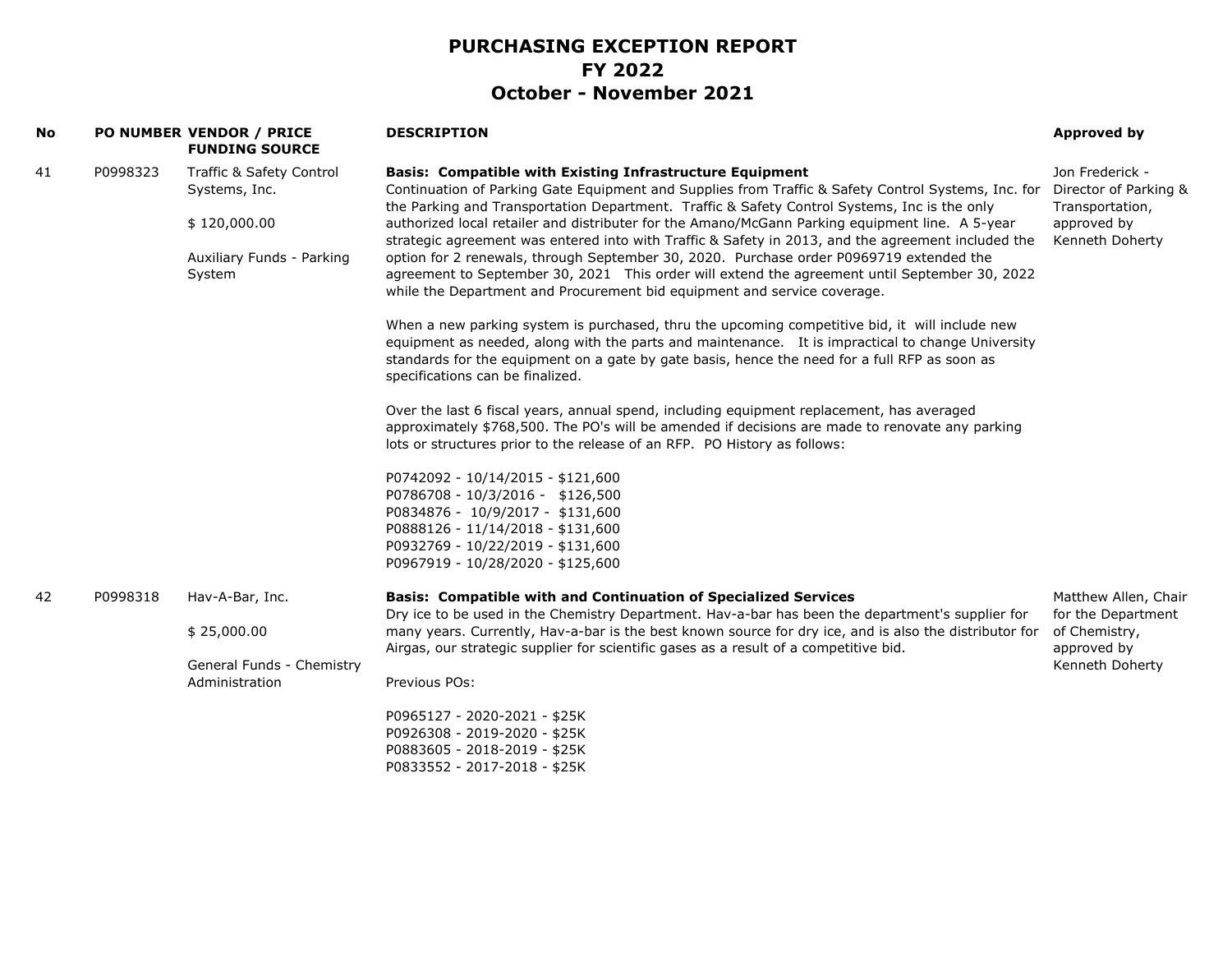| No |          | <b>PO NUMBER VENDOR / PRICE</b><br><b>FUNDING SOURCE</b> | <b>DESCRIPTION</b>                                                                                                                                                                                     | Approved by                              |
|----|----------|----------------------------------------------------------|--------------------------------------------------------------------------------------------------------------------------------------------------------------------------------------------------------|------------------------------------------|
| 43 | P0998119 | Allentown LLC                                            | <b>Basis: Compatible with Existing Research Equipment</b><br>NextGen ventilated mouse/rat cage racks and Phantom Animal Transfer Stations for the Division of                                          | Antonio Yancey -<br>Associate Vice       |
|    |          | \$420,343.90                                             | Laboratory Animal Resources (DLAR). This purchase includes all components - caging and blowers.<br>Allentown is the best option due to the superior functionality of the Allentown system, and the     | President for the<br>Division of         |
|    |          | General Funds - VP Research                              | associated improvements in animal welfare. Additionally, this style of caging is currently used in<br>other Wayne State vivariums and will be compatible campus-wide.                                  | Research, approved<br>by Kenneth Doherty |
|    |          |                                                          | The Allentown product maintains superior environmental conditions (keeps cages dryer = less<br>frequent cage changes) relative to the ventilated rack systems evaluated by DLAR from other<br>vendors. |                                          |
|    |          |                                                          | Previous POs:                                                                                                                                                                                          |                                          |
|    |          |                                                          | P0963049 - 9/2020 - \$281,596.32<br>P0887593 - 11/2018 - \$295,514.72                                                                                                                                  |                                          |
|    |          |                                                          | P0859819 - 4/2018 - \$167,952.80<br>P0824978 - 7/2017 - \$63,542.50                                                                                                                                    |                                          |
| 44 | P0998115 | Allentown LLC                                            | 1111<br>$\mathbf{H}$                                                                                                                                                                                   | 1111                                     |
|    |          | \$296,235.50                                             |                                                                                                                                                                                                        |                                          |
|    |          | General Funds - VP Research                              |                                                                                                                                                                                                        |                                          |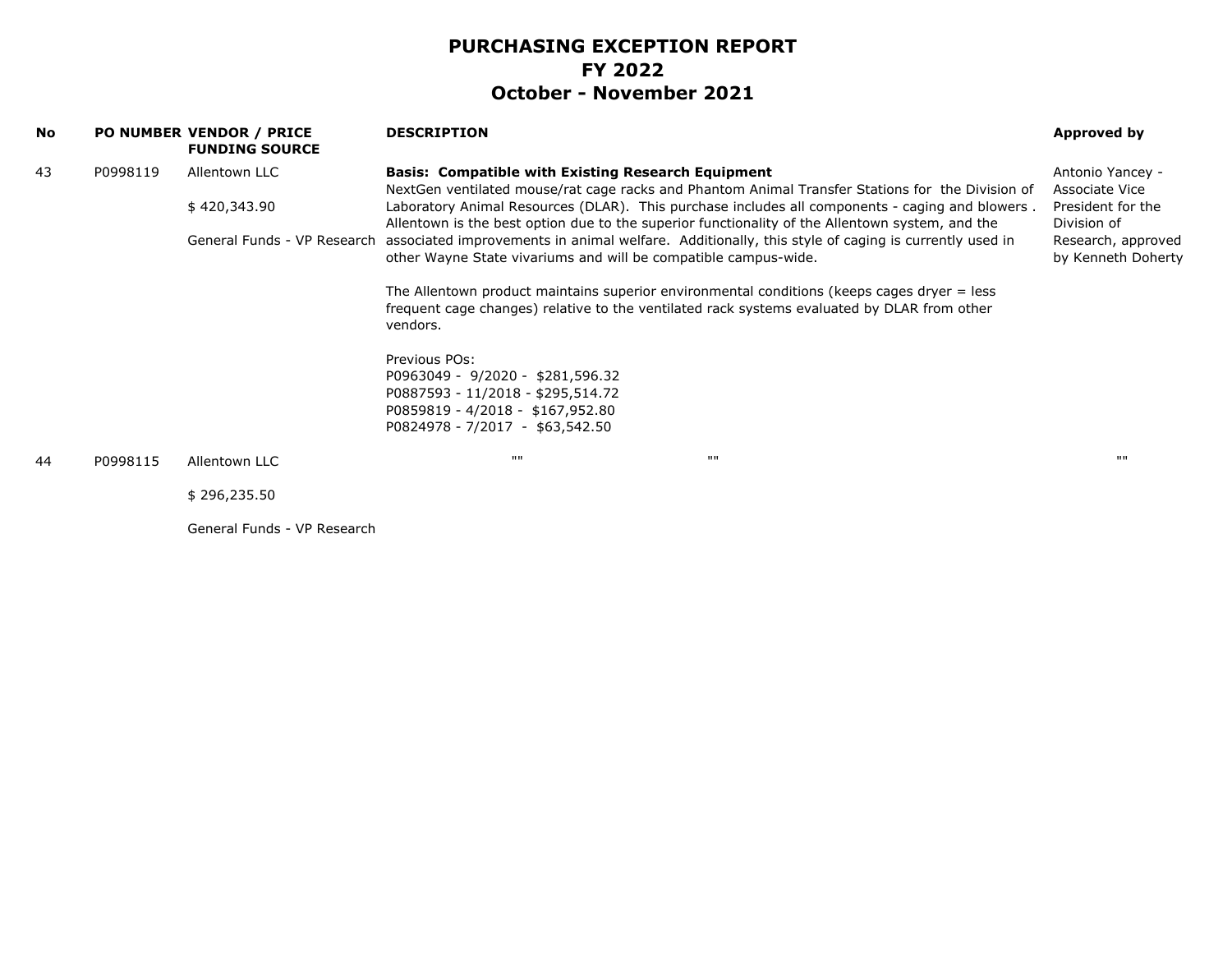| No |          | <b>PO NUMBER VENDOR / PRICE</b><br><b>FUNDING SOURCE</b>                                      | <b>DESCRIPTION</b>                                                                                                                                                                                                                                                                                                                                                                                                                                                                                                                                                                                                                                                                                                                                                                                                                                                                                       | Approved by                                                                                                                        |
|----|----------|-----------------------------------------------------------------------------------------------|----------------------------------------------------------------------------------------------------------------------------------------------------------------------------------------------------------------------------------------------------------------------------------------------------------------------------------------------------------------------------------------------------------------------------------------------------------------------------------------------------------------------------------------------------------------------------------------------------------------------------------------------------------------------------------------------------------------------------------------------------------------------------------------------------------------------------------------------------------------------------------------------------------|------------------------------------------------------------------------------------------------------------------------------------|
| 45 | P0997880 | Underscore Branding LLC<br>\$27,500.00<br>General Funds - AVP<br><b>Enrollment Management</b> | <b>Basis: Compatible with and Continuation of Specialized Services</b><br>Slate (CRM) software development consulting services for the Department of Undergraduate<br>Admissions from Underscore_Branding. Underscore_Branding will create and maintain 2021 student<br>recruitment campaigns for the Department of Undergraduate Admissions.<br>Underscore Branding is the only company that provides this level of consulting for Slate CRM<br>software. There are no other known companies to negotiate services and pricing with at this time.<br>The Department was able to decrease this year's contract by \$11,000 by utilizing staff on the<br>Communication Team to assist with messaging. The Department does not have the resources to<br>absorb all the messaging and consulting that Underscore assists with.<br>Previous PO's:<br>P09577687/2/20\$10,000.00<br>P09624858/31/20\$38,500.00 | Ahmad Ezzeddine -<br>Vice President for<br>Academic Student<br>Affairs and Global<br>Engagement,<br>approved by<br>Kenneth Doherty |
| 46 | P0997746 | Wessels & Associates                                                                          | P09816894/15/21\$37,000.00<br><b>Basis: Continued use of Recommended Source for Specialized Work</b>                                                                                                                                                                                                                                                                                                                                                                                                                                                                                                                                                                                                                                                                                                                                                                                                     | Linda Hazlett, Vice                                                                                                                |
|    |          | \$30,000.00<br>General Funds -<br>Ophthalmology Visual<br>Anatomical Sci                      | Embalming Fluid and related supplies for cadavers for the Department of Anatomy/Cell Biology from<br>Wessels & Associates, LLC. This is a local vendor who provides embalming supplies on call and at<br>lowest known prices. This vendor also provides the non-standard mix of fluid required for the School<br>of Medicine (SOM).<br>The Mortuary Department annually reviews costs and product requirements from other vendors.<br>There are currently no other vendors who can provide the required mix of fluid required to sustain<br>the SOM's anatomical storage.<br>Previous POs:                                                                                                                                                                                                                                                                                                               | Dean for Research<br>and Graduate<br>Programs, approved<br>by Kenneth Doherty                                                      |
|    |          |                                                                                               | P0963629 - 10/1/20 - 9/30/21 - \$32,000<br>P0930079 - 10/1/19 - 9/30/20 - \$37,000<br>P0880990 - 10/1/18 - 9/30/19 - \$29,000<br>P0831161 - 10/1/17 - 9/30/18 - \$27,000<br>P0785467 - 10/1/16 - 9/30/17 - \$24,000                                                                                                                                                                                                                                                                                                                                                                                                                                                                                                                                                                                                                                                                                      |                                                                                                                                    |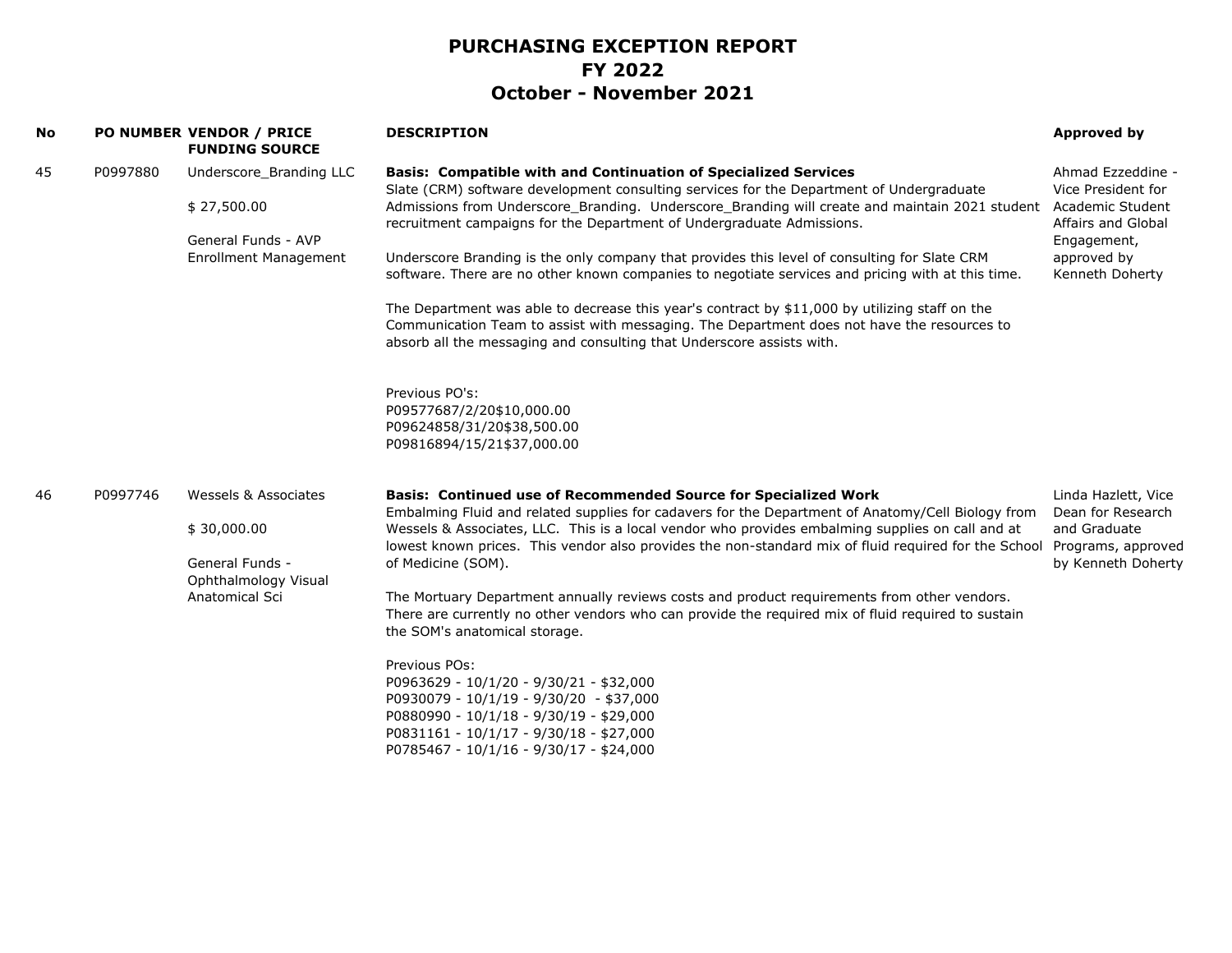| No |          | <b>PO NUMBER VENDOR / PRICE</b><br><b>FUNDING SOURCE</b> | <b>DESCRIPTION</b>                                                                                                                                                                                                                                                                                                                                                                                                                                                                                                                                                     | Approved by                              |
|----|----------|----------------------------------------------------------|------------------------------------------------------------------------------------------------------------------------------------------------------------------------------------------------------------------------------------------------------------------------------------------------------------------------------------------------------------------------------------------------------------------------------------------------------------------------------------------------------------------------------------------------------------------------|------------------------------------------|
| 47 | P0997770 | ProQuest LLC                                             | <b>Basis: Compatible with prior Software Purchases for Research</b><br>Pivot software for the Office of the Vice President for Research from ProQuest. Pivot provides                                                                                                                                                                                                                                                                                                                                                                                                  | Stephen Lanier, Vice<br>President for    |
|    |          | \$35,451.49                                              | Research Administrators, Research Development Professionals, and faculty members a competitive<br>edge, by bringing together the right research opportunities, funding, and people quickly and easily.                                                                                                                                                                                                                                                                                                                                                                 | Research, approved<br>by Kenneth Doherty |
|    |          | ICR Funds - Funded Project<br>Support                    | This software also provides global and local connections that strengthen research by exploring new<br>avenues for funding and collaboration for faculty, staff researchers, and graduate students.                                                                                                                                                                                                                                                                                                                                                                     |                                          |
|    |          |                                                          | This is the largest database of funding opportunities on the market, and encompasses all types of<br>funding from all types of sponsors. This is the funding database of choice among research<br>universities, as it is tailored to the needs of higher education. Pivot frequently solicits advice from<br>staff and faculty, and updates their services accordingly. The OVPR provides monthly trainings for<br>faculty, administrators, and staff on this service.<br>WSU belongs to North American Research Development Professionals, (NORDP), which consists of |                                          |
|    |          |                                                          | research development professionals at universities internationally. Vendors attend our national and<br>regional meetings and seminar round tables, and listserv discussions often visit the topic of research<br>development topics. In those conversations, Pivot consistently comes out on top as the product with<br>the most capacity and largest database of external funding at the better cost.                                                                                                                                                                 |                                          |
|    |          |                                                          | Previous POs:<br>P0969370 - 11/2020 \$33,827.76                                                                                                                                                                                                                                                                                                                                                                                                                                                                                                                        |                                          |
|    |          |                                                          | P0941881 - 01/2020 \$32,278.40<br>P0891288 - 12/2018 \$30,800.00<br>P0747968 - 11/2015 \$84,000.00                                                                                                                                                                                                                                                                                                                                                                                                                                                                     |                                          |
|    |          |                                                          |                                                                                                                                                                                                                                                                                                                                                                                                                                                                                                                                                                        |                                          |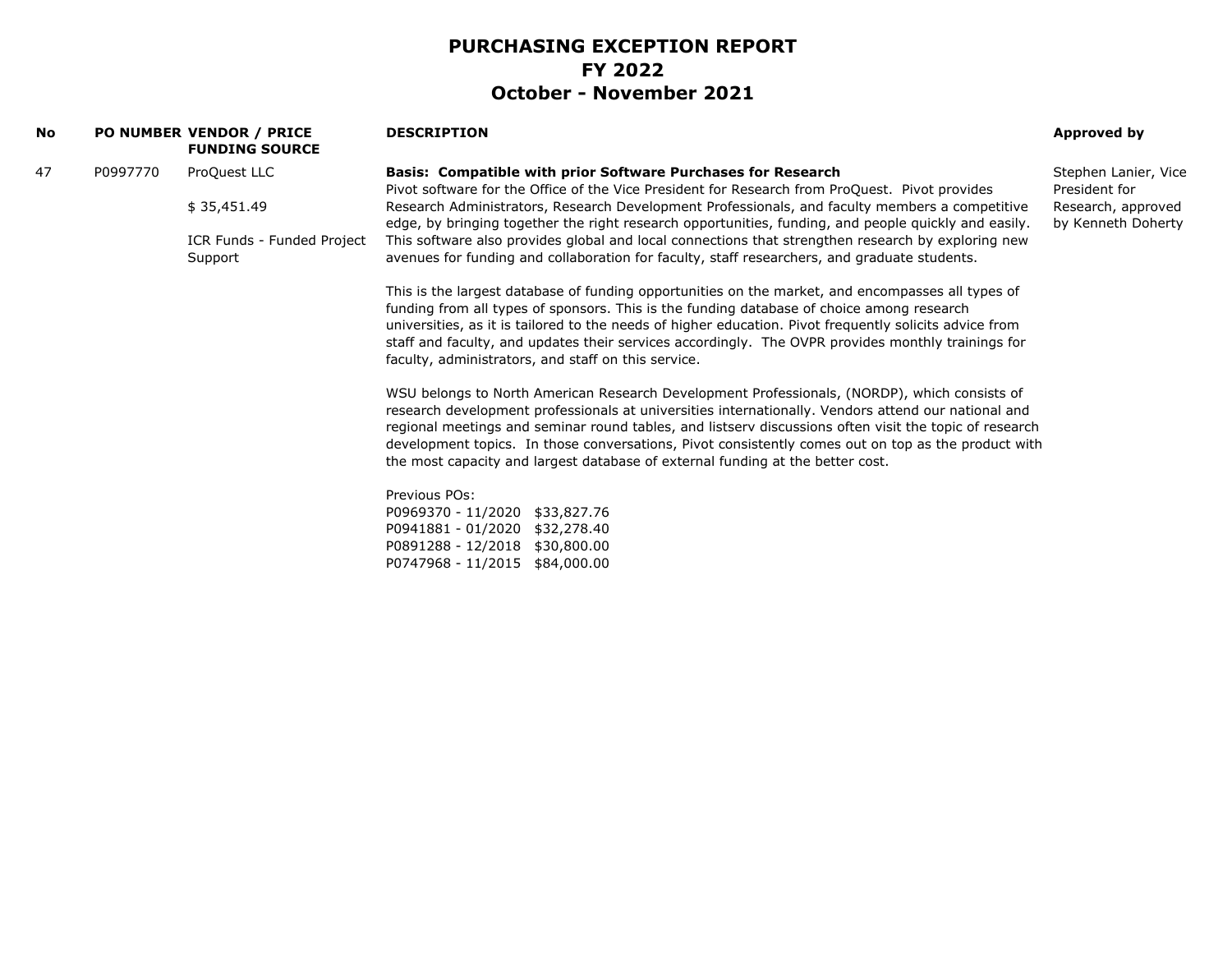| No |          | PO NUMBER VENDOR / PRICE<br><b>FUNDING SOURCE</b>    | <b>DESCRIPTION</b>                                                                                                                                                                                                                                                                                                                                                                                                                                                                           | Approved by                         |
|----|----------|------------------------------------------------------|----------------------------------------------------------------------------------------------------------------------------------------------------------------------------------------------------------------------------------------------------------------------------------------------------------------------------------------------------------------------------------------------------------------------------------------------------------------------------------------------|-------------------------------------|
| 48 | P0997768 | QuinCo Properties Inc                                | <b>Basis: Continuation of Services from Recommended Source</b><br>Property Management for 2727 Second Ave. for Facilities Planning and Management (FPM) from                                                                                                                                                                                                                                                                                                                                 | Brinda Devine -<br>Director of FP&M |
|    |          | \$91,650.00                                          | QuinCo Properties.                                                                                                                                                                                                                                                                                                                                                                                                                                                                           | Real Estate<br>Services, approved   |
|    |          | General Funds - FP&M<br><b>Facilities Operations</b> | This Management Service includes managing tenants, day to day operations, leasing, resolving<br>disputes through WSU Office of General Counsel and reporting to FPM Real Estate and Asset<br>Management.                                                                                                                                                                                                                                                                                     | by Kenneth Doherty                  |
|    |          |                                                      | This location requires an individual with Property Management experience and the ability to fill 23.5<br>hours per week. The manager is picking up additional administrative duties for the building on a<br>weekly basis. Twelve-month contract totals \$91,650.00.                                                                                                                                                                                                                         |                                     |
|    |          |                                                      | QuinCo Properties has managed the day to day operations at 2727 Second Ave. for the past 12<br>months and it would be disruptive to Tenants of the building to try and replace with a vendor that is<br>unfamiliar with process and procedures. In addition WSU is trying to sell its interest in the building<br>and does not want to hire a permanent employee to manage and then have to let go. The building<br>partnership reimburses WSU for the monthly cost for management services. |                                     |
|    |          |                                                      | Specialized expertise in commercial real estate is required. QuinCo Properties has expertise in this<br>area.                                                                                                                                                                                                                                                                                                                                                                                |                                     |
|    |          |                                                      | Previous PO's:<br>P09651919/29/20<br>\$91,650.00<br>P09284159/24/19<br>\$97,500.00<br>P088495310/24/18<br>\$97,500.00<br>P08525302/28/18<br>\$58,256.25                                                                                                                                                                                                                                                                                                                                      |                                     |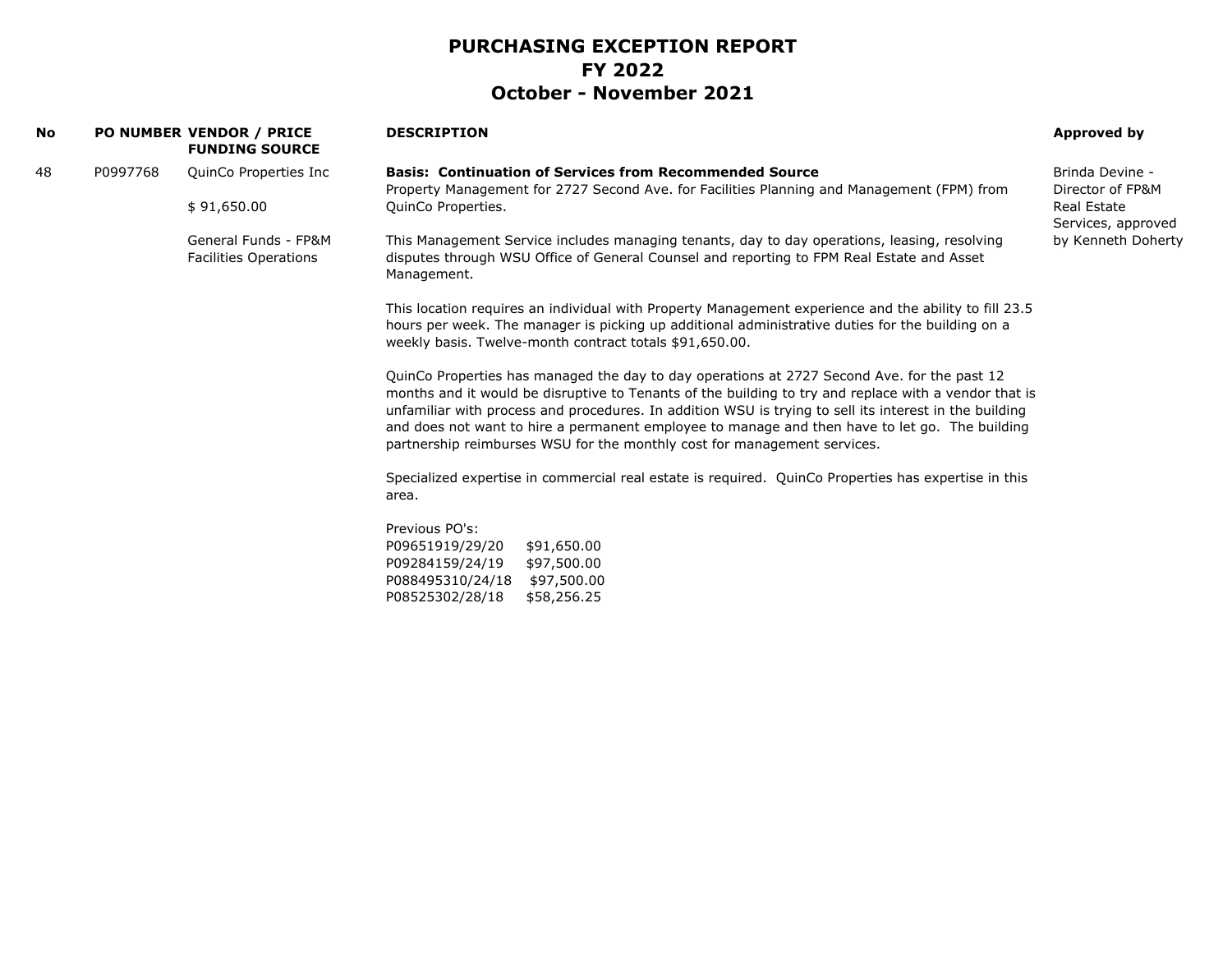| <b>No</b> |          | <b>PO NUMBER VENDOR / PRICE</b><br><b>FUNDING SOURCE</b> | <b>DESCRIPTION</b>                                             |                                                                                                                                                                                                                                                                                                     | Approved by                    |
|-----------|----------|----------------------------------------------------------|----------------------------------------------------------------|-----------------------------------------------------------------------------------------------------------------------------------------------------------------------------------------------------------------------------------------------------------------------------------------------------|--------------------------------|
| 49        | P0997589 | Wolters Kluwer Financial                                 | <b>Basis: Continuation of Services from Recommended Source</b> |                                                                                                                                                                                                                                                                                                     | Eulonda N.                     |
|           |          | Services, Inc.                                           | Internal Audit from Wolters Kluwer.                            | Professional Services for the upgrade and migration of the TeamMate Software for the Office of                                                                                                                                                                                                      | Whitmore -<br>Associate Vice   |
|           |          | \$32,100.00                                              |                                                                |                                                                                                                                                                                                                                                                                                     | President for                  |
|           |          |                                                          |                                                                | The Office of Internal Audit uses TeamMate as an electronic workpaper system. The system/software                                                                                                                                                                                                   | Internal Audit,                |
|           |          | General Funds - Internal<br>Audit Administration         |                                                                | is being updated to TeamMate+ and if it is not updated, the current software will no longer be<br>supported by TeamMate. To do the upgrade, TeamMate-Wolters Kluwer will migrate the current                                                                                                        | approved by<br>Kenneth Doherty |
|           |          |                                                          | the software.                                                  | software (TeamMate AM) to the new web-based TeamMate + Audit Management system. The vendor<br>will also provide on demand support for one year to address questions as we become familiar with                                                                                                      |                                |
|           |          |                                                          |                                                                | This is a specialized service and the upgrade/migration can only be done by TeamMate as it is their                                                                                                                                                                                                 |                                |
|           |          |                                                          | This system was purchased in approximately 2010.               | product and an update to the current TeamMate product that is currently in place and being utilized.                                                                                                                                                                                                |                                |
|           |          |                                                          | number is P0991142 Wolters Kluwer Financial Services TeamMate. | The department did consider purchasing new electronic workpaper system, but the cost of a new<br>system is not cost effective. This purchase is to upgrade to the new TeamMate web based system.<br>Currently, an annual fee for maintenance is paid for the use of TeamMate AM. The Purchase Order |                                |
|           |          |                                                          |                                                                |                                                                                                                                                                                                                                                                                                     |                                |
|           |          |                                                          | Previous PO's:                                                 |                                                                                                                                                                                                                                                                                                     |                                |
|           |          |                                                          | P09911424-Aug-21 \$<br>8,134.92                                |                                                                                                                                                                                                                                                                                                     |                                |
|           |          |                                                          | P09578016-Jul-20 \$<br>7,745.60                                |                                                                                                                                                                                                                                                                                                     |                                |
|           |          |                                                          | P09212582-Aug-19 \$<br>7,379.00                                |                                                                                                                                                                                                                                                                                                     |                                |
|           |          |                                                          | P086714315-Jun-18 \$<br>5,531.40                               |                                                                                                                                                                                                                                                                                                     |                                |
|           |          |                                                          | 7,024.00<br>P081942914-Jun-17 \$                               |                                                                                                                                                                                                                                                                                                     |                                |
|           |          |                                                          | P077559211-Jul-16 \$<br>6,696.00                               |                                                                                                                                                                                                                                                                                                     |                                |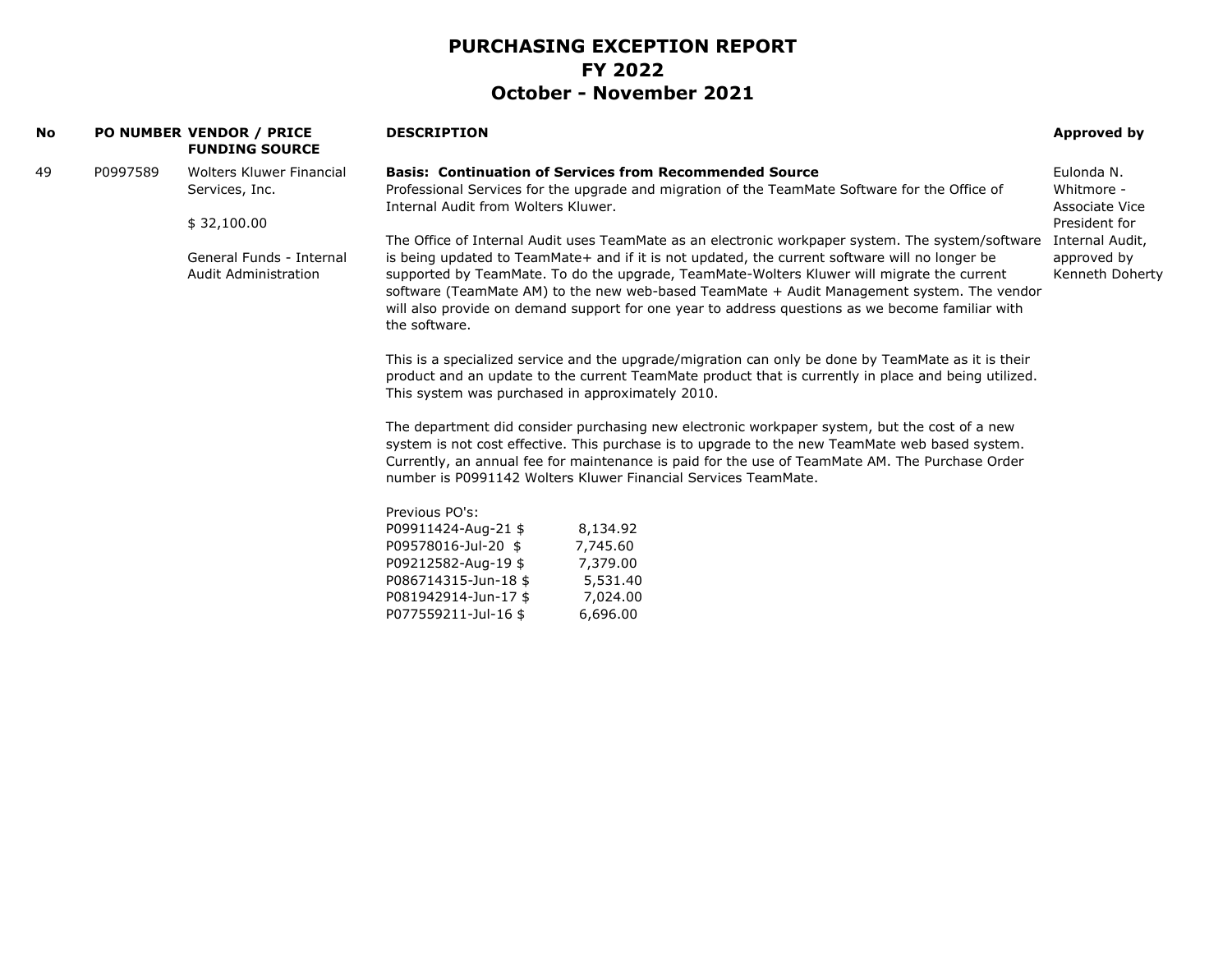| No |          | <b>PO NUMBER VENDOR / PRICE</b><br><b>FUNDING SOURCE</b>            | <b>DESCRIPTION</b>                                                                                                                                                                                                                                                                                                                            | Approved by                                                                                          |
|----|----------|---------------------------------------------------------------------|-----------------------------------------------------------------------------------------------------------------------------------------------------------------------------------------------------------------------------------------------------------------------------------------------------------------------------------------------|------------------------------------------------------------------------------------------------------|
| 50 | P0997575 | PRX Inc                                                             | <b>Basis: Continuation of Specialized Services</b><br>Renewal of PRX Inc. membership for WDET-FM PRX provides national programming to WDET-FM.                                                                                                                                                                                                | Mary Zatina,<br>General Manager -                                                                    |
|    |          | \$40,309.24<br>Auxiliary Funds - Student<br><b>Evaluation Forms</b> | Programming includes the following programs: Snap Judgement, Sound Opinions, The Moth Radio<br>Hour, This American Life and Latina USA.<br>PRX is the only provider of the national program selections that have been selected by WDET.                                                                                                       | WDET, approved by<br>Kenneth Doherty                                                                 |
|    |          |                                                                     | Previous PO:<br>P0967758 -10/20- \$37,552.24<br>P0930382 - 9/19- \$37,083.00<br>P0874969 - 8/18- \$30,155.25<br>P0831066 - 9/17- \$27,162.00<br>P0792762 -11/16 -\$26,682.00                                                                                                                                                                  |                                                                                                      |
| 51 | P0999862 | Mayen Waye Partners LLC                                             | <b>Continuation of Technical IT Services</b><br>Infrastructure development for the Office of the Vice President for Research from Maven Wave.                                                                                                                                                                                                 | Phillip Levy -<br><b>Assistant Vice</b><br>President for<br>Research, approved<br>by Kenneth Doherty |
|    |          | \$43,162.00<br>General Funds - Med<br>Research+Graduate             | Maven Wave will assist the PHOENIX team with the infrastructure development in Google Cloud                                                                                                                                                                                                                                                   |                                                                                                      |
|    |          |                                                                     | Platform, GCP and data integration.                                                                                                                                                                                                                                                                                                           |                                                                                                      |
|    |          | Programs                                                            | Maven Wave has vast experience with working with the Google Cloud Platform (GCP) and<br>infrastructure development. The PHOENIX Team met with other entities in 2020, and Maven Wave<br>has all the services that are required for the program. The team also met with ONIX; however, ONIX<br>was unable to provide all of services required. |                                                                                                      |
|    |          |                                                                     | Previous PO's:<br>P0974142 01/2021<br>\$299,360.00<br>\$82,000.00<br>P0969193 11/2020                                                                                                                                                                                                                                                         |                                                                                                      |

**31 / \$ 3,469,125.42**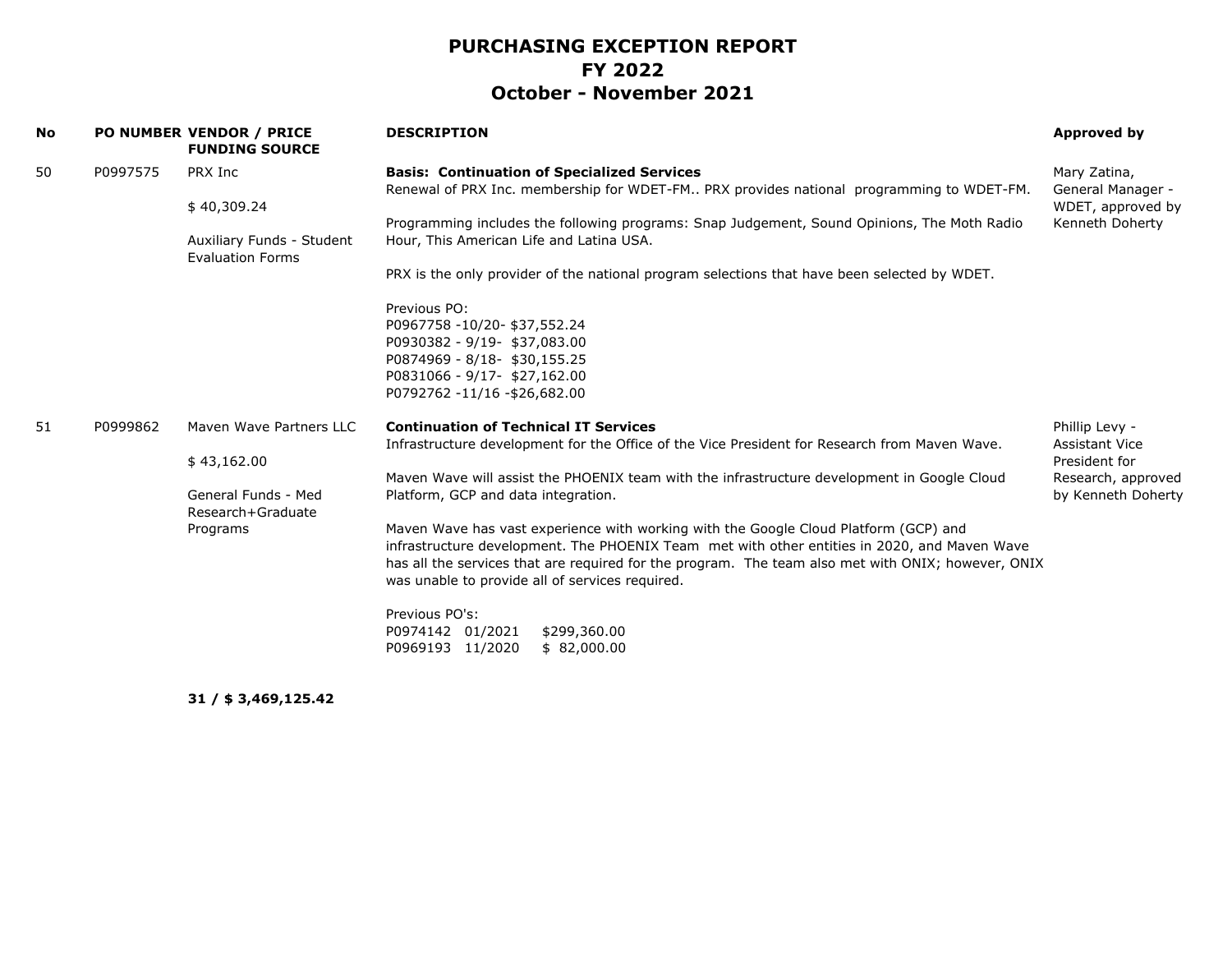| <b>No</b> |          | PO NUMBER VENDOR / PRICE<br><b>FUNDING SOURCE</b>  | <b>DESCRIPTION</b>                                                                                                                                                                                                                                                                                                                                                                                                                           | <b>Approved by</b>                                       |
|-----------|----------|----------------------------------------------------|----------------------------------------------------------------------------------------------------------------------------------------------------------------------------------------------------------------------------------------------------------------------------------------------------------------------------------------------------------------------------------------------------------------------------------------------|----------------------------------------------------------|
|           |          | E. PARTNERSHIPS/SPONSORS                           |                                                                                                                                                                                                                                                                                                                                                                                                                                              |                                                          |
| 52        | P0970418 | University Physician Group                         | <b>Basis: Use of a University Affiliate for Specialized Services</b><br>COVID screening and vaccinations for the community for Emergency Medicine from University                                                                                                                                                                                                                                                                            | Phillip Levy -<br><b>Assistant Vice</b>                  |
|           |          | \$2,729,304.00                                     | Physicians Group (Wayne Health).                                                                                                                                                                                                                                                                                                                                                                                                             | President for<br>Research, approved                      |
|           |          | Federal Grant Funds -<br><b>Emergency Medicine</b> | This waiver increasews an existing PO P0970418 by \$1,447,625 from \$1,281,679 to \$2,729,304.00.                                                                                                                                                                                                                                                                                                                                            | by David Massaron                                        |
|           |          |                                                    | Wayne Health is a partner to Emergency Medicine in the grant from MDHHS. They will assist us in<br>providing COVID screening and vaccinations in the community                                                                                                                                                                                                                                                                               |                                                          |
| 53        | P0999406 | University Physician Group                         | <b>Basis: Use of a University Affiliate for Specialized Services</b><br>COVID screening and vaccinations for the community for Emergency Medicine from University                                                                                                                                                                                                                                                                            | Phillip Levy -<br>Assistant Vice                         |
|           |          | \$59,000.00                                        | Physician's Group (Wayne Health).                                                                                                                                                                                                                                                                                                                                                                                                            | President for<br>Research, approved                      |
|           |          | Federal Grant Funds -<br><b>Emergency Medicine</b> | The University is partnering with Wayne Health (and 3 other entities) to provide COVID screening and by Kenneth Doherty<br>vaccinations to Wayne State University and surrounding community. QuickClinic is an established<br>community partner the University has been working with for over a year on COVID specific projects<br>like this project.                                                                                        |                                                          |
| 54        | P0999107 | Henry Ford Health System                           | <b>Basis: Use of a University Affiliate for Specialized Services</b><br>COVID screening and vaccinations for the community for Emergency Medicine from Henry Ford                                                                                                                                                                                                                                                                            | Phillip Levy -<br><b>Assistant Vice</b>                  |
|           |          | \$59,000.00                                        | Health System (HFHS).                                                                                                                                                                                                                                                                                                                                                                                                                        | President for<br>Research, approved                      |
|           |          | Federal Grant Funds -<br><b>Emergency Medicine</b> | The University is partnering with HFHS (and 3 other entities) to provide COVID screening and<br>vaccinations to the Wayne State University and surrounding community. Henry Ford Heath System is<br>an established community partner the University has been working with for over a year on COVID<br>specific projects like this project.                                                                                                   | by Kenneth Doherty                                       |
| 55        | P0998738 | Arab Community Ctr for<br>Economic & Social Sycs   | <b>Basis: Use of a University Affiliate for Specialized Services</b><br>COVID screening and vaccinations for the community for Emergency Medicine from Arab Community<br>Center for Economic & Social Services (ACCESS).                                                                                                                                                                                                                     | Phillip Levy -<br><b>Assistant Vice</b><br>President for |
|           |          | \$59,000.00                                        |                                                                                                                                                                                                                                                                                                                                                                                                                                              | Research, approved                                       |
|           |          | Federal Grant Funds -<br><b>Emergency Medicine</b> | The University is partnering with Arab Community Center for Economic & Social Services (ACCESS)<br>(and 3 other entities) to provide COVID screening and vaccinations to the Wayne State University<br>and surrounding community. Arab Community Center for Economic & Social Services (ACCESS) is an<br>established community partner the University has been working with for over a year on COVID<br>specific projects like this project. | by Kenneth Doherty                                       |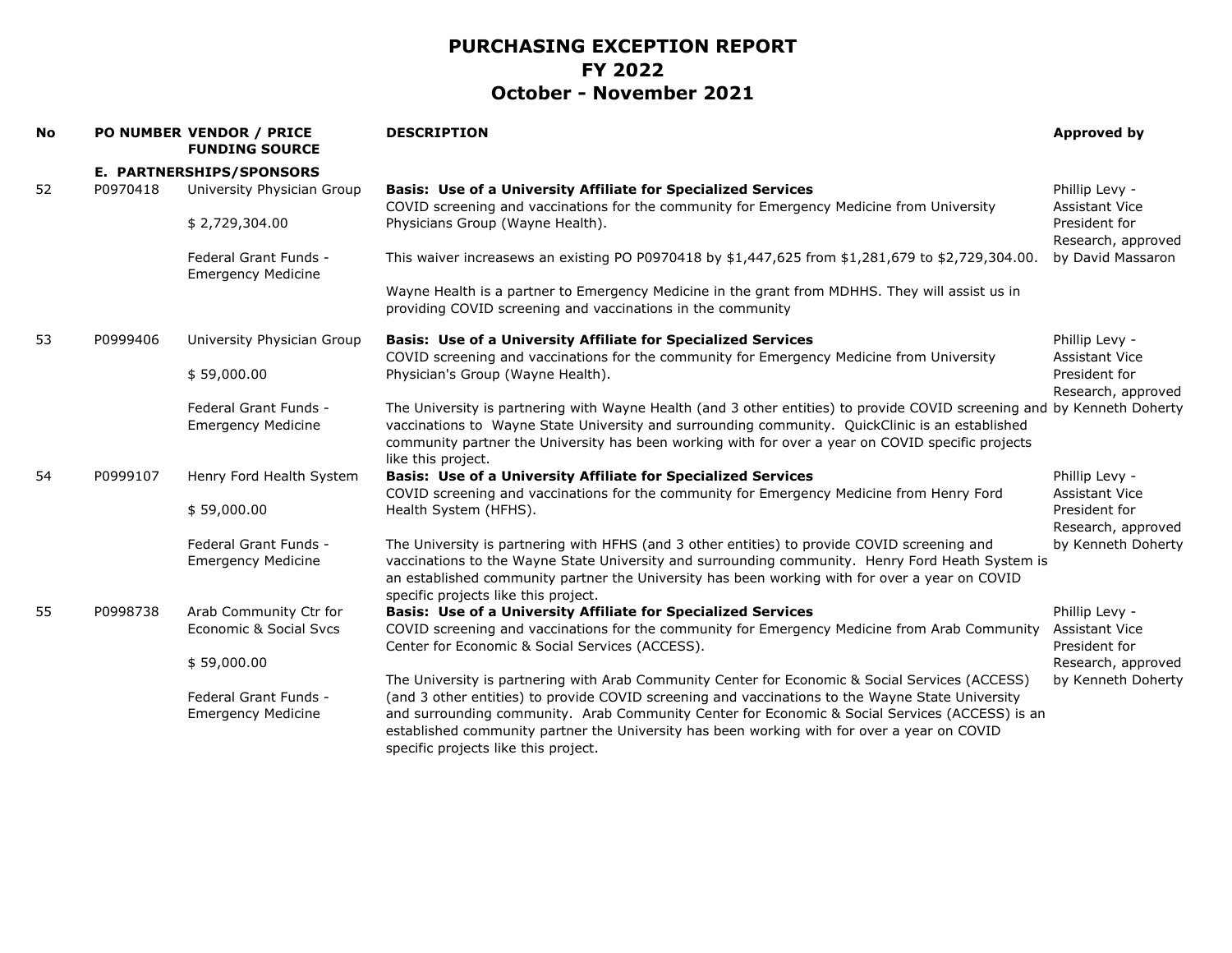| No |                                                                                    | PO NUMBER VENDOR / PRICE<br><b>FUNDING SOURCE</b>   | <b>DESCRIPTION</b>                                                                                                                                                                                                                                                                                                                | <b>Approved by</b>                                       |  |  |  |  |
|----|------------------------------------------------------------------------------------|-----------------------------------------------------|-----------------------------------------------------------------------------------------------------------------------------------------------------------------------------------------------------------------------------------------------------------------------------------------------------------------------------------|----------------------------------------------------------|--|--|--|--|
| 56 | P0998737                                                                           | D Group International<br><b>Consulting Services</b> | <b>Basis: Use of a University Affiliate for Specialized Services</b><br>COVID screening and vaccinations for the community for Emergency Medicine from D Group<br>International (QuickClinic).                                                                                                                                    | Phillip Levy -<br><b>Assistant Vice</b><br>President for |  |  |  |  |
|    |                                                                                    | \$59,000.00                                         |                                                                                                                                                                                                                                                                                                                                   | Research, approved                                       |  |  |  |  |
|    |                                                                                    | Federal Grant Funds -<br><b>Emergency Medicine</b>  | The University is partnering with QuickClinic (and 3 other entities) to provide COVID screening and<br>vaccinations to Wayne State University and surrounding community. QuickClinic is an established<br>community partner the University has been working with for over a year on COVID specific projects<br>like this project. | by Kenneth Doherty                                       |  |  |  |  |
|    |                                                                                    | $5/$ \$ 2,965,304.00                                |                                                                                                                                                                                                                                                                                                                                   |                                                          |  |  |  |  |
|    | F. Bid Waiver not signed off by Procurement. Ordering Dept signed off on contract. |                                                     |                                                                                                                                                                                                                                                                                                                                   |                                                          |  |  |  |  |
|    |                                                                                    | $0/$ \$ 0.00                                        |                                                                                                                                                                                                                                                                                                                                   |                                                          |  |  |  |  |
|    |                                                                                    | <b>G. OTHER (SEE EXPLANATION)</b>                   |                                                                                                                                                                                                                                                                                                                                   |                                                          |  |  |  |  |
| 57 | P1002509                                                                           | Onix Networking Corp                                | <b>Basis: Recommended Source for Specialized IT Platform Services</b><br>Google Cloud Platform (GCP) services under a WSU master agreement to provide WSU access to GCP                                                                                                                                                           | Phil Levy, AVP -<br>School of Medicine,                  |  |  |  |  |
|    |                                                                                    | \$30,000.00                                         | services as needed for research, education and administrative use for the Office of the Vice President<br>for Research from Onix.                                                                                                                                                                                                 | approved by<br>Kenneth Doherty                           |  |  |  |  |
|    |                                                                                    | Federal Grant Funds - VP                            |                                                                                                                                                                                                                                                                                                                                   |                                                          |  |  |  |  |
|    |                                                                                    | Research                                            | Onix has the ability to handle the requested services. The Department has established a working<br>relationship and knows that Onix can provide the services needed without day-to-day oversight by<br>C&IT.                                                                                                                      |                                                          |  |  |  |  |
|    |                                                                                    |                                                     | Google provided names of companies that have experience using their software at the level required<br>by PHOENIX (Population Health Outcomes and Information Exchange). Onix has a proven track                                                                                                                                   |                                                          |  |  |  |  |

record and has shown that they are able to provide the services needed for the project.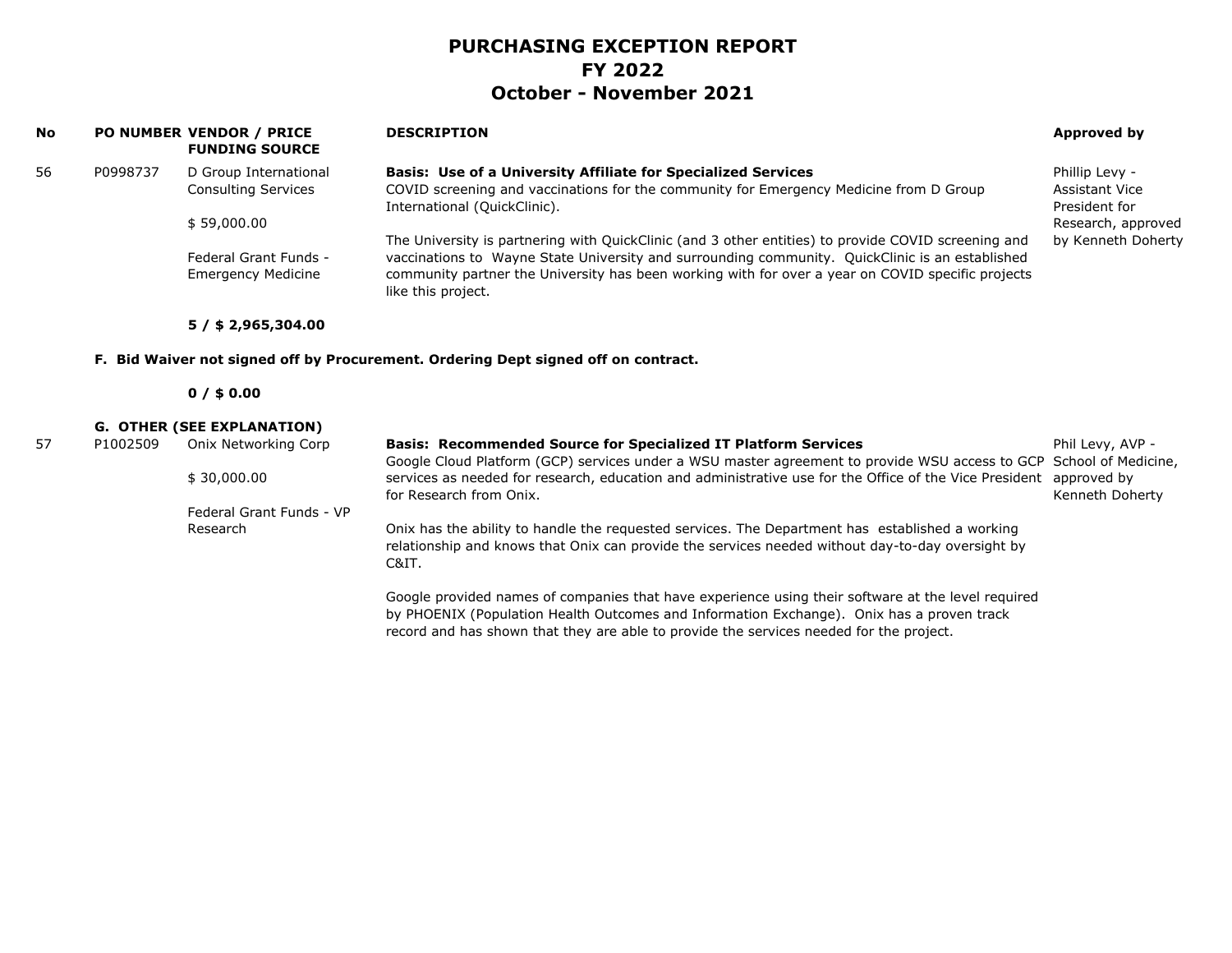| No |          | PO NUMBER VENDOR / PRICE<br><b>FUNDING SOURCE</b>     | <b>DESCRIPTION</b>                                                                                                                                                                                                                                                                                                                                                                                                                                                 | <b>Approved by</b>                      |
|----|----------|-------------------------------------------------------|--------------------------------------------------------------------------------------------------------------------------------------------------------------------------------------------------------------------------------------------------------------------------------------------------------------------------------------------------------------------------------------------------------------------------------------------------------------------|-----------------------------------------|
| 58 | P0999735 | Engage2Reward, LLC<br>\$30,000.00                     | <b>Basis: Recommended Source for Specialized Services</b><br>Engage2Reward Gift Card Distributor - the Office of Urban Studies will purchase and distribute gift<br>cards to program participants. This vendor offers recipients the opportunity to select gift cards based Center for Urban                                                                                                                                                                       | Lyke Thompson -<br>Director for the     |
|    |          | Grant Funds - Ctr Urban                               | on their personal choice. The vendor offers over 300 gift cards.                                                                                                                                                                                                                                                                                                                                                                                                   | Studies, approved<br>by Kenneth Doherty |
|    |          | Studies Office of Dir                                 | Engage2Reward offers a wide selection of over 300 gift card brands including restaurants, clothing<br>stores and home improvement retailers. Some of the choices include Target, Best Buy, Home Depot,<br>CVS and Panera Bread. By having a Choice Program, participant have a wide selection of vendors to<br>select. This will lead to a better experience.                                                                                                      |                                         |
|    |          |                                                       | The vendor allows the recipients to redeem their gift cards online. This is a crucial feature as we are<br>still enduring the COVID-19 pandemic. Additionally, vendor does charge additional fees for the use of<br>the gift cards so participants get the full redeemable gift card amount.                                                                                                                                                                       |                                         |
|    |          |                                                       | <b>COSTS</b>                                                                                                                                                                                                                                                                                                                                                                                                                                                       |                                         |
|    |          |                                                       | 600 gift cards @\$50.00= \$30,000.00                                                                                                                                                                                                                                                                                                                                                                                                                               |                                         |
| 59 | P0998410 | Gartner Inc.                                          | <b>Basis: Recommended Source for Specialized Services</b>                                                                                                                                                                                                                                                                                                                                                                                                          | Robert Thompson,                        |
|    |          | \$43,300.00                                           | Gartner subscription for CIT Senior Leadership Team (SL T), to assist with decision making related to AVP for Computing<br>IT based products and services.                                                                                                                                                                                                                                                                                                         | & Information<br>Technology,            |
|    |          | General Funds - Director<br>University Communications | C&IT is in need of an independent, unbiased, and comprehensive resource to information,<br>evaluations, and comparisons for current IT products in the marketplace. This resource will assist and Kenneth Doherty<br>enhance C&IT SL T product evaluations for current and future IT purchases.                                                                                                                                                                    | approved by                             |
|    |          |                                                       | Gartner has a 40 year history of providing pertinent IT information to IT executives in the Fortune<br>500 and Education markets. Gartner clients include both providers/users and suppliers of \technology<br>which positions them to provide perspective/information from both sides of the IT market spectrum.<br>This subscription also provides access to an experienced team of analysts for unique requests as well<br>as connecting peers with like needs. |                                         |
|    |          |                                                       | Previous PO's:<br>P0965144 09/2020<br>\$40,800.00<br>P0941507 12/2019<br>\$30,600.00                                                                                                                                                                                                                                                                                                                                                                               |                                         |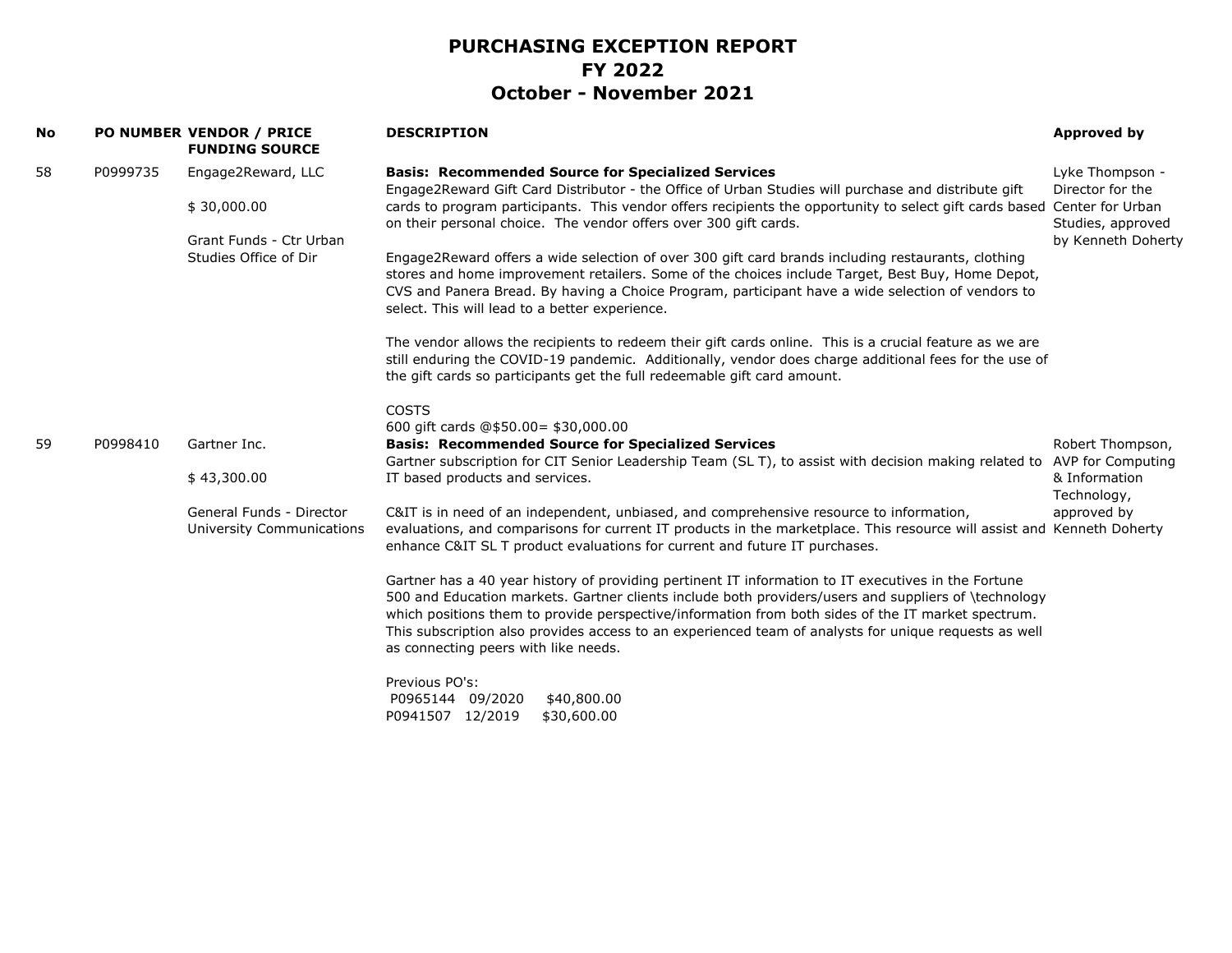| No |          | <b>PO NUMBER VENDOR / PRICE</b><br><b>FUNDING SOURCE</b>                                             | <b>DESCRIPTION</b>                                                                                                              | Approved by                             |
|----|----------|------------------------------------------------------------------------------------------------------|---------------------------------------------------------------------------------------------------------------------------------|-----------------------------------------|
| 60 | P0998319 | <b>CORE Higher Education</b>                                                                         | <b>Basis: Informal Sourcing Conducted by the Requesting Department</b>                                                          | Lynette Moser -                         |
|    |          | ELMS Annual Software License, CompMS Annual Software License, MyCred ePortfolios Annual<br>Group LLC | Licenses, and READINESS Annual eLearning Center for Pharmacy Practice (Pharm D.) from CORE                                      | Chair at Pharmacy<br>Practice, approved |
|    |          | \$34,200.00                                                                                          | Higher Education.                                                                                                               | by Kenneth Doherty                      |
|    |          | General Funds - Pharmacy                                                                             | An extensive review process took place in the making the decision that resulted in favor of                                     |                                         |
|    |          | Practice                                                                                             | CORE. Four products on the market were considered viable and entered the review.                                                |                                         |
|    |          |                                                                                                      | - Exxact significantly lacked needed features for the Pharm. D. pogram                                                          |                                         |
|    |          |                                                                                                      | - PharmAcademica lacked needed features for the Pharm.D. pProgram, and the Company determined<br>they were dropping the product |                                         |
|    |          |                                                                                                      | - E*Value did not have all the features needed for our Pharm.D program                                                          |                                         |
|    |          |                                                                                                      | - CORE had the needed features for our Program, at a price equivalent to the inferior product                                   |                                         |
|    |          |                                                                                                      | E*Value, and in addition provided us with a negotiated one-year no cost transition.                                             |                                         |
|    |          |                                                                                                      |                                                                                                                                 |                                         |

This careful review by the department resulted in the decision to select the CORE product.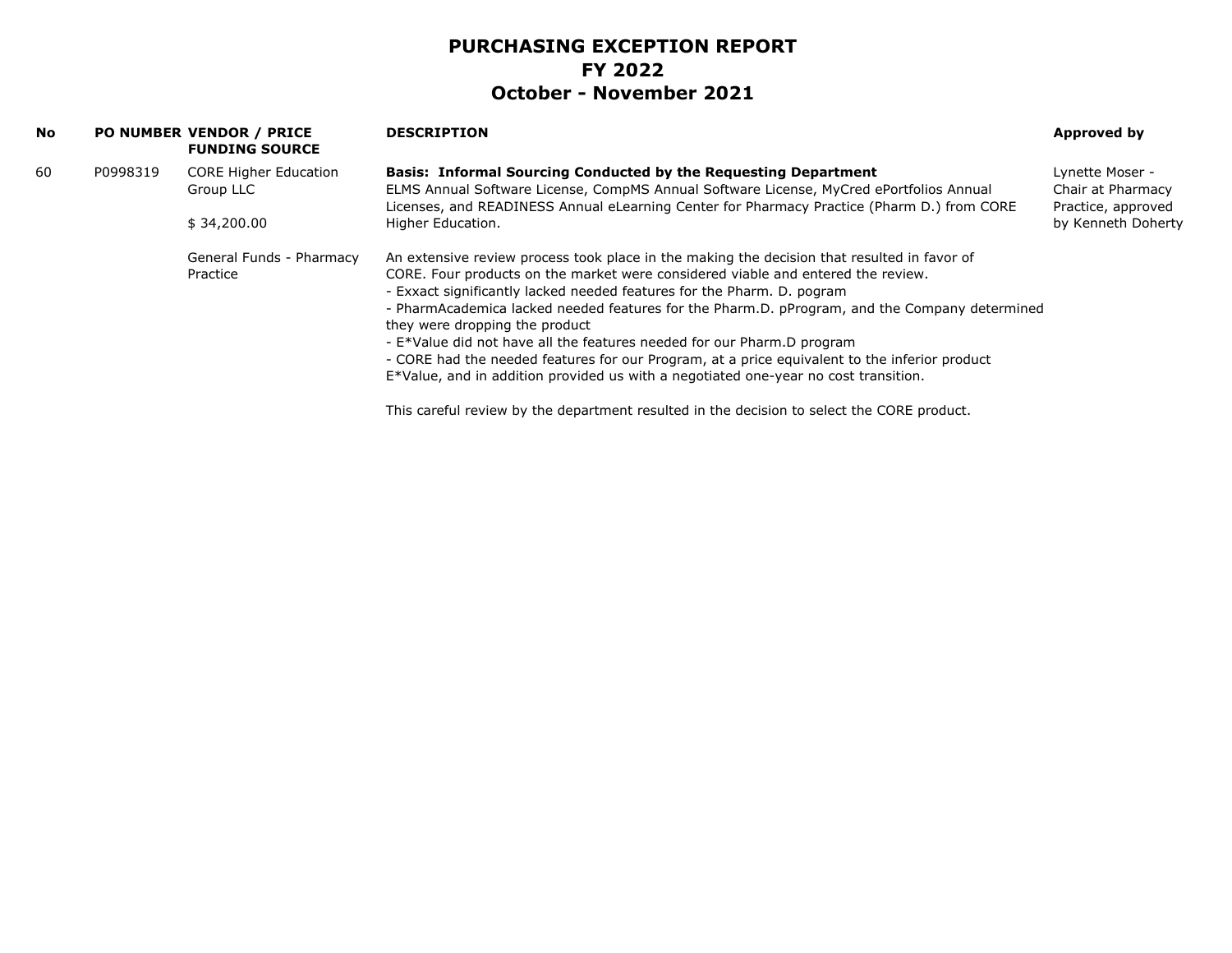| No |          | PO NUMBER VENDOR / PRICE<br><b>FUNDING SOURCE</b> | <b>DESCRIPTION</b>                                                                                                                                                                                                                                                                                                                                                                                                                                                                                                         | Approved by                                                 |
|----|----------|---------------------------------------------------|----------------------------------------------------------------------------------------------------------------------------------------------------------------------------------------------------------------------------------------------------------------------------------------------------------------------------------------------------------------------------------------------------------------------------------------------------------------------------------------------------------------------------|-------------------------------------------------------------|
| 61 | P0997892 | Idea Elan LLC<br>\$98,500.00                      | Basis: Informal Quotes obtained by the Requesting Department<br>Infinity core management software for the Office of the Vice President for Research from Idea Elan.                                                                                                                                                                                                                                                                                                                                                        | Stephen Lanier, Vice<br>President for<br>Research, approved |
|    |          | General Funds - VP Research                       | Note: The October 2021 PO is issued for \$148,300, but the 4 year contract has a value of \$448,300.<br>WSU operates 20 research core facilities. These cores are operated by skilled professionals and                                                                                                                                                                                                                                                                                                                    | by Kenneth Doherty                                          |
|    |          |                                                   | provide state of the art technical services to researchers for whom the services would be otherwise<br>unavailable or cost prohibitive. Since the core facilities provide services to researchers funded by<br>federal grants and contracts, research cores are governed by federal regulations designed to protect<br>U.S. financial, safety and research interests. Any software used by the cores must provide the<br>information necessary to comply with these requirements.                                          |                                                             |
|    |          |                                                   | The software allows researchers to schedule work, calculates the bill for the work and performs<br>tracking and billing for the projects. For WSU clients, it transfers the fee from the user index to the<br>core Index. For external users, it allows the use of credit cards, purchase orders, etc. It also<br>generates detailed reports of clients, usage, balance sheets, etc.                                                                                                                                       |                                                             |
|    |          |                                                   | There are two leaders In the core software provider field: Ilab, which was recently acquired by Agilent<br>Technologies, and Infinity (Idea Elan). The University started using Ilab in 2010, when they were the<br>only provider for core software. Since being acquired by Agilent, the quality of service has decreased,<br>there have been numerous technical issues, prices have increased they are not able to provide some<br>of the services that is required.                                                     |                                                             |
|    |          |                                                   | In comparing the services provided by the two companies, many of the standard features in the<br>Infinity software are either not available in the ilab software or are only available as an add-on<br>feature for an additional charge. For instance, the Infinity software is accessible through any<br>electronic device including phones and tablets through Apps provided at no charge. This service is not<br>available in ilab. Another standard service provided by Infinity that is not available through llab is |                                                             |
|    |          |                                                   | encumbrance. Infinity software encumbers the fee when the reservation is made prior to the invoice<br>being generated to ensure that sufficient funds will be available for payment when the job is<br>completed. In ilab, this is a paid add-on and efforts by ilab to implement this functionality at WSU<br>were unsuccessful. This Is an Important consideration for the core directors and core accounting staff                                                                                                      |                                                             |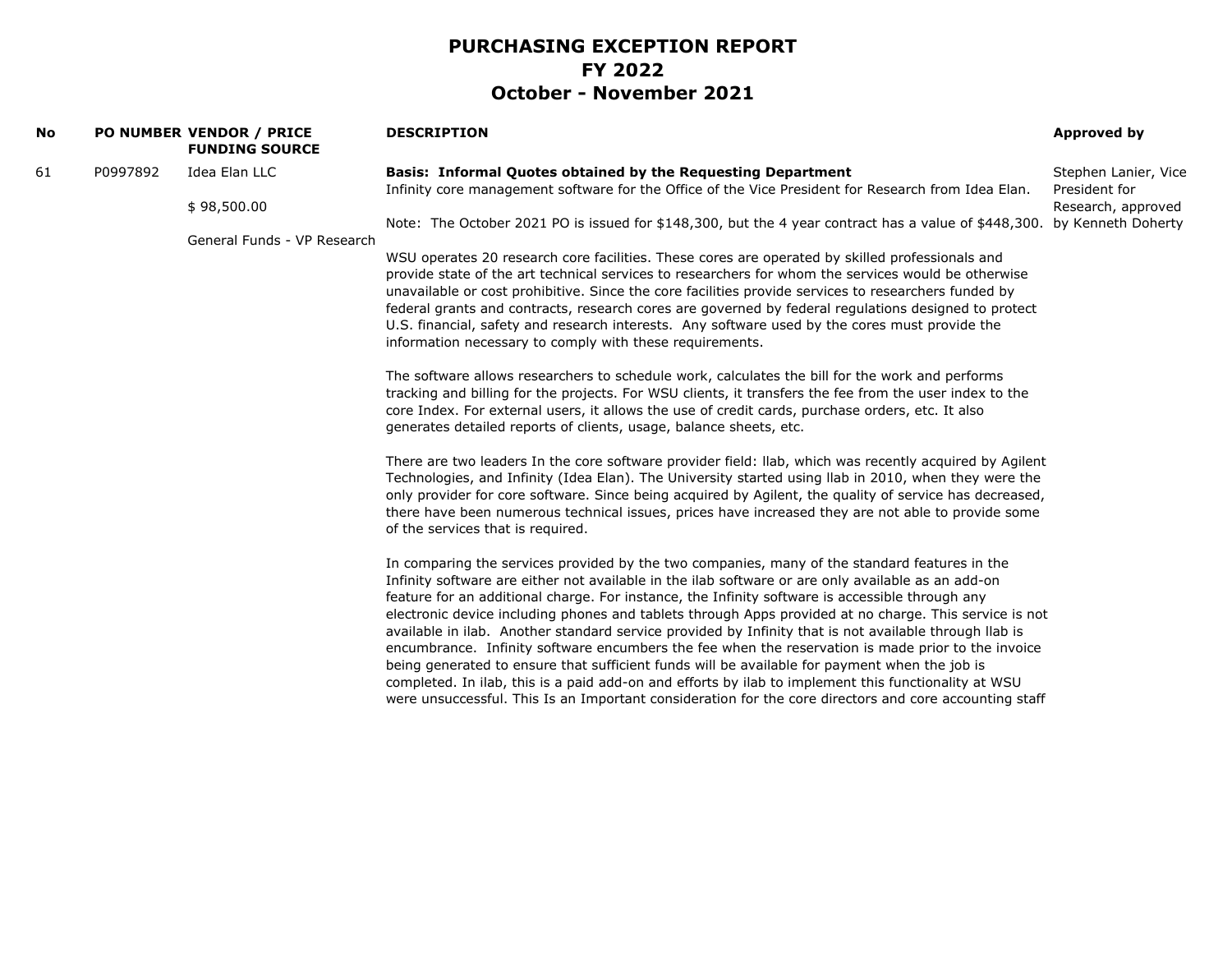| No |          | <b>PO NUMBER VENDOR / PRICE</b><br><b>FUNDING SOURCE</b>                                                     | <b>DESCRIPTION</b>                                                                                                                                                                                                                                                                                                                                                                                                                                                                                                                                                                                                                                                                                                                                                                                                                                                                                                                                                                                                                                                                                                                                         | Approved by                                             |
|----|----------|--------------------------------------------------------------------------------------------------------------|------------------------------------------------------------------------------------------------------------------------------------------------------------------------------------------------------------------------------------------------------------------------------------------------------------------------------------------------------------------------------------------------------------------------------------------------------------------------------------------------------------------------------------------------------------------------------------------------------------------------------------------------------------------------------------------------------------------------------------------------------------------------------------------------------------------------------------------------------------------------------------------------------------------------------------------------------------------------------------------------------------------------------------------------------------------------------------------------------------------------------------------------------------|---------------------------------------------------------|
| 62 | Contract | Fooda                                                                                                        | Basis: Basis: Informal Quotes obtained by the Requesting Department                                                                                                                                                                                                                                                                                                                                                                                                                                                                                                                                                                                                                                                                                                                                                                                                                                                                                                                                                                                                                                                                                        | Thane Peterson -                                        |
|    |          | \$288,000.00                                                                                                 | Pop Up Food Services for the Scott Hall facility. The School of Medicine has been working to have an<br>on-site pop-up food vendor to serve the medical students in Scott Hall and surrounding buildings.<br>This has been an issue raised by students in their annual LCME survey going back pre-pandemic.                                                                                                                                                                                                                                                                                                                                                                                                                                                                                                                                                                                                                                                                                                                                                                                                                                                | Vice Dean for the<br>School of Medicine,<br>approved by |
|    |          | General Funds - School of<br>Medicine Administration<br>make up total sales quarantee of \$600 for that day. | The School of Meeicine solicited bids from a few vendors. It initially contracted with GuestRant right<br>before the pandemic started. GuestRant was never really able to get started as the pandemic<br>shutdown many activities. With the restrictions lifting, the SOM is trying to reengage GuestRant to<br>start services. Based on the GuestRant contract we executed prepandemic, there was no sales<br>guarantee required which is why we chose GuestRant. As of October 2021, GuestRant has now<br>requested a \$800 guarantee of sales which we did not expect. We contacted Fooda, another vendor<br>similar to GuestRant that we also received a bid from along with GuestRant. Fooda is to offer service<br>cost free for first 12 events. After first 12 events (3 per week), if average sales exceed \$600 per day<br>in total food sales program can continue to operate at no cost to Customer. If sales average below<br>\$600 per event after first 12 events, Customer will agree to sales guarantee of \$600 in Gross Food<br>Sales per event. Example: if restaurant sells \$500 in total food sales, Customer will pay \$100+tax to | Kenneth Doherty                                         |
|    |          |                                                                                                              | Fooda to report sales weekly to Customer. It is very important to note that either party may cancel a<br>Statement of Work with 15 days notice for convenience during the Introductory Period (first 4<br>months following its Effective Date) thus resulting in a \$0 value contract. Our intention is to contract<br>with Fooda and if the sales are not what we expect, we will terminate contract and find alternative<br>food options.                                                                                                                                                                                                                                                                                                                                                                                                                                                                                                                                                                                                                                                                                                                |                                                         |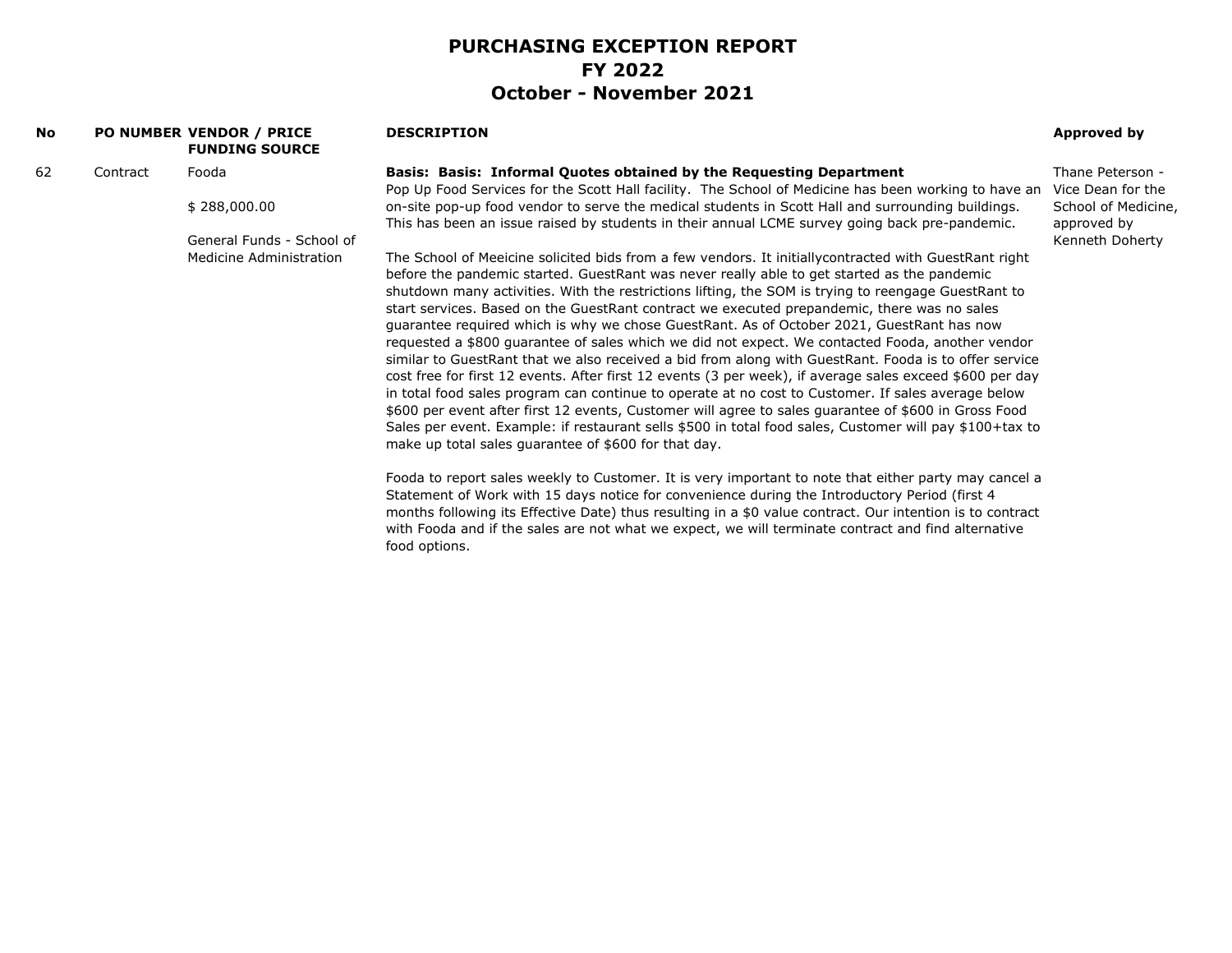| No |          | PO NUMBER VENDOR / PRICE<br><b>FUNDING SOURCE</b>                                  | <b>DESCRIPTION</b>                                                                                                                                                                                                                                                                                                                                                                                                                                                                                                                                              | Approved by                                                                                                   |
|----|----------|------------------------------------------------------------------------------------|-----------------------------------------------------------------------------------------------------------------------------------------------------------------------------------------------------------------------------------------------------------------------------------------------------------------------------------------------------------------------------------------------------------------------------------------------------------------------------------------------------------------------------------------------------------------|---------------------------------------------------------------------------------------------------------------|
| 63 | P0997769 | Michigan Crisis Response<br>Assoc. Inc.<br>\$72,324.00<br>Grant Funds - Psychiatry | <b>Basis: Recommended Source for Specialized Training</b><br>Critical Incident Stress Management (CISM) Trainings for Frontline workers in Michigan for Psychiatry<br>from Michigan Crisis Response Association, MCRA.                                                                                                                                                                                                                                                                                                                                          | Jennifer Ballard-<br>Traynor - Director<br>for Psychiatry and<br>Behavioral<br>approved by<br>Kenneth Doherty |
|    |          |                                                                                    | These are 2 day trainings to obtain national certification from the International Critical Incident Stress Neurosciences,<br>Foundation (ICISF) Inc. Each training session will train 30 frontline workers for \$8,036 and<br>Psychaiatry is anticipating 9 training sessions to train 270 people. Frontline workers will comprise of<br>various police, fire fighters, EMS, dispatch, and corrections employees.                                                                                                                                               |                                                                                                               |
|    |          |                                                                                    | This is a very specialized training and MCRA is the only MI based organization that provides the<br>accredited ICISF training. Trainings are also held by ICISF faculty, but are more expensive. The<br>Psychiatry Department reached out to Millie Moorhouse at ICISF and we were quoted a rate of<br>\$447/non-members. To train 30 individuals would cost \$13,410 as opposed to MCRA's rate of<br>\$8,036 for 30-person training sessions. MCRA also had certified trainers available in several counties<br>in MI and offered Zoom trainings during Covid. |                                                                                                               |
|    |          |                                                                                    | ICISF provides the national training but their rates are higher and they could not accommodate the<br>local trainings needed for Michigan. The trainers at MCRA are certified in CISM. The process to get<br>certification is time consuming and these trainings are required by our MDHHS Frontline Strong<br>Grant.                                                                                                                                                                                                                                           |                                                                                                               |
| 64 | P1002459 | ExamSoft Worldwide Inc                                                             | <b>Basis: Recommended Source for Specialized IT Platform Services</b><br>Examsoft Inc.- Online Exam proctoring and assessment for the Office of Applied Health and Sciences.                                                                                                                                                                                                                                                                                                                                                                                    | Mark Evely, Chair of<br><b>Applied Health</b>                                                                 |
|    |          | \$15,575.00                                                                        | Previously, the Office of Applied Health and Sciences utilized Respondus Monitor for online exam                                                                                                                                                                                                                                                                                                                                                                                                                                                                | Sciences, approved<br>by Kenneth Doherty                                                                      |
|    |          | General Funds - Ctr for<br>Molecular Medicine & Gen                                | proctoring and assessment services. The Provost's decision to end access to Respondus Monitor<br>resulted in a limited number of providers that could provide the product to meet both format and<br>price requirements.                                                                                                                                                                                                                                                                                                                                        |                                                                                                               |
|    |          |                                                                                    | Respondus Monitor was discontinued university wide with three day's notice, resulting in programs<br>having no alternative system in place for asynchronous online exam proctoring. ExamSoft was the<br>only system approved by the Office of the Provost for academic and LMS compatibility reasons.                                                                                                                                                                                                                                                           |                                                                                                               |
|    |          |                                                                                    | Cost:<br>Three-year contract- $$39,725.00$                                                                                                                                                                                                                                                                                                                                                                                                                                                                                                                      |                                                                                                               |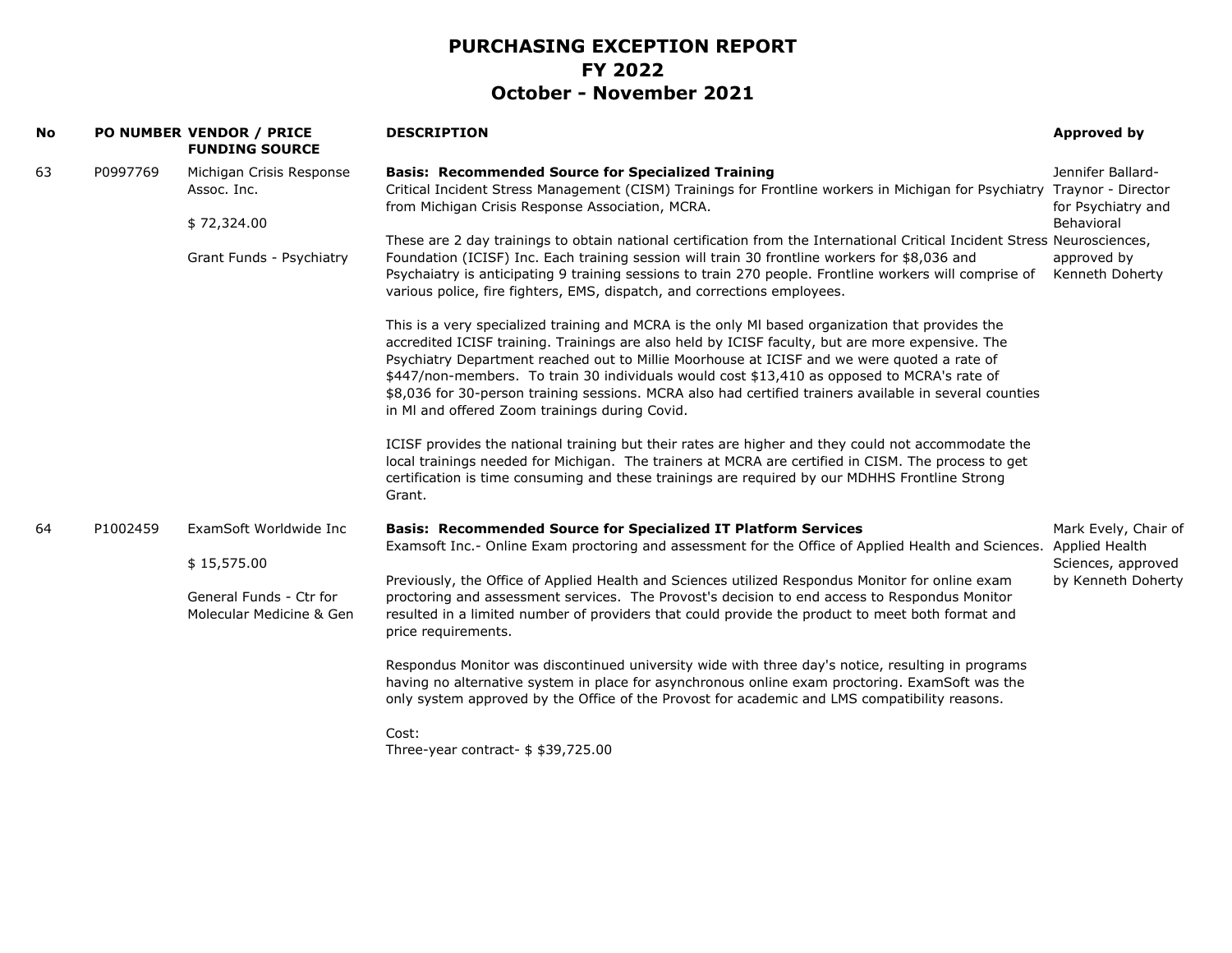| No |          | <b>PO NUMBER VENDOR / PRICE</b><br><b>FUNDING SOURCE</b> | <b>DESCRIPTION</b>                                                                                                                                                                                                                                                                                                                                                                                                                                                                             | Approved by                           |                                                                                                                                                                          |                              |
|----|----------|----------------------------------------------------------|------------------------------------------------------------------------------------------------------------------------------------------------------------------------------------------------------------------------------------------------------------------------------------------------------------------------------------------------------------------------------------------------------------------------------------------------------------------------------------------------|---------------------------------------|--------------------------------------------------------------------------------------------------------------------------------------------------------------------------|------------------------------|
| 65 | P0968706 | StreamGuys Inc                                           | <b>Basis: Continuation of Specialized Services</b><br>Monthly license fee for secure SSL certification licenses for live stream and on demand listening                                                                                                                                                                                                                                                                                                                                        | Mary Zatina,<br>General Manager -     |                                                                                                                                                                          |                              |
|    |          | \$26,938.82                                              | service available on WDET's website. The bid waiver is to increase existing PO P0968706 from<br>\$24,000 to \$26,938.82 to pay final FY21 invoices for services through September 2021. All future                                                                                                                                                                                                                                                                                             | WDET, approved by<br>Kenneth Doherty  |                                                                                                                                                                          |                              |
|    |          | Auxiliary Funds - Student<br><b>Evaluation Forms</b>     | invoices will post to FY22 standing order.                                                                                                                                                                                                                                                                                                                                                                                                                                                     |                                       |                                                                                                                                                                          |                              |
|    |          |                                                          | In FY 2022, WDET plans to transition to a different cost effective vendor for licenses fees in the<br>future.                                                                                                                                                                                                                                                                                                                                                                                  |                                       |                                                                                                                                                                          |                              |
| 66 | P0969872 | <b>Advantix Solutions Group</b>                          | <b>Basis: Informal Quotes obtained by the Requesting Department</b><br>Change Order to Increase Purchase Order P0969872 for Telecom Audit Services for the AT&T Billing                                                                                                                                                                                                                                                                                                                        | Robert Thompson,<br>AVP for Computing |                                                                                                                                                                          |                              |
|    |          |                                                          | \$35,001.00                                                                                                                                                                                                                                                                                                                                                                                                                                                                                    |                                       | for the Computing & Information Technology Department (C&IT) from Advantix. This Audit is<br>designed to achieve campus wide savings on the cost for telecommunications. | & Information<br>Technology, |
|    |          | General Funds - Director                                 |                                                                                                                                                                                                                                                                                                                                                                                                                                                                                                | approved by                           |                                                                                                                                                                          |                              |
|    |          | University Communications                                | With the assistance of Central Procurement, C3 Advisors (an external consultant), CIT Finance, and<br>CIT Voice Services, a review of multiple vendors was performed and Advantix Solutions was the<br>vendor selected to proceed with a telecom audit. The Advantix fee schedule provided the best<br>approach for the University, as it was based on a 12 month, 35% fee of realized savings, along with<br>billing after savings have been validated.                                       | Kenneth Doherty                       |                                                                                                                                                                          |                              |
|    |          |                                                          | Two vendors were reviewed: Advantix and Digital Direction. Both vendors exhibited the expertise and<br>staff to achieve the goals set forth. C&IT's preference was Advantix over Digital Directions based on<br>their well-defined process, with assigned project managers. Digital Directions'core business is telecom<br>management (outsourced), so their ultimate business goal is converting audits to managed<br>customers, which is not something we would C&IT will be moving towards. |                                       |                                                                                                                                                                          |                              |
|    |          |                                                          | Since the ultimate cost was unknown, when the contract was issued, Ken Doherty advised CIT to<br>issue a PO for \$1, in order to engage Advantix services. Once services were performed, savings<br>identified, and we then knew what Advantix's share would be, C&IT was instructed to initiate a<br>Change Order Request. This bid waiver is now required as Advantix fees now exceed \$25K.                                                                                                 |                                       |                                                                                                                                                                          |                              |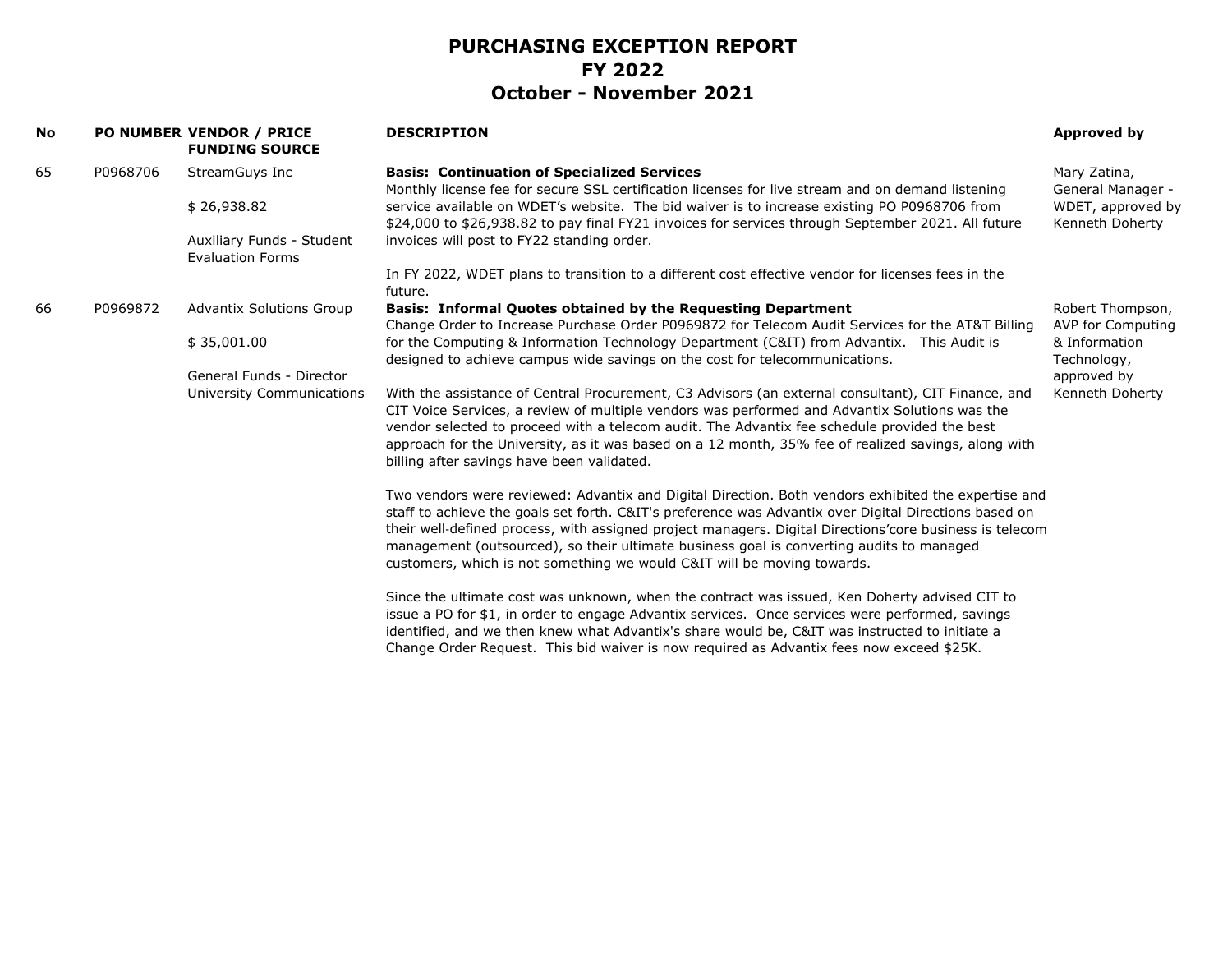| <b>No</b> |          | PO NUMBER VENDOR / PRICE<br><b>FUNDING SOURCE</b>                                                   | <b>DESCRIPTION</b>                                                                                                                                                                                                                                                                                                                                                                                                                                                                                                                                                                                                                                                                                                                                                                                                     | Approved by                           |
|-----------|----------|-----------------------------------------------------------------------------------------------------|------------------------------------------------------------------------------------------------------------------------------------------------------------------------------------------------------------------------------------------------------------------------------------------------------------------------------------------------------------------------------------------------------------------------------------------------------------------------------------------------------------------------------------------------------------------------------------------------------------------------------------------------------------------------------------------------------------------------------------------------------------------------------------------------------------------------|---------------------------------------|
| 67        | P0992585 | Plagix LLC                                                                                          | <b>Basis: Informal Sourcing Conducted by the Requesting Department</b><br>Plagiarism Software for Computing and Information Technology, C&IT from Plagixx.                                                                                                                                                                                                                                                                                                                                                                                                                                                                                                                                                                                                                                                             | Robert Thompson,<br>AVP for Computing |
|           |          | \$30,144.93                                                                                         | Student FTE based site license - Enterprise Subscription software for similarity detection, plagiarism                                                                                                                                                                                                                                                                                                                                                                                                                                                                                                                                                                                                                                                                                                                 | & Information<br>Technology,          |
|           |          | General Funds - C&IT Educ<br>Tech Srv Admin (ETS)<br>in student assignments.<br>lower price option. | prevention. This software is used to protect academic integrity by identifying instances of plagiarism                                                                                                                                                                                                                                                                                                                                                                                                                                                                                                                                                                                                                                                                                                                 | approved by<br>Kenneth Doherty        |
|           |          |                                                                                                     | WSU is currently in a price-locked agreement with Plagix, guaranteeing the lowest possible industry<br>price at this time. C&IT regularly examines the competing vendors and have not been able to locate a                                                                                                                                                                                                                                                                                                                                                                                                                                                                                                                                                                                                            |                                       |
|           |          |                                                                                                     | C&IT evaluated software products on the market such as Turnitin, PlagScan, Vericite and Urkund<br>because of their high level of integration with Canvas. Out of those options, Vericite was recently<br>purchased by Turnitin and is no longer an option. C&IT received a preliminary estimate from Turnitin<br>recently which was approximately 33% higher in price for comparable features. C&IT also received a<br>formal quote from PlagScan which was approximately \$3500 more expensive for comparable<br>features. Finally, the review term contacted Urkund several times, but have not been<br>provided with a representative to speak with. At this time, C&IT does not believe that there are any<br>other viable options in the plagiarism detection industry which provide a greater value than Plagix. |                                       |
|           |          |                                                                                                     | It is not possible for a human to provide plagiarism detection within Canvas, it must be provided by a<br>computer system and integrated via the "Canvas Plagiarism Framework"an advanced LTI (Learning<br>Tools Interoperability) to the University's Canvas LMS software.                                                                                                                                                                                                                                                                                                                                                                                                                                                                                                                                            |                                       |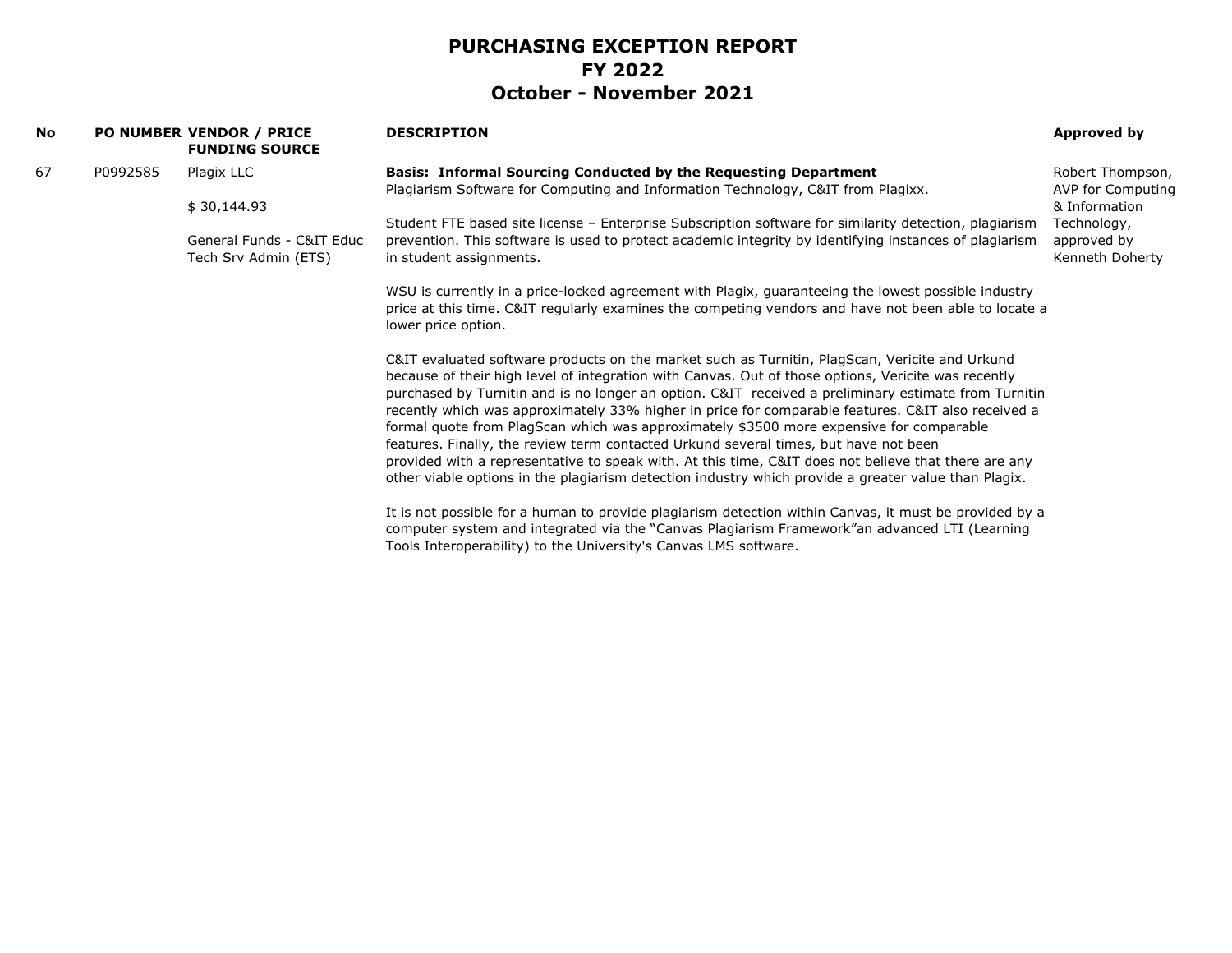| <b>No</b> |          | PO NUMBER VENDOR / PRICE<br><b>FUNDING SOURCE</b> | <b>DESCRIPTION</b>                                                                                                                                                                                                                                                                                                                                                                                           | Approved by                                                   |
|-----------|----------|---------------------------------------------------|--------------------------------------------------------------------------------------------------------------------------------------------------------------------------------------------------------------------------------------------------------------------------------------------------------------------------------------------------------------------------------------------------------------|---------------------------------------------------------------|
| 68        | P1000420 | Leidos Biomedical Research<br>Inc.                | <b>Basis: Scientific Judgment based on Specialized Research Services</b><br>KPC mouse trials in collaboration with the Center for Advanced Preclinical Research (CAPR), for the<br>Department of Oncology, from Leidos Biomedical Research.                                                                                                                                                                  | Valerie Wade -<br>Associate Director of<br>Oncology, approved |
|           |          | \$47,724.00                                       |                                                                                                                                                                                                                                                                                                                                                                                                              | by Kenneth Doherty                                            |
|           |          | Grant Funds - Oncology                            | The name of the R01 application is "Therapeutic Targeting Mitochondrial C1 Metabolism". Dr. Kozloz<br>at Leidos Biomedical Research is an expert in genetically and biologically engineered murine modes<br>for a variety of diseases including tissue degerative syndromes, autoimmune and inflammatory<br>disease, aging and cancer. Based on his expertise, Oncology opted to single source this service. |                                                               |
|           |          |                                                   | Costs for the KPC mouse studies are budgeted and include the costs of animal<br>production/housing/genotyping/ultrasound pre-screening; on-study weekly ultrasound imaging; and<br>tissue processing/histopathology/biomarker analysis. Additional costs include the cost of<br>histopathology reagents, animal facility supplies, cost of control drugs and miscellaneous laboratory<br>materials.          |                                                               |
|           |          |                                                   | Labor costs for the KPC studies will be provided as an in-kind contribution by CAPR.                                                                                                                                                                                                                                                                                                                         |                                                               |
|           |          |                                                   | Bid waiver amount of \$47,724 covers a 2-year period.                                                                                                                                                                                                                                                                                                                                                        |                                                               |